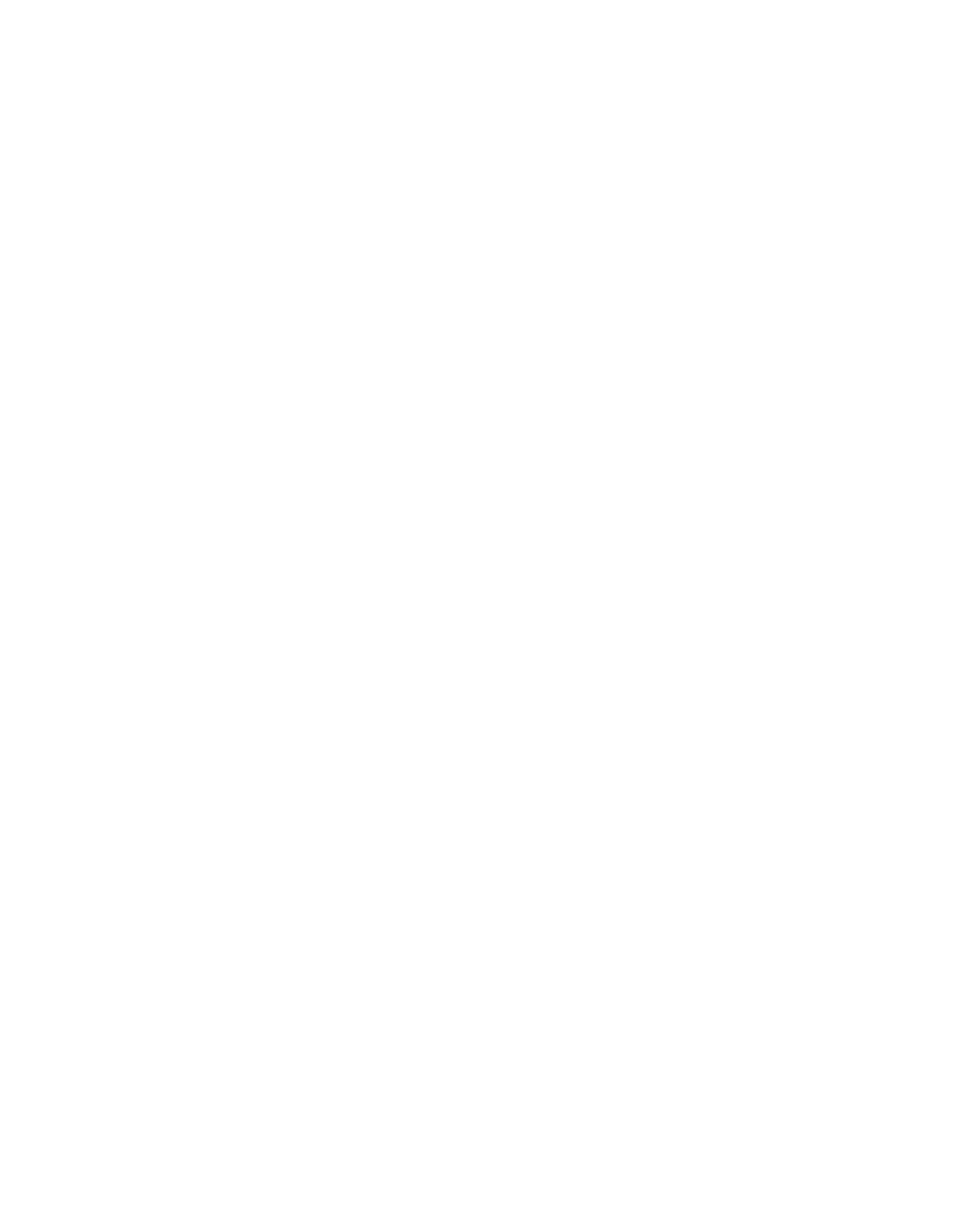# **Table of Contents**

| Selecting and Loading Semi Auto or Auto fire files from Control Panel Memory 16 |  |
|---------------------------------------------------------------------------------|--|
|                                                                                 |  |
|                                                                                 |  |
|                                                                                 |  |
|                                                                                 |  |
|                                                                                 |  |
|                                                                                 |  |
|                                                                                 |  |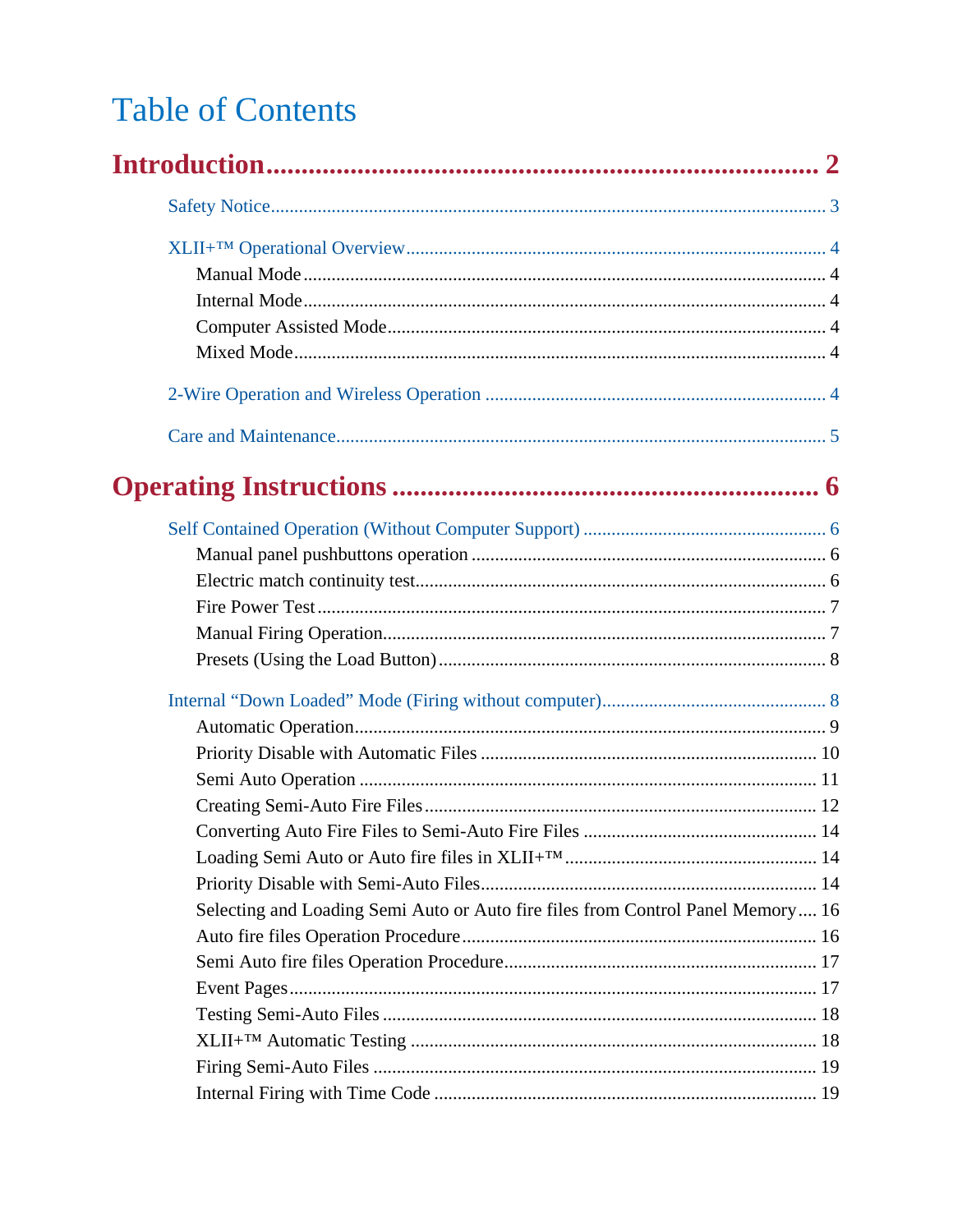| Wireless Firing Module & Transceiver Channel and Security Settings 33 |  |
|-----------------------------------------------------------------------|--|
|                                                                       |  |
|                                                                       |  |
|                                                                       |  |
|                                                                       |  |
|                                                                       |  |
|                                                                       |  |
|                                                                       |  |
| <b>Firing Modules and Permissible Cable Lengths  37</b>               |  |
|                                                                       |  |
|                                                                       |  |
|                                                                       |  |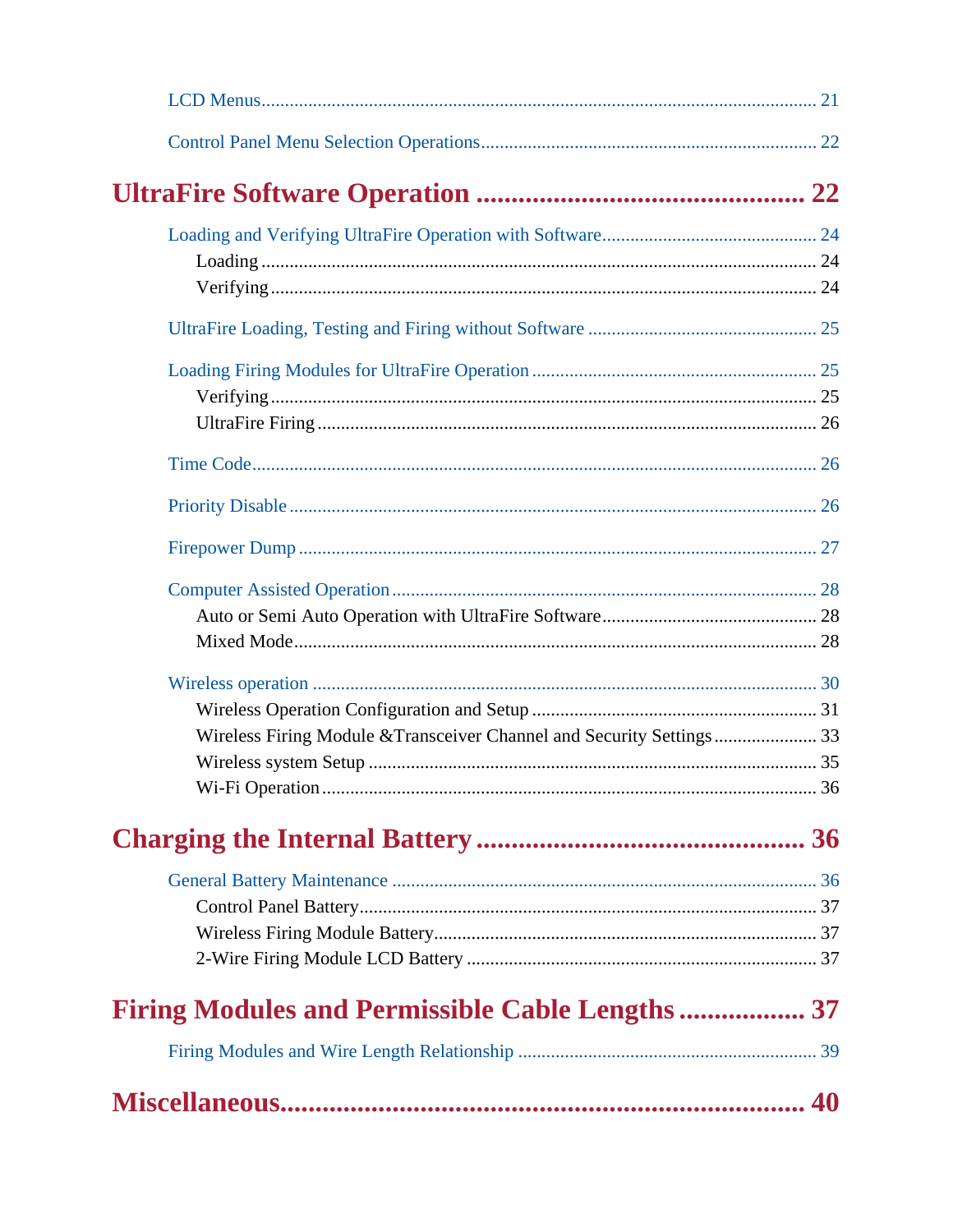| USB Configuration for Laptop Computers (HIGHLY RECOMMENDED)  46              |
|------------------------------------------------------------------------------|
|                                                                              |
|                                                                              |
|                                                                              |
|                                                                              |
|                                                                              |
|                                                                              |
| Why is the Wireless transceiver not built-in to the XLIITM Control Panel? 50 |
|                                                                              |
|                                                                              |
|                                                                              |
|                                                                              |
|                                                                              |
| Method #1<br>.52                                                             |
|                                                                              |
|                                                                              |
|                                                                              |
|                                                                              |
|                                                                              |

# **Troubleshooting Communications Problems..................... 55**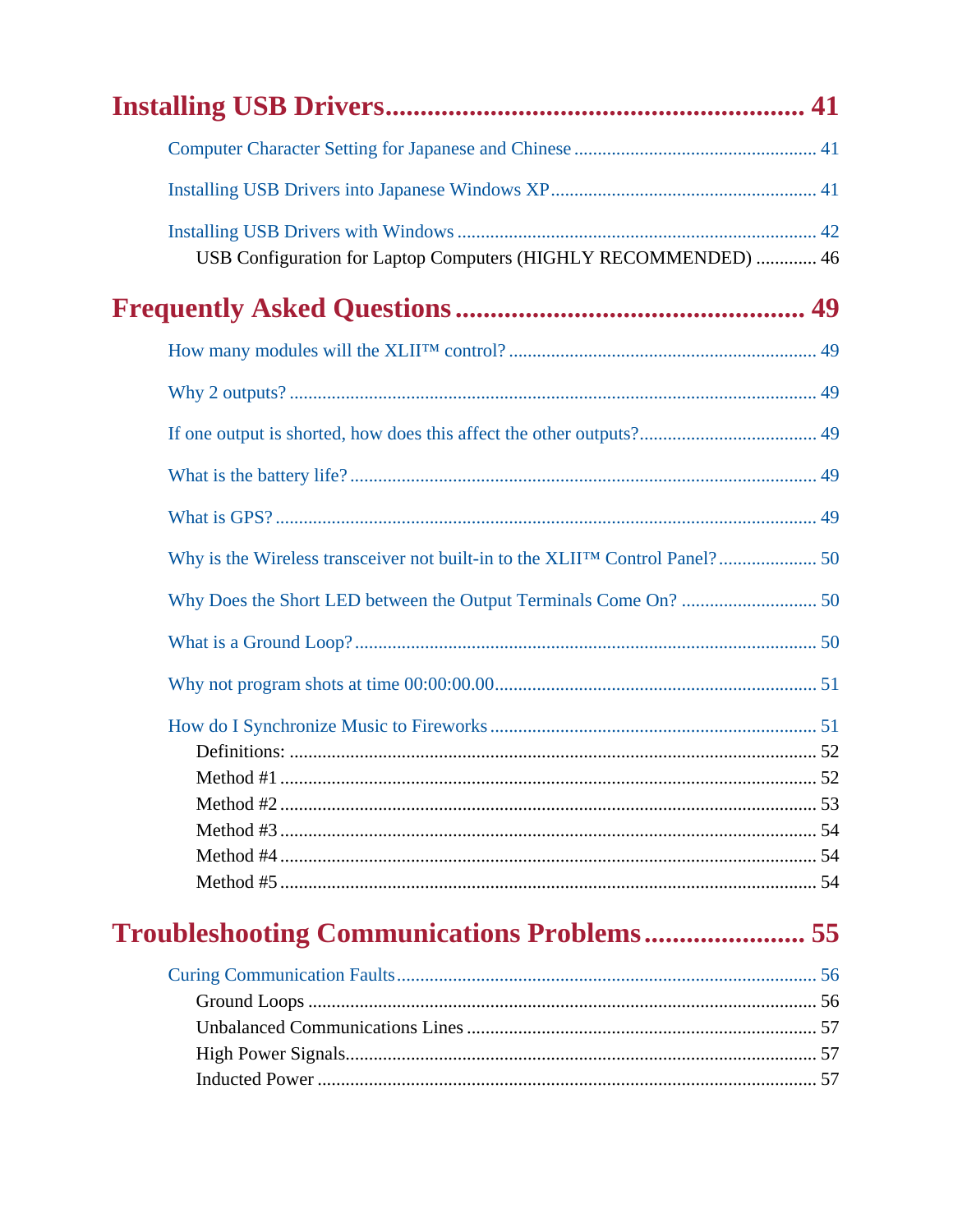## Licenses and Trademarks

This document may not be copied, edited, photocopied, reproduced, translated, or converted to any electronic or machine-readable form in whole or in part without the prior written approval of Pyrotechnics Management, Inc.

Pyrotechnics Management, Inc. 863 Benner Pike, Suite 100 State College, PA 16801 United States of America

Version History 4.10.19 4.09.19 4.07.19

FireOne XLII+ March  $21<sup>st</sup>$ , 2018

ω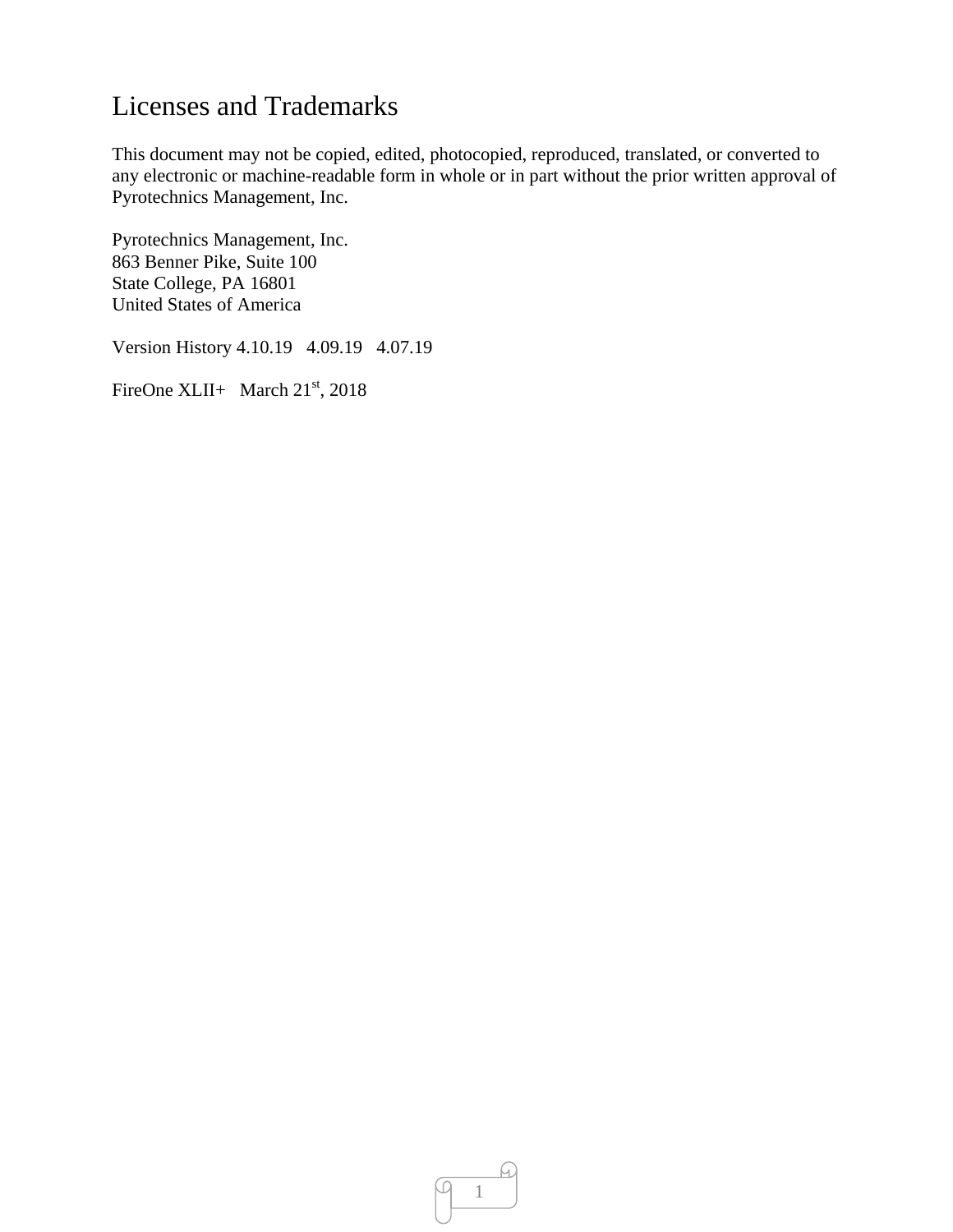## **Introduction FireOne's XLII+™ Control Panel**

features two (2) independent outputs with 2- Wire interconnection designed to operate with FireOne's innovative microprocessor controlled, capacitor discharge, firing modules. Each of the Control Panel's two outputs is designed to control 20 firing modules for a total of 40 modules. The distinct advantage of the XLII™, compared to traditional control units, is that each output features independent power and data channels that operate on 2-conductor lamp cord or wirelessly. In addition to the simplicity and cost savings of 2-Wire operation, the two outputs provide a high degree of redundancy when more than one output is utilized for a fireworks display.



The XLII+™ Control Panel is another addition

to the most successful pyrotechnic control system of the 21st Century. Worldwide more companies and individuals trust the FireOne System to articulate and execute their fireworks displays than any other system. This trust is built on a simple premise: a highly effective, capacitive discharge, control system that operates both wirelessly and via a 2-Wire interface rather than the complex multi-core tangle of wires or unreliable interfaces. The ability of the FireOne system to seamlessly control firework displays, wired or wirelessly, is at the heart of FireOne's worldwide success.

In full operation the  $XLII+<sup>TM</sup>$  will control, test and fire 40 firing modules. Each firing module has 32 output circuits (cues). Therefore, the XLII+<sup>™</sup> will easily control 1280 (40 x 32) individual firing circuits with flexibility and capabilities that are not available with any other firing system in the world. This Operations Manual documents the many features and benefits of the XLII+™ Control Panel.

The XLII+™, weighing in at 16.5 pounds, incorporates an unprecedented amount of features and capabilities into a small, 6.25" high by 10.625" deep and 14" wide, footprint. Operating a full complement of firing modules, the XLII's<sup>™</sup> run time exceeds eight hours on internal battery. Two additional power inputs, including AC power and external battery inputs provide auxillary power to operate the panel for unlimited run times. Displays that utilize less than 40 modules increase the run time correspondingly.

The XLII+ $^{TM}$  is an all-inclusive tool for firing pyrotechnic displays. Whether executing a manually fired display, a fully automatic display, a semi-automatic display (manual and automatic firings), a time code derived display, a wireless display, a display for stage, screen or special effects, a remotely controlled display, a very small or extremely large display, the  $XLII+<sup>TM</sup>$  Control panel provides the capability and features required to handle any pyrotechnic related job.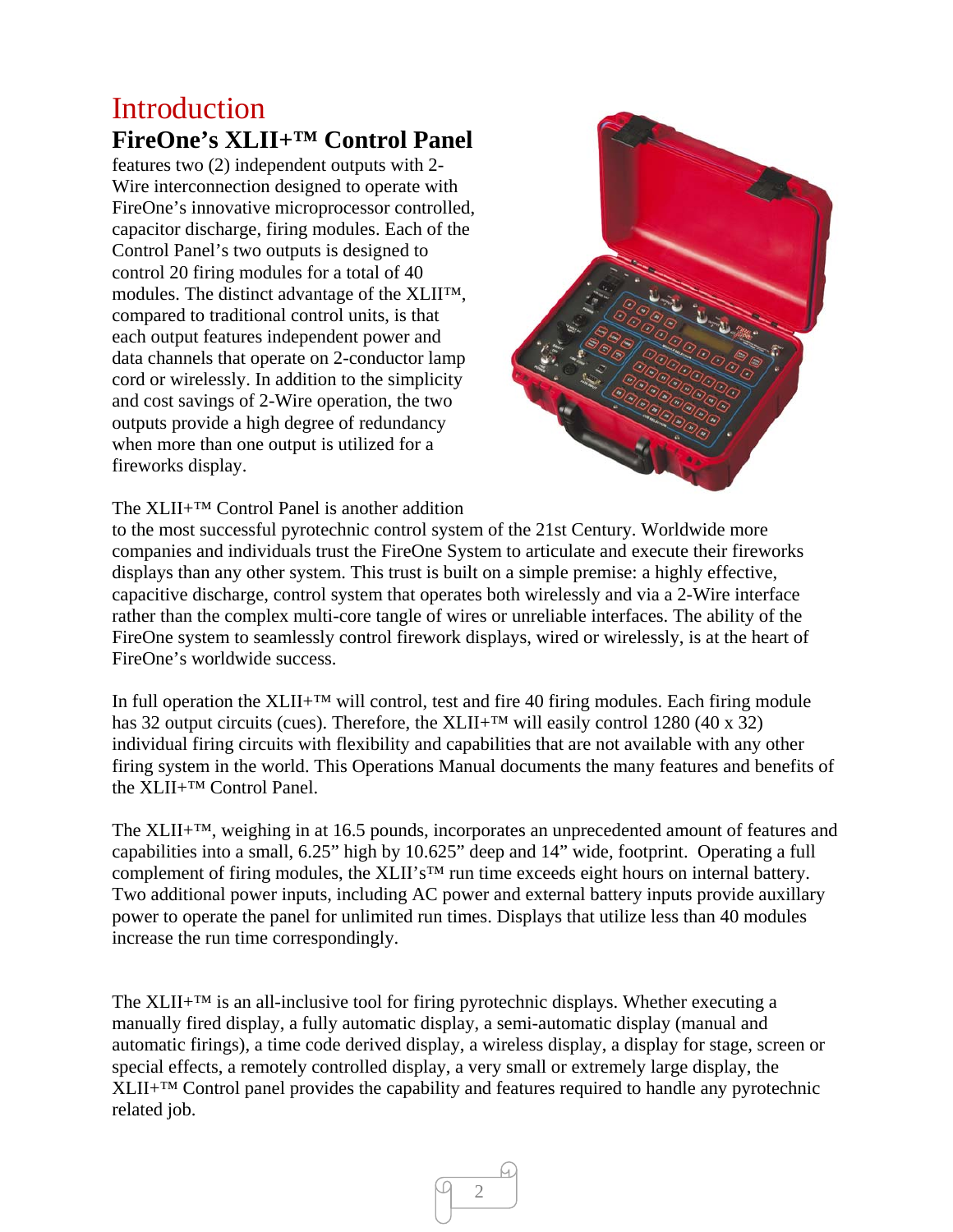The XLII+™, used in its most basic form, is an extremely easy to set up and operate manual "push button" firing panel. With minimal familiarization, an operator can execute a basic manually fired display with the basic "building block" pieces: The XLII+™ control panel and simple, two conductor, "speaker wire or lamp cord", a firing module and a connection rail.

The smallest display requires one of each: Control Panel, Connection Wire, Firing Module and Connection Rail. This configuration will provide 32 individual firing circuits. Adding one or more firing modules and connection rails will expand the system to fire more circuits (We call each circuit a "Cue"). Each addition of a firing module and connection rail adds 32 more cues. The XLII+™ Control Panel is designed to operate 20 firing modules on each of its two outputs for a total of 40 modules or 1280 cues.

## Safety Notice

Pyrotechnics Management, Inc., herein referred to as "PMI", manufactures digital pyrotechnic ignition products for use by professionals who work in the firework, stage show and special effects industry. PMI products are intended expressly for use by experienced professionals for the purpose of igniting pyrotechnic devices used in fireworks displays, stage shows and special effects. Pyrotechnic devices, including the generic term fireworks, are explosives that are inherently dangerous, and may cause injury or death to operators and/or spectators. It is specifically understood that the buyers/owners of PMI products are solely responsible for the proper training of any persons who might operate these products. Further, the operator of any PMI products is solely responsible for the proper and safe operation of PMI products.

#### Hold Harmless

Safety is the responsibility of the buyers and operators of products manufactured by PMI. Safe use of these products is beyond the control of PMI, its employees and agents. The buyers and operators of all PMI products assume any and all liability associated with use of these products. Further, the buyers and operators agree, by purchase and/or use of PMI products, to indemnify and hold harmless PMI, its employees and agents, against any and all damages, claims, liabilities, expenses, injury or loss, whether direct or indirect, as a consequence or arising out of the use, or inability to use, any PMI products.

#### Limited Warranty

The seller provides a one year limited warranty covering parts, material and labor that applies to defects in parts, material and workmanship. This warranty does not apply to damages caused by the operator. The buyer shall be responsible for any applicable shipping costs incurred to return warranted equipment to PMI. Equipment upgrades and software updates are not provided under this warranty.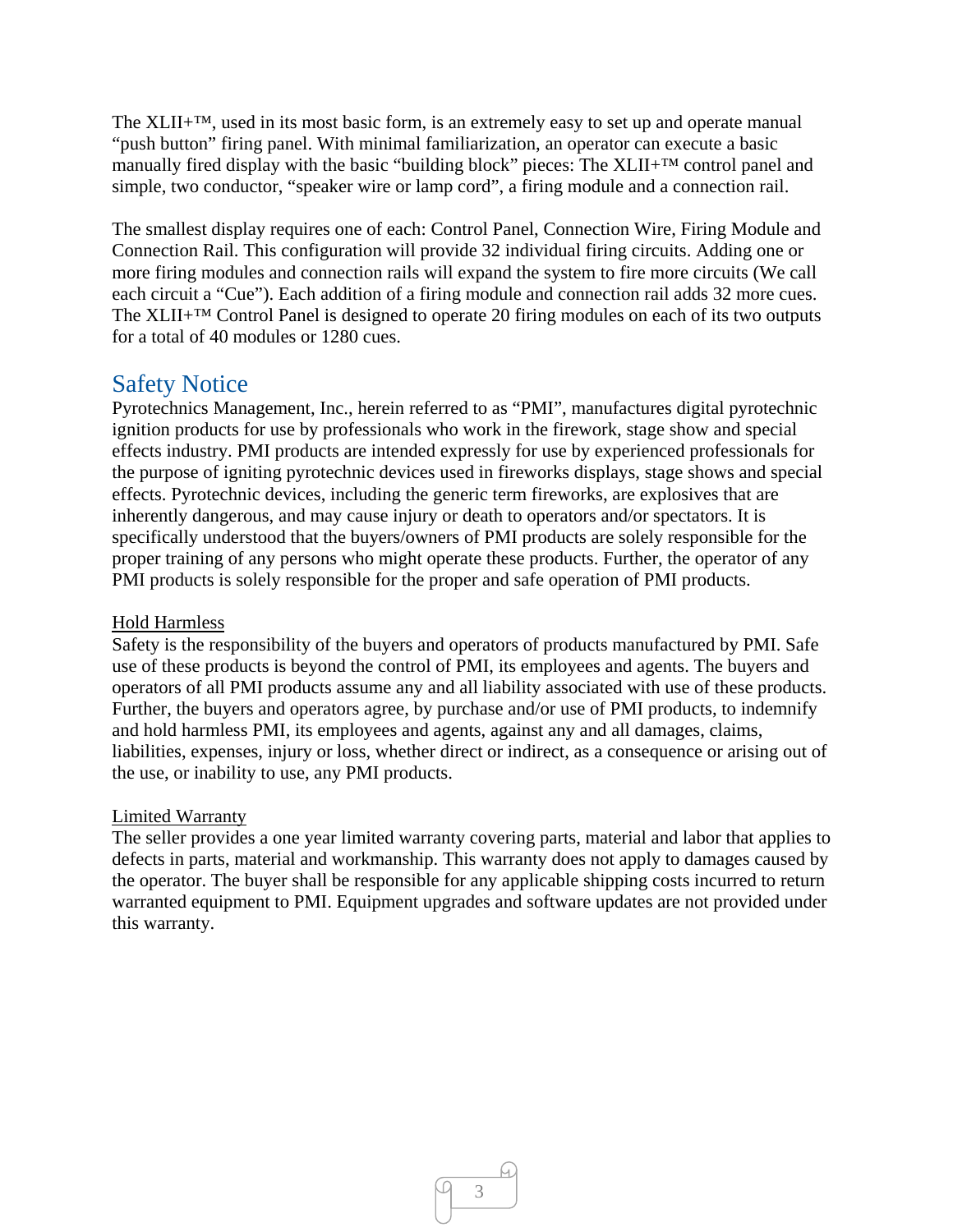## XLII+™ Operational Overview

The XLII<sup>+™</sup> Control Panel, in conjunction with FireOne's firing modules, will fire pyrotechnic devices in four distinct modes of operation:

- Manual Firing Mode
- Internal "Down Loaded" Mode
- Computer Assisted Mode
- Mixed Mode.

### **Manual Mode**

In the Manual Firing Mode, simply depressing the membrane switch pads, on the front panel, will activate the unit to fire one or more of 1248 cues from a maximum of 39 Firing Modules. The 39 module limit is determined by the number of membrane buttons on the front panel. Each cue can fire multiple electric matches; ten wired in parallel (We recommend five wired in parallel.) and twenty wired in series. This is the most basic configuration of the FireLite  $XLII+^{TM}$ .

### **Internal Mode**

In the Internal Mode the FireLite XLII+ $\text{TM}$  will execute a preloaded digital fire file, for a precision fired display or a Semi Automatic digital fire file, for stage shows or displays that are dependent on operator intervention between groups of cue firings. Operation in this mode requires the FireOne UltraFire software (Supplied with the panel) to download the file(s) into FireLite XLII+<sup>TM</sup>. The FireLite XLII+<sup>TM</sup> will activate 1280 cues (40 firing modules) with a preloaded file. The  $XLII + T^M$  will store a total of eight individual fire files in its memory.

### **Computer Assisted Mode**

In the Computer Operated Mode, FireLite  $XLII + TM$  exhibits all the attributes of a full FireOne System including all the on-screen prompts and features while controlling 1280 cues (40 firing modules). Operation in this mode requires the FireOne UltraFire software (Supplied with the panel) to download the file(s) into FireLite  $XLII+TM$ .

### **Mixed Mode**

In the Mixed Mode FireLite  $XLII^{TM}$  provides the dual capability of Computer Assisted Mode and Manual Firing Mode simultaneously. The user can be firing a complex display controlled by a computer and manually fire cues utilizing the FireLite  $XLI I^{+TM}$  front panel membrane buttons. This powerful feature is useful when firing displays that are primarily choreographed but require a few cues to be fired at times "to be determined".

## 2-Wire Operation and Wireless Operation

FireOne's simple 2-wire operation eliminates costly cable and cable connectors. In the FireOne world, wiring is five to ten cents per foot. Compare this to one dollar per foot for other wired systems. With no connectors to break or maintain, FireOne's 2-wire system is foolproof and provides fast and efficient setup and connection. Additionally, FireOne's 2-Wire system eliminates the requirement for boosters, splitters, amplifiers and other costly and troublesome add-ons.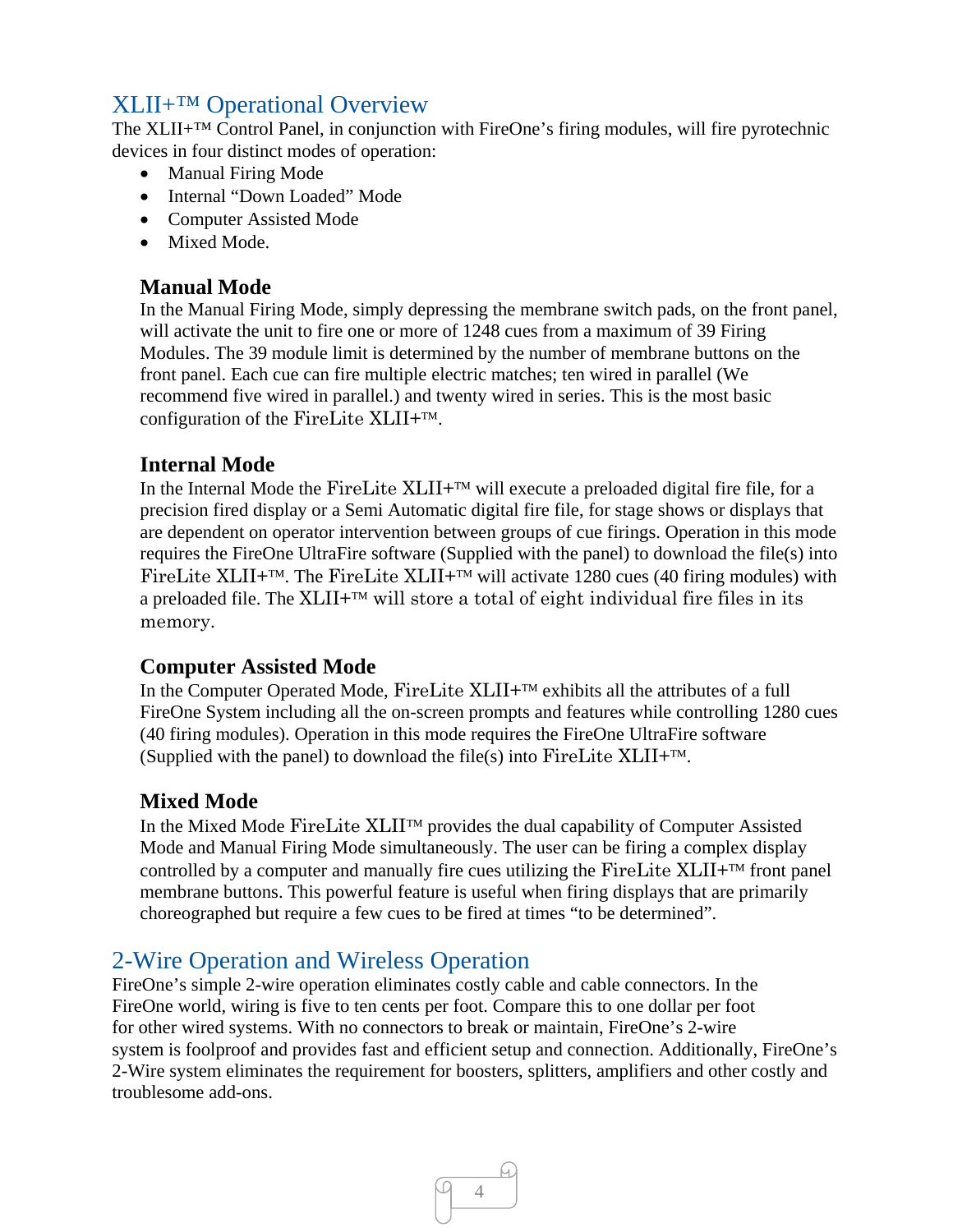Wireless operation is accomplished with the addition of a wireless transceiver and a FireOne wireless firing module. Alternately, with two wireless transceivers, control panels may communicate wirelessly. This provides extra flexibility as one wireless enabled control panel could control many other wireless control panels from a central location. This feature is extremely useful for displays with challenging wiring schemes or large complex displays.

## Care and Maintenance

The XLLL+ control panel will benefit from occasional cleaning as particulate fallout from pyrotechnic products, combined with airborne moisture, can damage even rugged surfaces over a period of time. Large particulate matter should be vacuumed from the button membrane using a soft brush attachment. Once all solids have been removed, the membrane surface can be cleaned with a mild glass and hard-surface cleaner such as Windex®. A small amount of cleaner should be sprayed onto the central section of the membrane and then a clean cloth used to wipe the membrane. Cleanser should NOT be sprayed into any of the connectors or the FIRE POWER key switch. Once clean, leave the XL4 control panel open for several hours to thoroughly air dry.

If the 2-Wire connectors become stiff to operate due accumulation of debris apply a small amount of high grade, non-silicone based, lubricant such as LPS 2®. Any excess lubricant should be immediately removed from the connectors using an absorbent cloth.

The case can be cleaned with normal detergent as per the manufacturer's guidelines, but please ensure that the case is properly closed before applying any liquids to the exterior surface. In the event that liquids are accidentally spilled on the button membrane, quickly wipe up the spillage and then contact Pyrotechnics Management, Inc. for further advice. Under no circumstances should the case be closed with moisture on the membrane as the case lid contains an o-ring that will seal in liquids which will then cause damage to the electronics.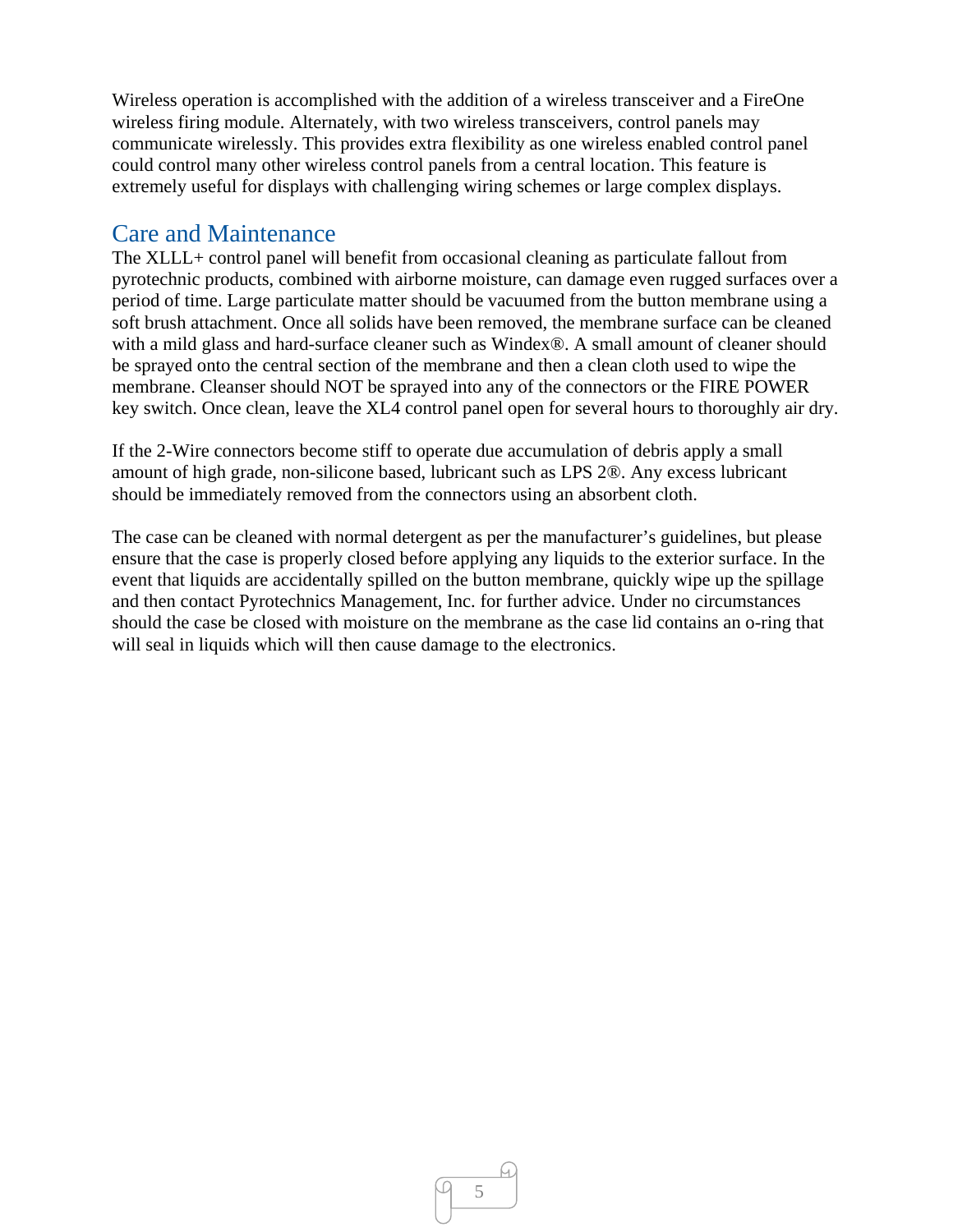# Operating Instructions

The FireLite XLII+<sup>™</sup> Control Panel is self-contained with built-in batteries that provide up to eight hours of continuous operation. The internal battery charger will recharge the battery in twelve hours. FireOne recommends charging the battery often as chronic under-charging will cause total battery failure! (*See Charging Internal Battery on page 30*). Additionally, the internal power supply will power the control panel, from and AC source, while simultaneously charging the battery.

## Self Contained Operation (Without Computer Support)

## **Manual panel pushbuttons operation**

Connect the required firing modules to the appropriate output connector(s). Each of the two outputs will support 20 firing modules. When connecting wired firing modules, use 2 conductor 18 gauge stranded wire, for optimum results.

*Clear personnel from the firing area and verify that spectators are a safe viewing distance from the fireworks products.* 

Verify that the Fire Power switch is in the *Off* position.

Push the Master Power Switch to the *On* position. The XLII+<sup>™</sup> will take a few seconds to boot-up. The control panel is automatically in the test mode.

## **Electric match continuity test**

Depress the Module Selection membrane switch(s) for the desired firing module under test. For module #1, actually #01, select the "0" multiplier button, on the top row, and then module #1 from the lower row. For module #10, select the "10" multiplier button, on the top row, and the "0" button on the lower row. Module #21 would be selected by using the "20" multiplier and the "1" button on the lower row.

View the test results on the Cue Selection LED matrix (Light Emitting Diode) indicators. Each of the 32 cues on a firing module are related to one of the 32 LEDs on the control panel matrix. When an electric match is properly connected, the relevant LED will illuminate green, indicating a successful test and proper continuity.

(Additionally the test results will be displayed on the LCD screen. A successful communications test of module #1 will be indicated as "Test: M01 Response." If the module is not connected, the response will be "Test: M01 No Respon.")

If the LED for a particular cue is not illuminated there are no electric match(es) connected to the cue or they are improperly connected.

If none of the LEDs illuminate:

- The firing module has no electric matches connected to it.
- The firing module is not connected.
- The firing module is addressed incorrectly or is non-functional.

By observing the LCD display and the cue matrix, the user can readily diagnose connection issues. Further diagnoses may be accomplished by utilizing the firing module front panel LEDs.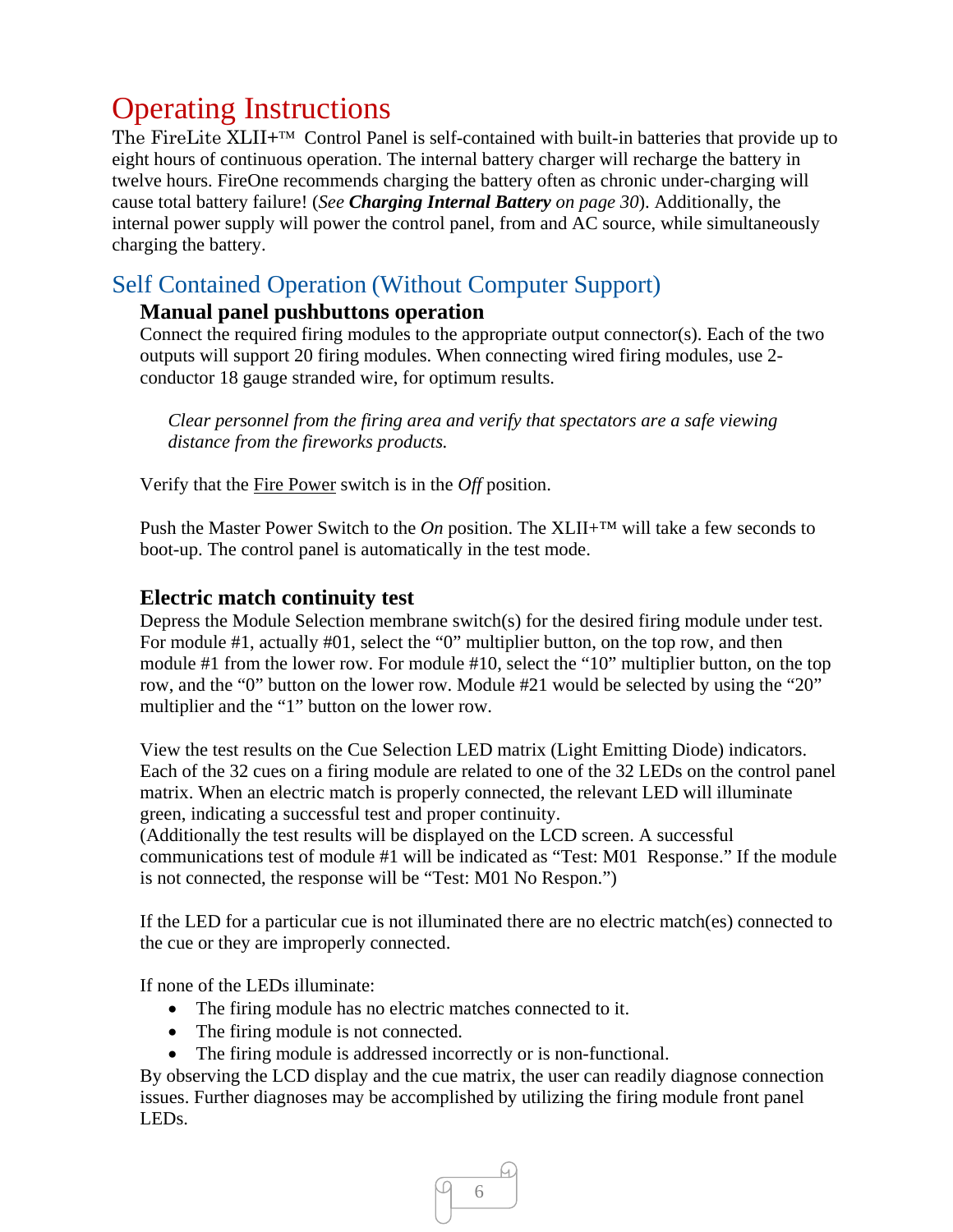When a test or firing command is sent from the control panel to a firing module :

- The firing module yellow LED will illuminate to indicate reception of a command.
- The firing module green LED will illuminate to indicate when the firing module replies to the control panel.

This simple testing procedure simultaneously tests communications, electric match continuity and the ability of the firing module to fire electric matches.

## **Fire Power Test**

Fire Power is the presence of firing potential at each firing module.

*Clear personnel from the firing area and verify that spectators are a safe viewing distance from the fireworks products.* 

Activate Fire Power by rotating the Fire Power key switch 90 degrees clockwise. The control panel will emit a beeping sound for six seconds indicating that the unit is armed to fire.

*Warning! It is extremely important to avoid inadvertently depressing the "Fire" button or any "Cue" buttons as this will cause any associated product to fire.* 

To test for the presence of fire power at module #1, actually #01, select the "0" multiplier button on the top row, and then module #1 from the lower row. When fire power is present at module #1 the green LED will turn red indicating that sufficient firing potential is present to fire electric matches. Test each firing module by depressing the buttons corresponding to the module's address number.

After testing all firing modules for fire power, turn the Fire Power key switch to the off position.

## **Manual Firing Operation**

In the Manual Firing Mode The  $XLII+^{TM}$  provides an easy to operate manual firing panel that is energized to fire when the Fire Power Switch is rotated to the *On* position. By selecting (depressing) any combination of the 39 desired firing modules in the Module Selection area, and then selecting (depressing) the desired cue from the Cue Selection area, the selected module/cue will fire. The XLII+<sup>™</sup> will fire a maximum of 1248 cues (39 firing modules) in the Manual Firing Mode.

*Prior to firing, clear all personnel from the firing area and verify that spectators are a safe viewing distance from the fireworks products.* 

Verify that the Fire Power switch is in the *Off* position. Turn the Master Power switch to the "On" position. Perform module and cue tests. (See "Electric Match Continuity Test" above.)

To enter the firing-mode, rotate the Fire Power Key Switch to the *On* position. The Fire Power LED will illuminate red indicating fire power is activated. Additionally, the control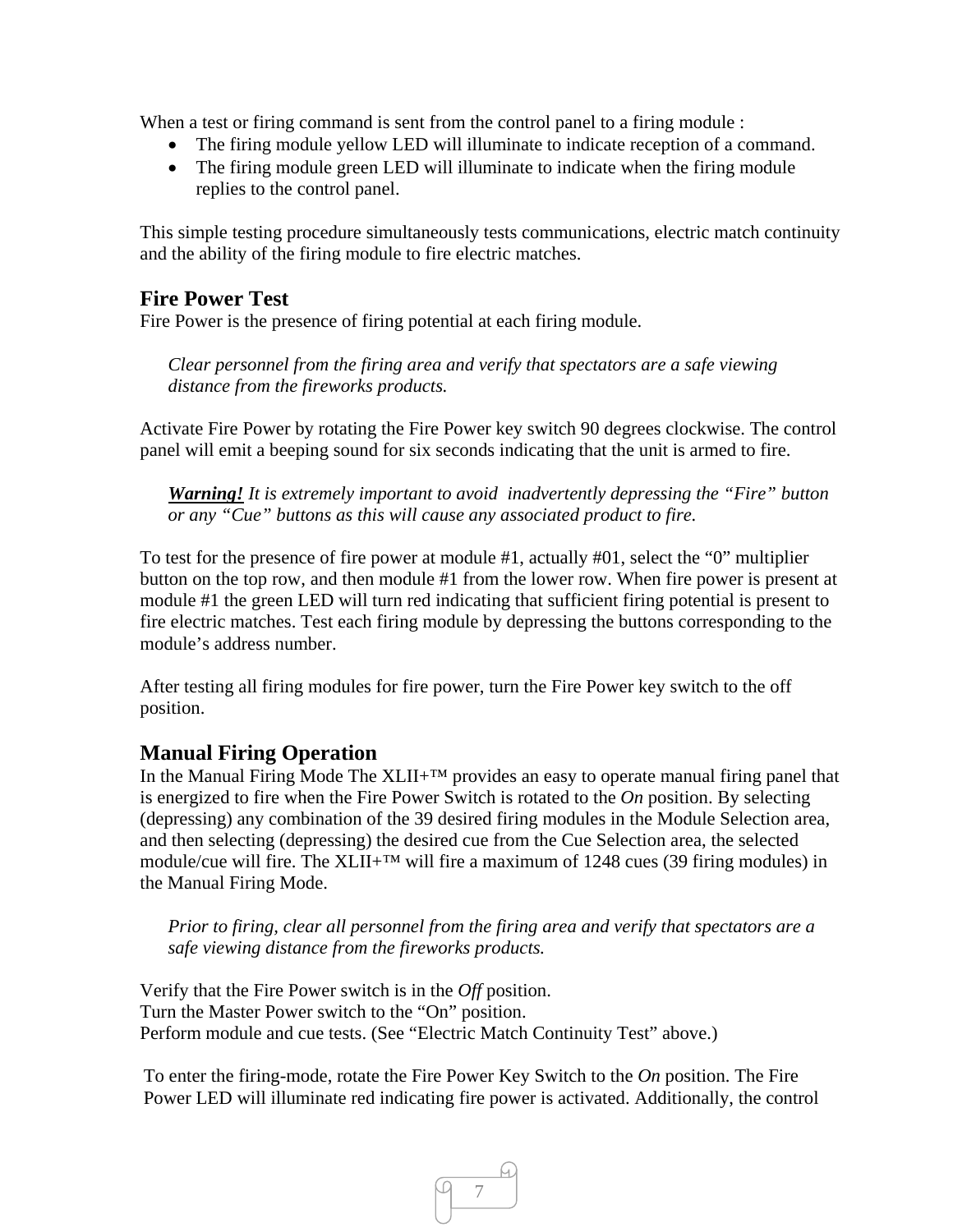panel and all firing modules will emit a beeping sound for six seconds providing an audible indication that fire power is activated.

Verify that firing voltage is normal at the firing modules by performing the firepower test before attempting to fire. The fire power test is easy: Push the individual firing module buttons and verify that the LED directly above each button turns from green to red. Red indicates sufficient firing potential to fire electric matches.

Select the desired firing module by depressing any combinations of the 39 desired firing module membrane buttons from the Module Selection area.

Fire the desired cue by depressing one of the 32 membrane buttons from the Cue Selection area.

*Warning! This will fire the selected cue!*

Note that as cues are fired the green test LED extinguishes and the "next to fire" cue is indicated by the presence of a red LED. The operator may fire module and module cues in any sequence. The test memory, indicated by illuminated green LEDs, will indicate those cues that are available to be fired. Fired or blank cues will not be illuminated and the "next cue to fire" for each module will be indicated by a red LED.

Firings may be initiated from the optional handheld controller that plugs directly into the Safety connector on the front panel of the  $XLII+TM$ . Note: When the safety "deadman" button is not activated, the "Short" LEDs between each set of output terminals will illuminate and stay on. This is also an indication that the safety plug is missing.

## **Presets (Using the Load Button)**

A unique feature of the Manual Firing Mode is the ability to assign "presets" prior to firing any cues. A "preset" is a group of firings that are manually programmed by the operator immediately before firing. This provides the operator with the ability to fire multiple cues on multiple modules by simply depressing the *Fire* button one time.

To activate a preset sequence:

- Depress the *Load* button while the *Fire Power* Switch is activated. (This temporarily changes the operation of the module and cue buttons to "selector" buttons.)
- Proper "preset" selection is accomplished by first selecting the desired module number and then selecting all the cues for that module. The selected cue LEDs will illuminate red. If another module(s) is desired to fire in this "preset" select the next module and then the associated cues.
- Move from module to module until all module/cue selections are made. After all preset selections are made depressing the *Fire* button will fire the "preset" and return the *Module* and *Cue* buttons to their normal operation.

## Internal "Down Loaded" Mode (Firing without computer)

The FireLite XLII+<sup>TM</sup> control Panel will accept a download of a Fire file or a Semi fire file from FireOne's UltraFire software. The subject file is stored in the control panel's internal memory and will remain in memory until it is displaced by another Fire file or Semi file or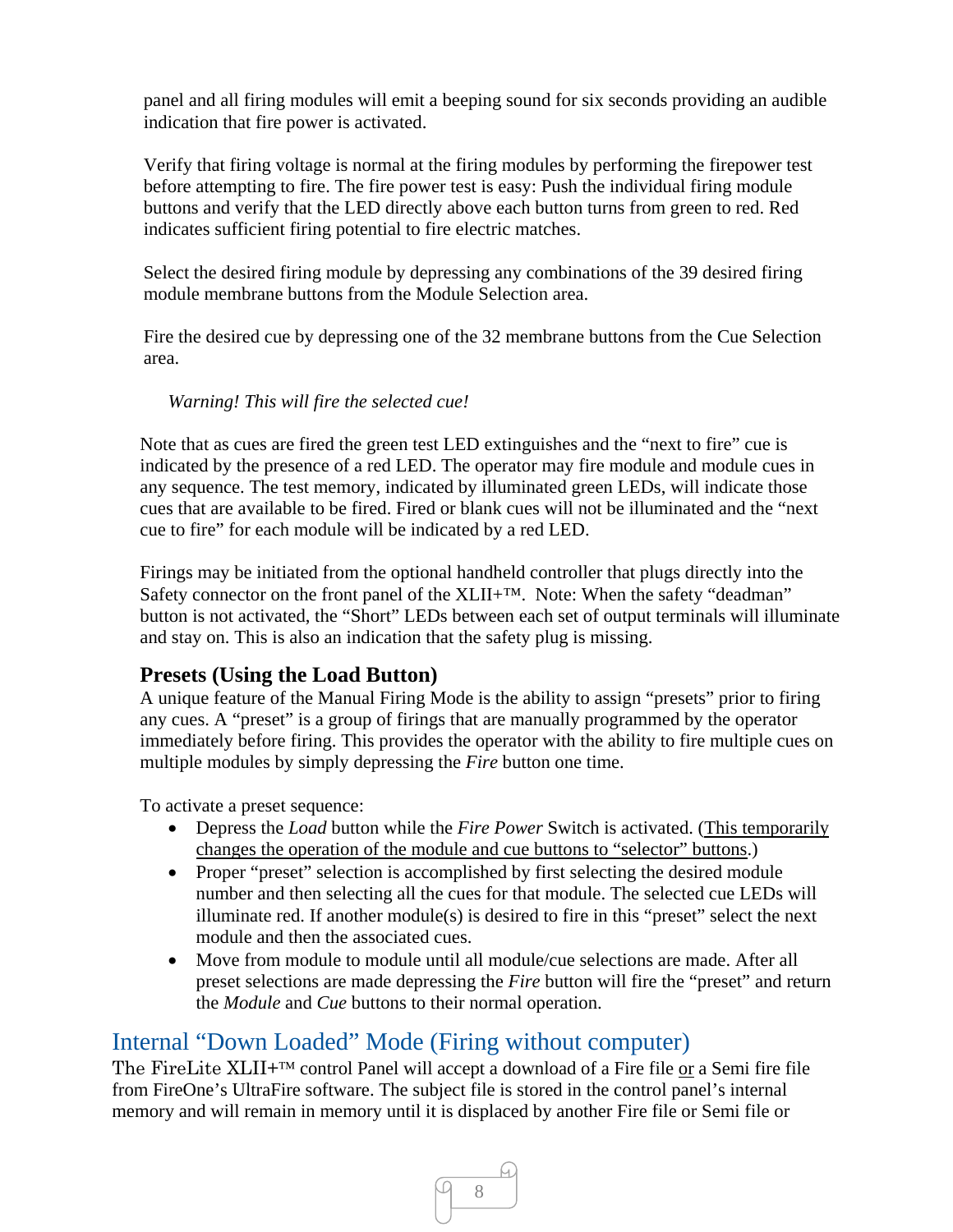erased. The Control Panel will accept a total of eight fire files in its internal memory. These files may be downloaded with the aid of a laptop computer and FireOne's UltraFire software. Each file may be downloaded independently and may be retrieved from memory with or without the aid of the software. The Control Panel's LCD display will indicate the respective fire file name when retrieved from memory. See *Loading Semi Auto or Auto fire files in XLII+™* on page 12.

#### **Automatic Operation**

The XLII+™ control panel has the ability to operate in the Auto mode. The Auto mode allows the control panel to execute a series of preprogrammed firings that are part of file that is either hand-edited with the UltraFire field software or automatically choreographed with FireOne's ScriptMaker choreography software package. These firings may be simple or complex; instantaneous or timed intervals; single or multiple cues; or any combination.

Automatic operation requires the compilation of an Auto (fire) file for proper operation. This file provides data that the control panel requires to execute the proper sequence of firing events. For the most basic fire file this data is comprised of three pieces of information. This includes #1) The Launch Time; #2) The Module number and #3) The Cue number. With this date the system knows when to fire, what module number to fire and what cue on the module to fire.

All of the above information may be hand entered and edited with the UltraFire field software via the "Create New" menu selection from the "File" pull down menu.

To enter the Automatic fire file information by hand open the UltraFire software and select the "File" pull down menu. Select "Create New". The edit screen will appear with the following columns from left to right. The fields are: "Launch Time"; "Module"; "Cue" and "Description", "Comment", "Priority" and "Position".

To create a Fire file the user enters the required data from left to right. As an example one might choose 10 seconds for the first launch time (This is the time that the product will ignite or fire from the launch tube.)

- With the Launch Time entry field hi-lighted type 1000 and select the "enter" key on the keyboard. Note that the UltraFire intelligent entry system will enter the data as 00:00:10.0. This is 10 seconds.
- Use the right arrow key to move to the "event" column. It is defaulted to 1 for the  $1<sup>st</sup>$ "event".
- Use the right arrow key to move to the "Module" column. It is defaulted to 1 to indicate firing modules #1.
- Use the right arrow key to move to the "Cue" column. It is defaulted to "Cue" 1 to indicate cue #1 on module #1.
- Use the right arrow key to move to the "Description" column. The proper entry here is the color and name of the product being used. For this example enter Test #1.
- Use the right arrow key to move to the "Comment"; Priority" and Position columns. At the Position column select the "Enter" key, on the keyboard. The next row of information will appear with the Launch Time column hi-lighted and ready for data entry for the next row.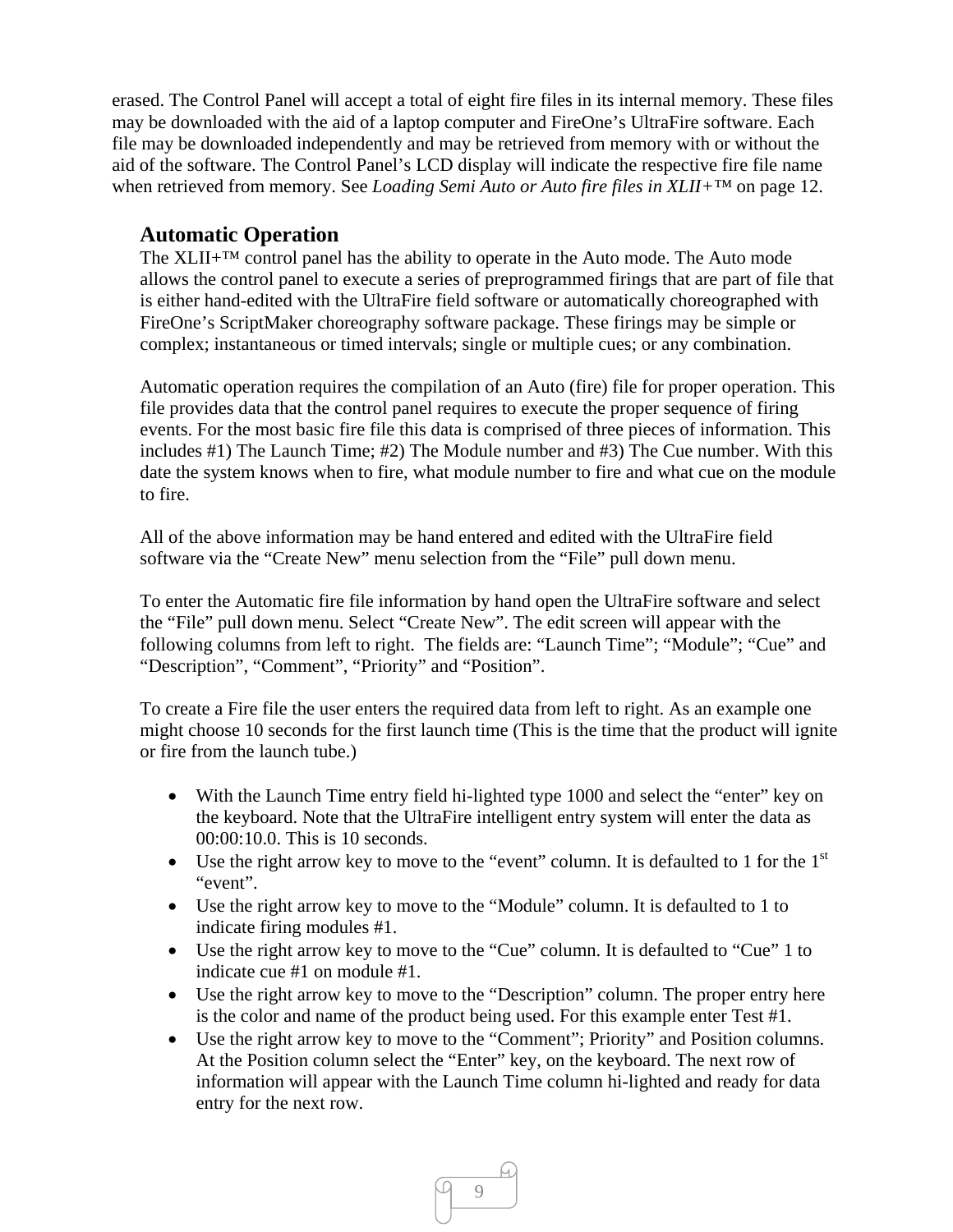Follow this procedure until all the launch, module and cue information, required for the display, is entered. Save the completed fire file by electing the "Save" menu item in the "File" pull down menu.

For complex displays FireOne's ScriptMaker choreography software is designed to automate this process and is designed to accommodate music score input.

## **Priority Disable with Automatic Files**

Priority Disable is an extremely powerful feature that provides the user with a method to inhibit the firing of selected product(s) while a display is actively executing. This feature depends upon the user assigning a priority number between 1 and 16 to products as they are entered during the creation of the fire file. The default priority number is 1. (Priority numbers can be edited or changed at any time utilizing the editing features of the FireOne Field Software.)

The "Priority Disable" feature provides the user with the ability to disable any or all pyrotechnic devices, from firing, even while the remainder of the display continues to fire normally. Therefore "enabling" a priority refers to the action of causing all products, with the selected number, to not fire.

To use the Priority feature, with the XLII+ control panel (Priorities may also be enabled when using the FireOne Field Software.), the user must first download a fire file into the control panel. The file must have more than one priority assigned during the construction of the file.

The priorities assigned to the selected file can be viewed by selecting the priority function button. The function buttons on the  $XLII$ + are comprised of the 0, 10, 20, and 30 module selection buttons located in the upper left portion of the control panel adjacent to the LCD display.

To view priorities select and hold the "0" (Function) button and then push the "30" button (Priority). The "Cue Selection" button matrix and associated LEDs will now display the priorities by illuminating the green LED above any assigned priorities. The possible numbers are 1 through 16. When a priority is selected the green LED will change to red. It will remain red until the priority is unselected wherein it will change back to green. All pyrotechnic devices that have been assigned the selected priority number will not fire until that priority number is selected again and the LED changes back to green.

Note that the LCD display will indicate that the control panel is in the priority mode AND that the fire button is disabled while viewing the priorities. This is only a precaution when viewing the files. During normal firing of an automatic display the "Cue Selection" button matrix will automatically change to display priorities during the execution of the display. This feature provides the user with immediate access to the "Priority" function while a display is firing.

Priority enables are automatically displayed when the control panel is in the firing mode, i.e firing the display. The menu function simply allows you to preview the Priorities before firing.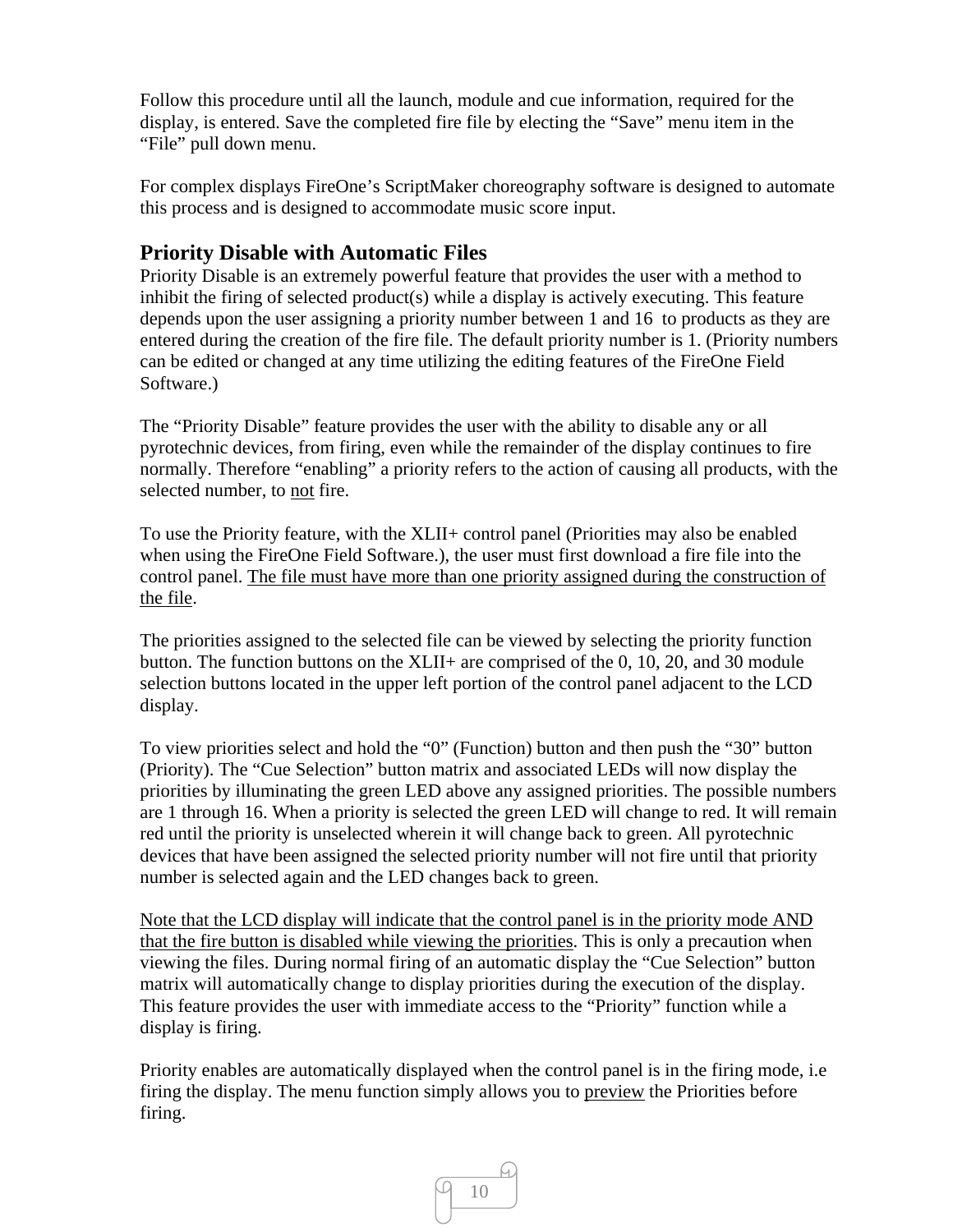In the firing mode the "Cue Selection" button matrix will automatically display the assigned priorities by illuminating the green LED above any assigned priorities. The possible numbers are 1 through 16. When the fire file is actually being executed a priority can be selected by pushing a selected (Cue) Priority button. The green LED will change to red. It will remain red until the priority is unselected wherein it will change back to green. All pyrotechnic devices that have been assigned the selected priority number will not fire until that priority number is selected again and the LED changes back to green.

A suggested method to assign priorities would be to assign priority number 1 to all pyrotechnic devices that are considered to have a low potential for malfunctioning or causing problems. Such a type of device could be a 28 mm gerb.

At the other end of the priority assignments are those devices that have the greatest potential to cause problems or those devices that may not be required due to changing conditions during a display. These devices may be common elements that are not fired due to the relative positioning of actors (stage shows) or audience members or other safety concerns. Alternately, for outdoor displays these devices could be very large diameter aerial shells or perhaps devices that have "fallout" that could reach the ground while still burning. This type of device could be assigned a priority number 16.

Priorities between 1 and 16 would then be assigned to each pyrotechnic device based on the users' experience. Priorities that would have high numbers such as 12, 13, 14, 15, 16 would be those devices that have higher levels of potential to cause a problem.

#### **Semi Auto Operation**

The XLII+™ control panel has the ability to operate in the Semi-Auto mode. The Semi-Auto mode combines attributes of both manual and automatic firing.

Semi-Auto operation requires the compilation of a Semi-Auto (fire) file for proper operation. This file provides data that the control panel requires to execute the proper sequence of firing events. (In this example a firing "Event" is a data address that comprises three pieces of information. 1) A firing module address. 2) A cue (or line) number for the firing module between 1 through 32. 3) A time that the firing is to occur. An "Event" may consist of only one firing or it may consist of multiple firings. These firings may be simple or complex; instantaneous or timed intervals; single or multiple cues; or any combination. A single "Event" may consist of one firing or many complex firings.

Therefore, a Semi-Auto file is a compilation of "Events". Each "Event" contains firings. Each "Event" may be a single firing or a group of firings. Further an  $XLII+TM$  control panel provides the ability to control 999 such "Events". Given that an "Event" may consist of one or more firings a Semi file may contain 4000 firings.

The Semi file, comprised of "Events' that are in turn comprised of firings is a mix of manual and automatic firings. Each "Event" is initiated through the input of the operator. After each "Event" is finished, the control panel stops sequencing until the operator initiates the next "Event". In this manner the control panel is operated similar to the manual mode. If each "Event" contains only one firing, the control panel operation appears to be similar to manual

11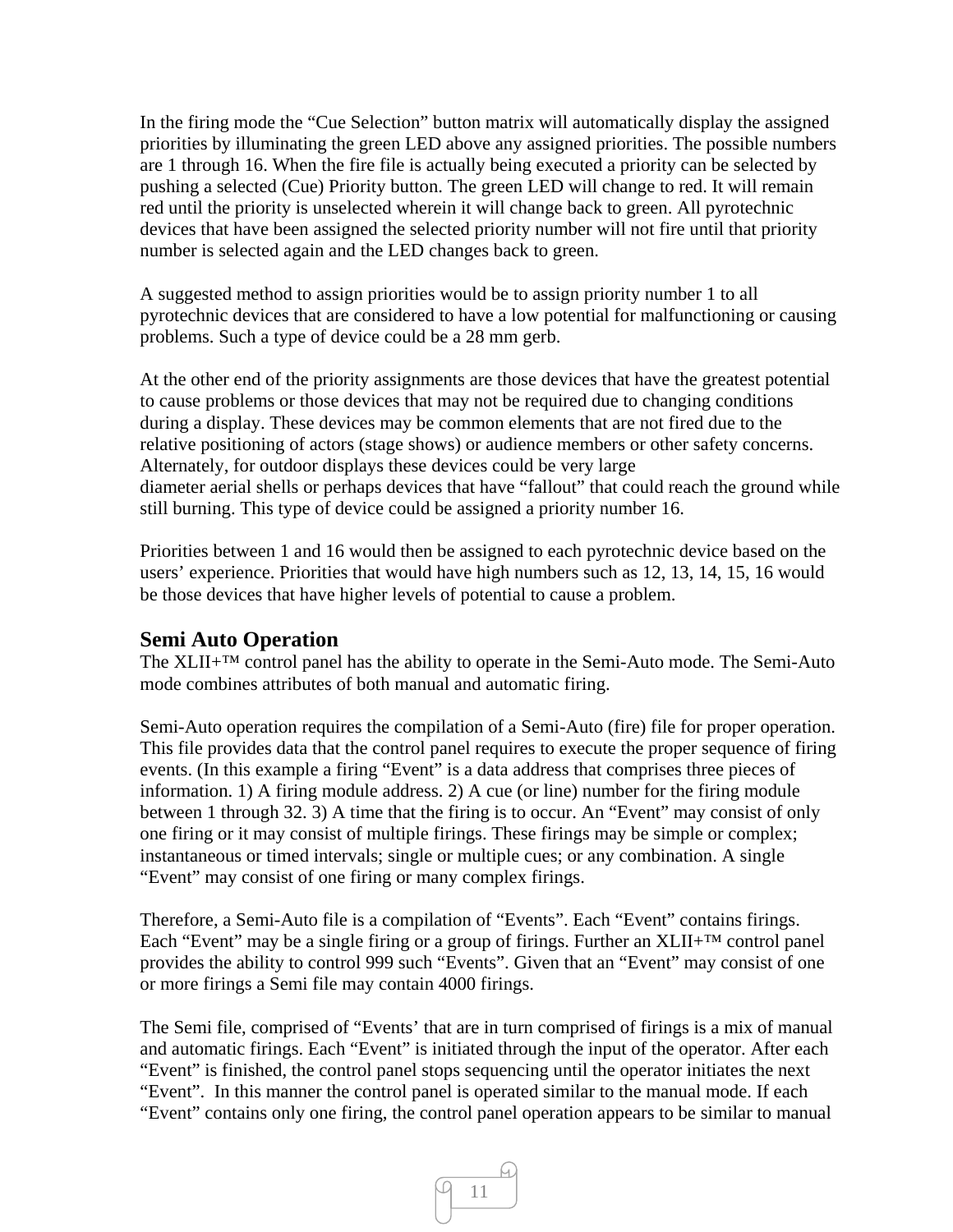firing. However, the powerful feature of Semi-Auto firing is that each "Event" may consist of a complex, timed sequence of firings that may consist of multiple firing modules in multiple locations. This is the automatic firing attribute of the Semi file.

With this additional information, it is obvious that the user may preprogram sequences that are useful for many applications.

- Stage shows that require multiple firings at different locations but are conditioned upon the tempo of the stage show.
- Musical events are timed by a musical conductor (Director) rather than time code.
- Theatrical events that occur as the play progresses.
- Fireworks to live orchestral music. (Such live presentations are broken into "Events" that represent one or more bars/measures in the music score.)

## **Creating Semi-Auto Fire Files**

Semi-Auto fire files are created using the UltraFire field software or FireOne's optional ScriptMaker/CueMaker software. The majority of Semi files can be easily created using UltraFire's editing capabilities. (For details regarding the operation of ScriptMaker/CueMaker software refer to the ScriptMaker/CueMaker manual.)

This section will explain how to use UltraFire software to create a Semi file.

Open the UltraFire software and select the "File" pull down menu. Select "Create New". The edit screen will appear with the following columns from left to right. The fields are: "Launch Time"; "Module"; "Cue" and "Description". The additional fields, "Comment", "Priority" and "Position" are optional to the operation of a Semi-Auto file.

Use the "View" pull down menu to select "View Columns" and then select "Event Number". This will add the "Event" column to the list.

The edit screen will now appear with the "Event" column. The fields displayed from left to right are now: Launch Time"; "Event"; "Module"; "Cue"; "Description"; "Comment"; "Priority" and "Position"

To create a Semi file the user enters the required data from left to right. As an example one might choose 10 seconds for the first launch time (This is the time that the product will ignite or fire from the launch tube.)

- With the Launch Time entry field hi-lighted type 1000 and select the "enter" key on the keyboard. Note that the UltraFire intelligent entry system will enter the data as 00:00:10.0. This is 10 seconds.
- $\bullet$  Use the right arrow key to move to the "event" column. It is defaulted to 1 for the 1<sup>st</sup> "event".
- Use the right arrow key to move to the "Module" column. It is defaulted to 1 to indicate firing modules #1.
- Use the right arrow key to move to the "Cue" column. It is defaulted to "Cue" 1 to indicate cue #1 on module #1.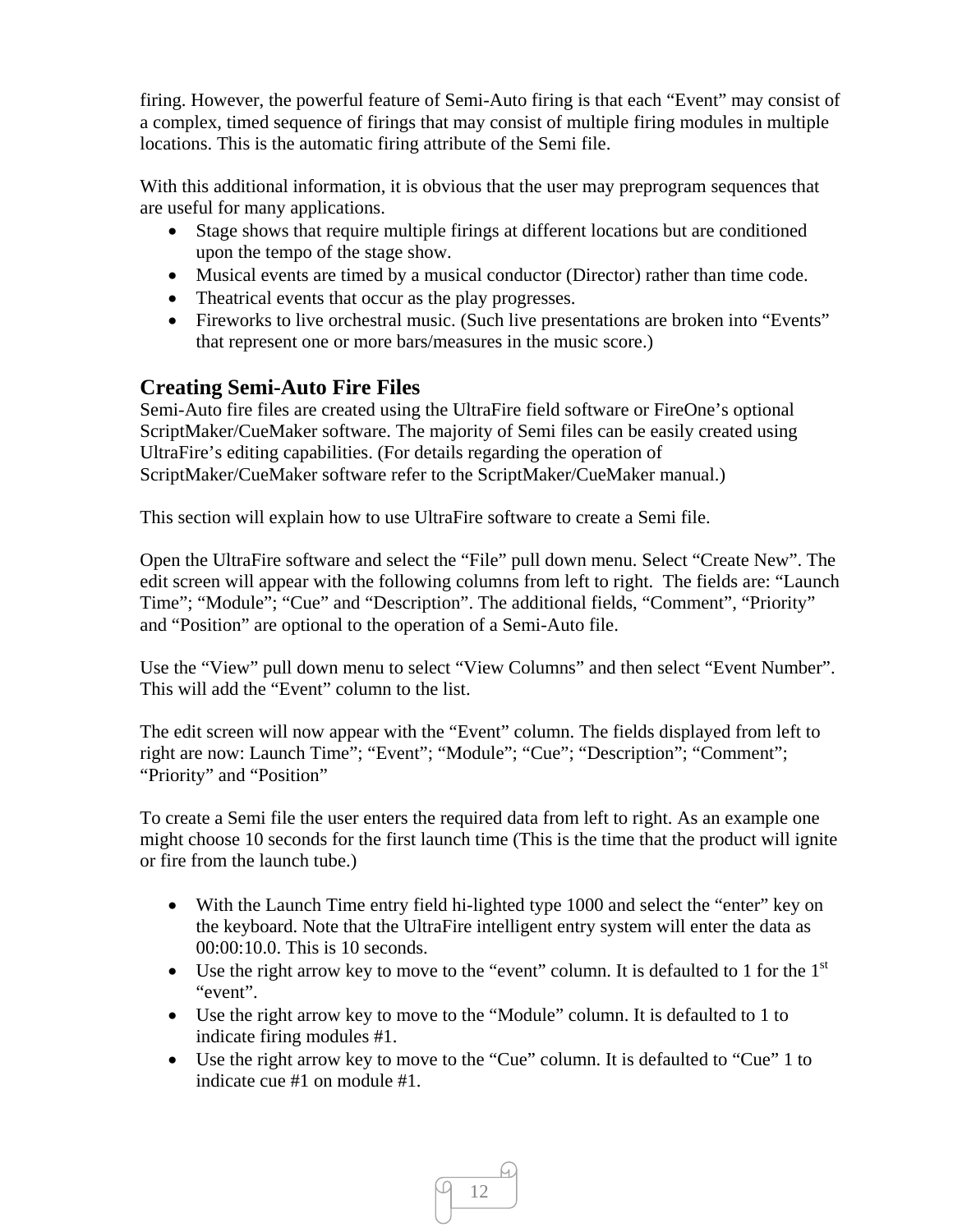- Use the right arrow key to move to the "Description" column. The proper entry here is the color and name of the product being used. For this example enter Test #1.
- Use the right arrow key to move to the "Comment"; Priority" and Position columns. At the Position column select the "Enter" key, on the keyboard. The next row of information will appear with the Launch Time column hi-lighted and ready for data entry.

Enter the next row of data following the previous entry procedure with one exception. The "Event" column number will be entered as #2. This indicates that this Semi file has two "Events". Note that the "Delay Time" column will automatically appear after the #2 event is entered. The software has determined that this must be a Semi file because there are now two "Events" in this file. By definition a *Semi* file has two or more "Events" while a *Fire* file (A *Fire* file is a fully automated firing file) consists of only one "Event".

The "Delay Time" column is an important feature of Semi files.

*The "Delay Time" column is the active column that a Semi file uses to determine the ignition time of each firing in a given "Event". This is in contrast to a Fire file where the ignition time is determined by the Launch Time column.* 

Note that the "Delay Time" column is automatically updated to reflect correct delay values whenever the following occurs. (The "Delay Time" column may not be edited manually.)

- The "Delay Time" column is updated when the "Refresh Delays" menu item is selected from the "Edit" pull down menu.
- The "Delay Time" column is updated whenever the user *Saves* or exits the "Edit" screen.

The calculated value that is entered into the "Delay Time" column is determined by the relationship between the "Event" column and the "Launch Time" column. The "Delay Time" column may not be edited manually.

- At each change of the "Event:" number the delay time is reset to zero. Therefore, each time the control panel "Fire" button is depressed, the first firing in an event will immediately fire. (The Semi-Auto *firing screen* has a feature that allows the user to change the 00:00:00.00 to a new value. Right clicking on the "Delay Time" value will provide the user with a method to enter an alternate value.)
- For multiple firing times within the same "Event" the succeeding "Delay Time" values are calculated by subtracting the first "Launch Time" in the "Event" from the following "Launch Time" values. The result is that a series of "Launch Times" are translated into a series of "Delay Times" that are directly related to the "Launch Times" originally entered.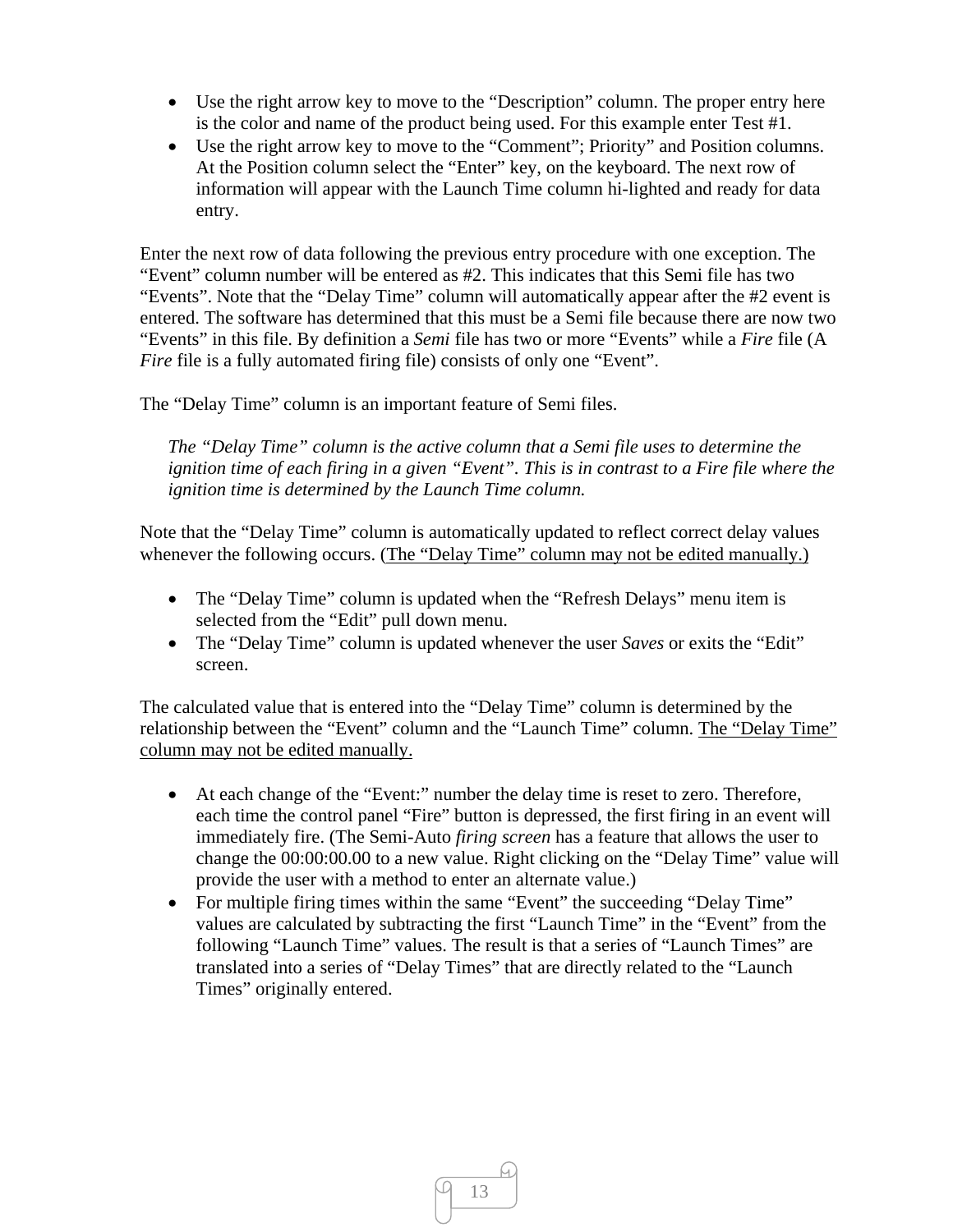## **Converting Auto Fire Files to Semi-Auto Fire Files**

Intuitively it is relatively easy to change a Fire file into a Semi file.

- Start the software and *Open* the required Fire file.
- Select the *View* pull down menu and then select *View Columns*.
- From *View Columns* select *Event Number*. This will display the "Event" column on the edit screen.
- Using the "Event" column enter the "Event" number as required.
- When the user exits or *Saves* the edit screen, the program will populate the "Delay Time" column to create the Semi Auto file.

## **Loading Semi Auto or Auto fire files in XLII+™**

After the Semi file is created the user must download the completed file into the control panel. (The procedure is similar for the Automatic fire files.)

#### Downloading

The *Download* tab provides the user with features to download files into the control panels and verify all files that have been downloaded.

- Start UltraFire software on the computer.
- Select and load the required file into the software
- Select the *Tools* pull down menu.
- Select the *Download to Panel* menu item.
- The *Download* tab provides the user with the option to download the fire file into one of eight different control panel memory locations.
- Select the desired location and push the *Download* button.
- The *Download Successful* message indicates that the download was completed.
- If additional files are going to be loaded, close the Downloader; load a new fire file into the software and follow the download procedure again.

#### Show Control

The *Show Control* tab has provisions to interrogate the control panel to verify all files that reside in the control panel.

- Select the *Tools* menu.
- Select the *Download to Panel* menu item.
- Select the *Show Control* tab.
- Select the *Get Show Data* button. The file names of each of the eight possible fire files will be displayed.

## **Priority Disable with Semi-Auto Files**

Priority Disable is an extremely powerful feature that provides the user with a method to inhibit the firing of selected product(s) while a display is actively executing. This feature depends upon the user assigning a priority number between 1 and 16 to products as they are entered during the creation of the fire file. The default priority number is 1. (Priority numbers can be edited or changed at any time utilizing the editing features of the FireOne Field Software.)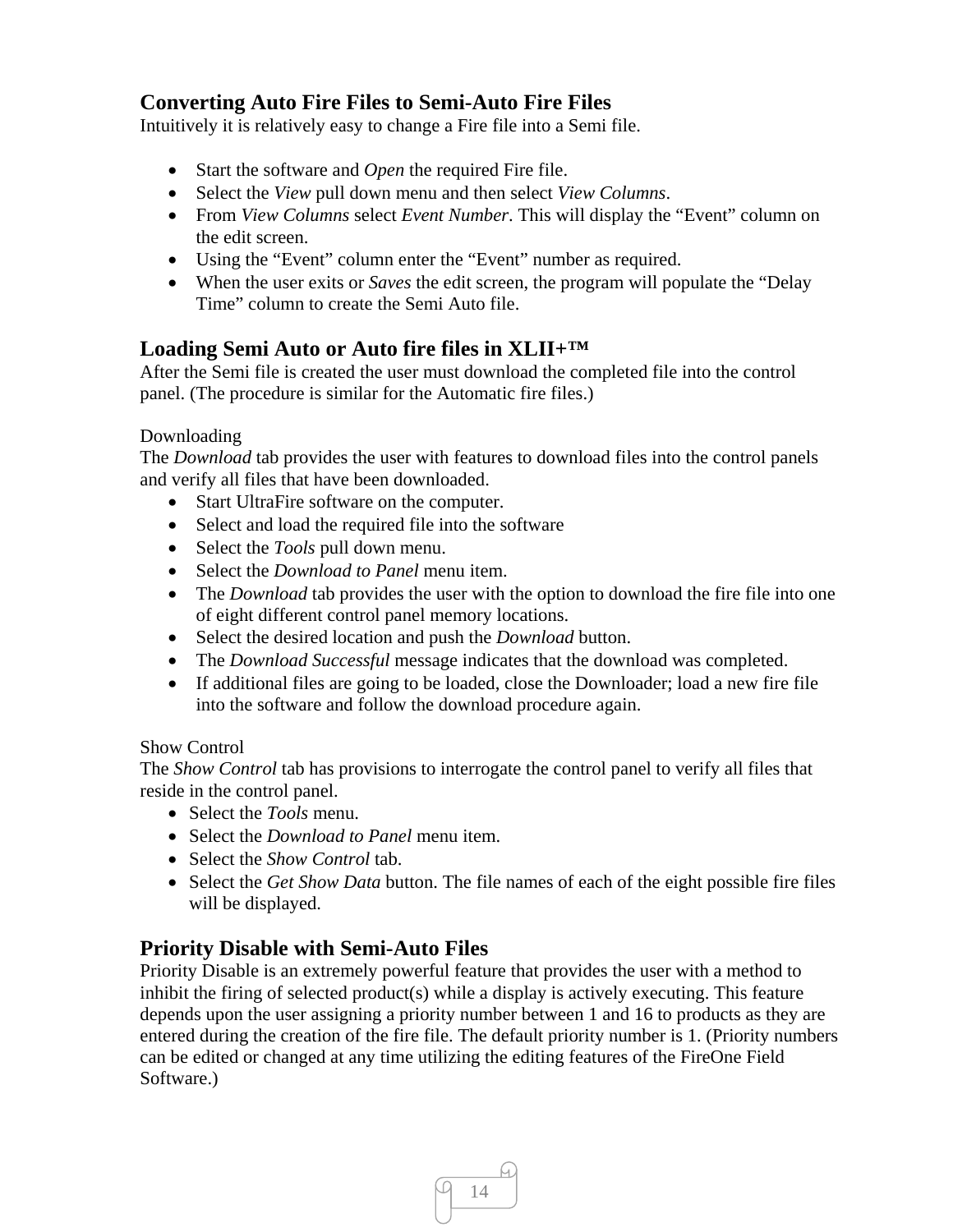The "Priority Disable" feature provides the user with the ability to disable any or all pyrotechnic devices, from firing, even while the remainder of the display continues to fire normally. Therefore "enabling" a priority refers to the action of causing all products, with the selected number, to not fire.

To "enable" a priority, with the XLII+ control panel (Priorities may also be enabled when using the FireOne Field Software.), the user must first download a fire file into the control panel AND select the first event to be fired. The semi-file must have more than one priority assigned.

The priorities assigned to the selected semi-file can be viewed by selecting the priority function button. The function buttons on the XLII+ are comprised of the 0, 10, 20, and 30 module selection buttons located in the upper left portion of the control panel adjacent to the LCD display.

To view priorities select and hold the "0" (Function) button and then push the "30" button (Priority). The "Cue Selection" button matrix and associated LEDs will now display the priorities by illuminating the green LED above any assigned priorities. The possible numbers are 1 through 16. When a priority is selected the green LED will change to red. It will remain red until the priority is unselected wherein it will change back to green. All pyrotechnic devices that have been assigned the selected priority number will not fire until that priority number is selected again and the LED changes back to green.

Note that the LCD display will indicate that the control panel is in the priority mode AND that the fire button is disabled while viewing the priorities. This is only a precaution when viewing the files. During normal firing the user may select the priority feature while the system is executing the fire file. During the firing of a Semi-File the user must manually select the priority feature. (Note that this is not the case during automatic firing where the "Cue Selection" button matrix will automatically change to display priorities during the execution of the display.) If the "Cue Selection" button matrix automatically changed from "Event" selection to "Priority" selection the result would be too confusing. The concept is to view and change priorities between "Events" or during "Events" when the selected event is of sufficient time duration.

A suggested method to assign priorities would be to assign priority number 1 to all pyrotechnic devices that are considered to have a low potential for malfunctioning or causing problems. Such a type of device could be a 28 mm gerb.

At the other end of the priority assignments are those devices that have the greatest potential to cause problems or those devices that may not be required due to changing conditions during a display. These devices may be common elements that are not fired due to the relative positioning of actors (stage shows) or audience members or other safety concerns. Alternately, for outdoor displays these devices could be very large diameter aerial shells or perhaps devices that have "fallout" that could reach the ground while still burning. This type of device could be assigned a priority number 16.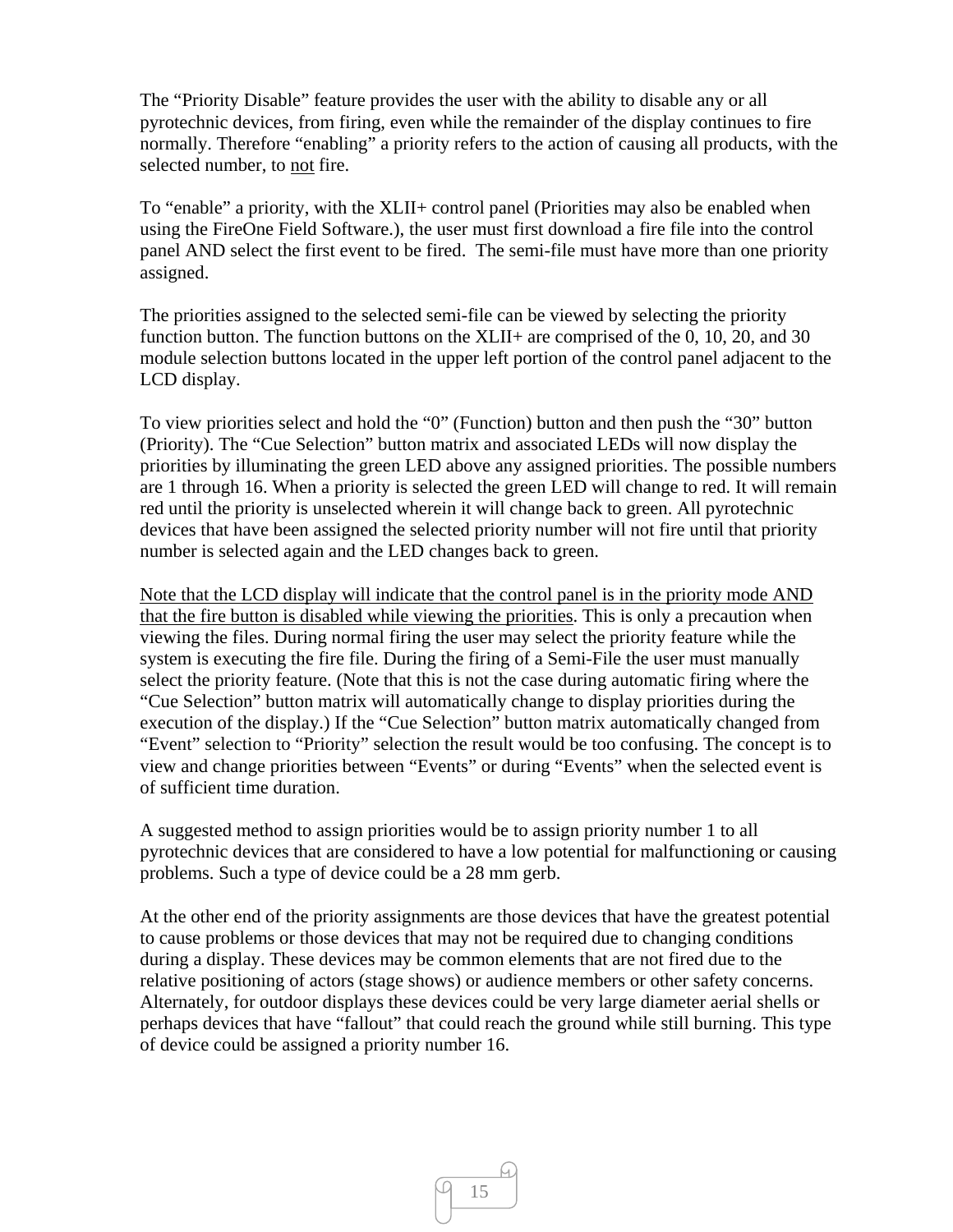Priorities between 1 and 16 would then be assigned to each pyrotechnic device based on the users' experience. Priorities that would have high numbers such as 12, 13, 14 , 15, 16 would be those devices that have higher levels of potential to cause a problem.

## **Selecting and Loading Semi Auto or Auto fire files from Control Panel Memory**

The  $XLI+<sup>TM</sup>$  Control panel will store a total of eight fire files in memory. The files may be Semi Auto files or Fire (Automatic) files. Each file may contain a maximum of 2000 individual shots. If a file exceeds 2000 shots the UltraFire download software will prompt the user for permission to utilize two memory locations. When two memory locations are utilized, the maximum file size becomes 4000 shots.

- Set the XLII+ $TM$  Power Switch to the on position.
- The Control panel will take five seconds to boot.
- Select the *Auto* button followed by the *Load* button.

*Cue Selection* buttons 1 through 8 correspond to the eight memory location in the control panel. An illuminated green LED above any of the eight buttons indicates that a fire file is loaded into the memory location.

The name of each fire file in memory will be displayed on the LCD display when any of these buttons are selected. The user may push each button to find the required file.

After the required file is located, the file may be loaded into the control panel active memory by depressing the *OK* button (*Module Selection* button #6). To verify that this is the correct file the LCD message directs the user to select the "Event" to be loaded. .) For a Fire File (automatic file) there is only one "Event" to select. Note that the *Fire* button becomes active as indicted by the green LED illuminating when selecting the "Event" to be fired. After a file is selected and loaded into active memory the *Cue Selection* matrix indicates the number of "Events" in the file. Since an automatic file only has one "Event", only one of the *Cue Selection* button LEDs will illuminate. Button #1! When #1 is depressed the control panel is fully loaded and ready to be armed to fire the display.

Semi fire files by definition have more than one event. Intuitively, a Semi file could have up to 32 events, since there are 32 buttons and LEDs in the *Cue Selection* matrix. However, control panels that have firmware versions equal to or greater than v4.5.50 will manage Semi files with more than 32 events. These control panels can utilize as many as 999 events (See "Event Pages" below.).

## **Auto fire files Operation Procedure**

A fully automatic fire file consists of one event. Therefore the process to select and load the fire file would be as follows.

- a. Select the Auto button.
- b. Select the Load button
- c. Select the appropriate fire file from one of the eight memory locations indicated by the Cue Selection buttons 1 through 8. The selected fire file name will appear in the LCD display.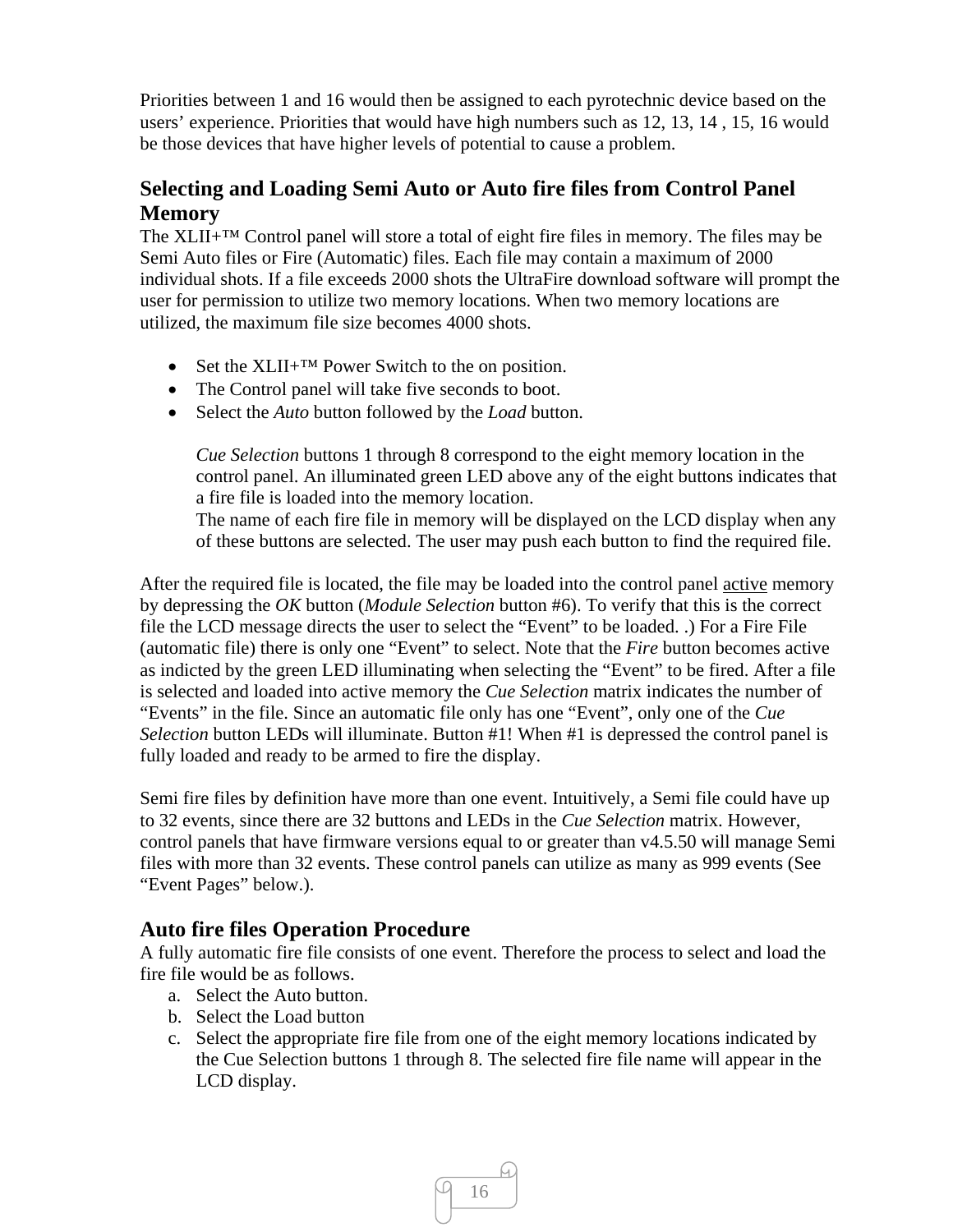- d. If there is more than one fire file in memory press the Module Selection button #6, directly under the "OK" message in the LCD. This step is not necessary and is omitted if only one fire file is in memory.
- e. Press the #1 Cue Selection button. (This action enables the Fire button to start firing the display or alternately enables time code to start firing the display.)
- f. Press the Fire button to begin firing. (For time code driven displays attach a time code source to begin firing.)

## **Semi Auto fire files Operation Procedure**

A Semi automatic fire file typically consists of multiple events. Therefore the process to select and load a Semi Auto fire file would be as follows.

- Select the Auto button.
- Select the Load button
- Select the appropriate fire file from one of the eight memory location indicated by the Cue Selection buttons 1 through 8. The selected fire file name will appear in the LCD display.
- If there is more than one fire file in (Remember a fire file may be either an automatic file or a semi automatic file.) memory press the Module Selection button #6, directly under the "OK" message in the LCD. This step is not necessary and is omitted if only one fire file is in memory.
- Press the #1 Cue Selection button. This is the first event in the Semi Auto file. (This action enables the Fire button to initiate the first event. Note that time code cannot start a Semi Automatic fire file.) The quantity of illuminated Cue Selection buttons are an indication of the number of events in the Semi Auto fire file. i.e. If Cue buttons 1 through 10 are illuminated there are 10 events in the semi file.
- After the initial event is selected pressing the Fire button will begin the next event in numerical order. Events may be randomly selected by utilizing the Cue Selection buttons followed by pressing the Fire button. The control panel is capable of 999 events as shown in the next section, "Event Pages".
- **NOTE:** It is always necessary to press the Fire button to initiate the firing of each event.

## **Event Pages**

After a file is selected and loaded into active memory the *Cue Selection* matrix indicates the number of "Events" in the file. A typical Semi file will show multiple events by illuminating multiple cue buttons. Obviously, a normal size Semi file can be managed with the 32 buttons in the *Cue Selection* matrix. However, if the file contains more than 32 events the control panel is capable of displaying many sets of the *Cue Selection* matrix. We call these individual *Cue Selection* matrices "pages". The maximum number of "pages" available are 32 for a total of 999 events.

A Semi file is handled slightly differently than an Automatic file as explained below including how to access multiple pages of events.

 If the Semi file has more than two but less than thirty-three "Events", the "Events" will all be displayed via the green LEDs in the *Cue Selection* matrix. Typically, the user will begin to fire the Semi-Auto file with "Event" #1, but any "event" may be randomly selected.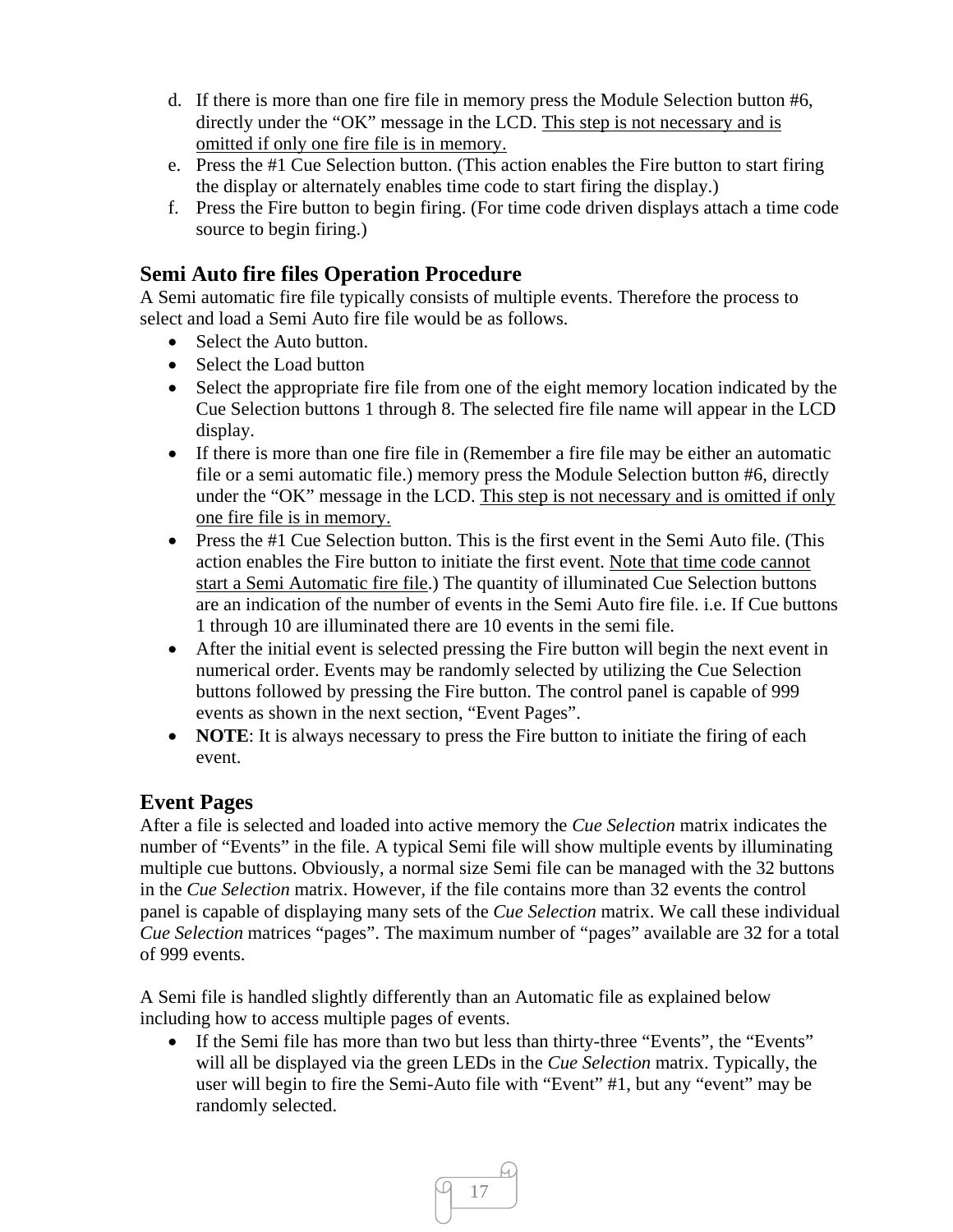- The "Events" may be fired in any sequence desired. If random selections are made for each "Event", the user must select each new "Event" after the preceding "Event" is fired. If the "events" are fired in sequential order the control panel will automatically sequence to the next "Event".
- If the Semi file contains more than 32 "Events" the control panel will display the "Events" in sets or "pages". Each "page" may contain 32 "Events".
	- o Multiple "pages" of "Events" are selected and displayed by the *Module Selection* buttons and corresponding green LEDs.
	- o To access the 1st "page" of a 999 "Event" Semi file depress *Module Selection* button #1. The *Cue Selection* matrix will indicate all the "Events" programmed into this "page".
	- o To access "page" 32 of a 999 "Event" Semi file depress *Module Selection* buttons # 30 and #2. The *Cue Selection* matrix will indicate all the "Events" programmed into this "page".
	- o If the user randomly moves from "page" to "page" to access various "Events" each "page" will retain the memory pertaining to what has been fired (The Green LEDs extinguish for each fired "Event".). Additionally, a red LED indicates the next "Event" to be fired on each page.

For specific instructions regarding the creation and processing of multi-page events please refer to the "Event Manager" section of UltraFire software Users Guide.

## **Testing Semi-Auto Files**

Testing Semi-Auto files is similar to Testing Electric Match Continuity on page 5. For small displays, this method may be adequate. For larger displays, a faster, logical approach may be to use the automatic test procedure that is part of the firmware in the  $XLII+<sup>TM</sup>$  Control Panel. Alternately, the UltraFire field software has advanced testing and editing facilities that are fast, efficient and very powerful.

## **XLII+™ Automatic Testing**

The XLII+™ Control Panel features built-in testing for electric match continuity and for fire power testing.

Electrical Match Testing

- 1. Load the appropriate file into the control panel.
- 2. Access the LCD Menu by depressing the "0" and "20" Module Selection button simultaneously.
- 3. *Show File Test* appears in the LCD display.
- 4. Push the *Select* button (#7).
- 5. Select the required fire file using #1 through #8 of the *Cue Selection* buttons. (The file name will appear on the LCD screen.)
- 6. Select the *OK* button (#7)
- 7. *E-Match Test* is displayed on the LCD
- 8. Select SNGL or ALL to test the electric match continuity.
- 9. Results are displayed on LCD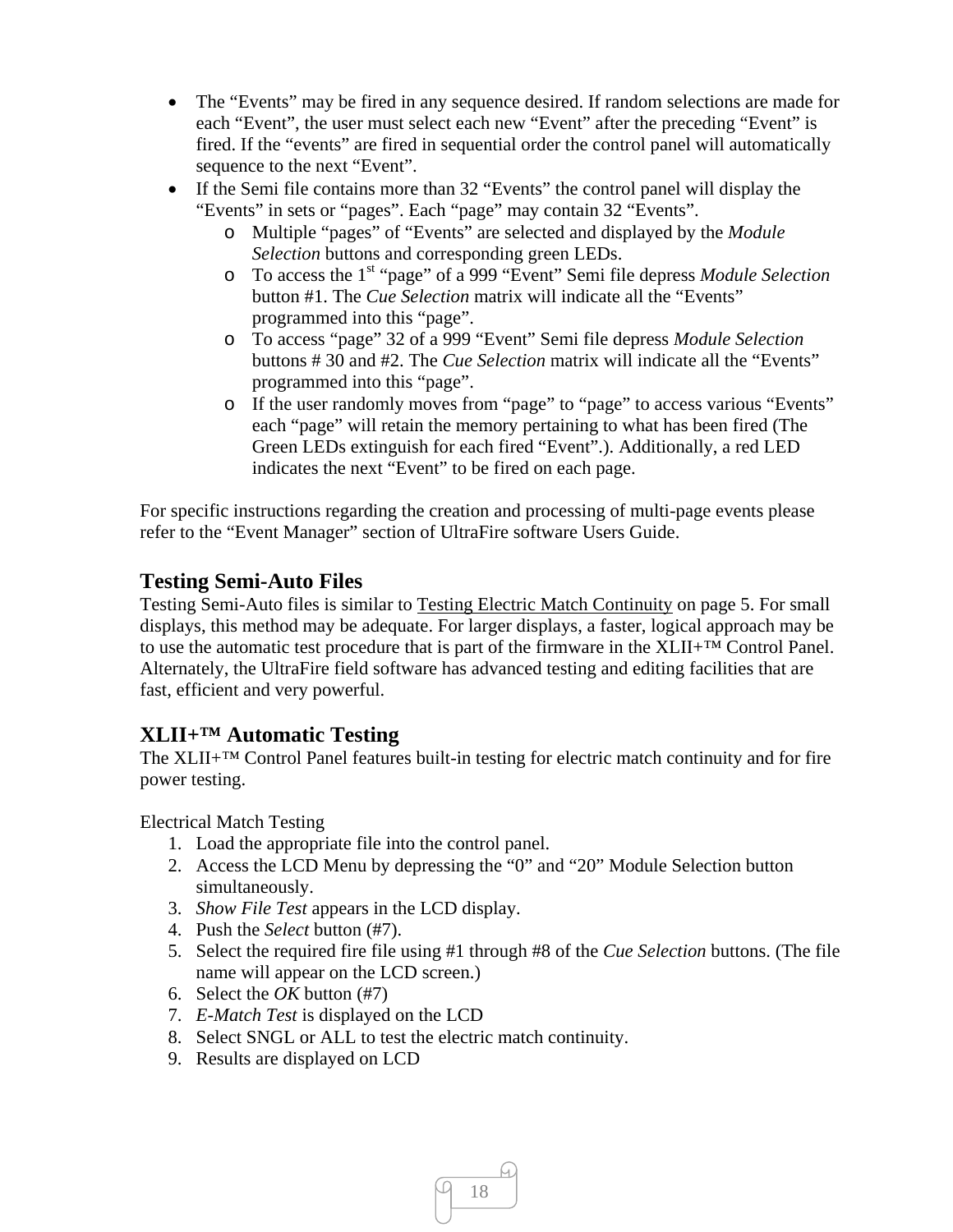Fire Power Testing

- 1. Load the appropriate file into the control panel.
- 2. Access the LCD Menu by depressing the "0" and "20" Module Selection button simultaneously.
- 3. *Show File Test* appears in the LCD display.
- 4. Push the *Select* button (#7).
- 5. Select the required fire file using #1 through #8 of the *Cue Selection* buttons. (The file name will appear on the LCD screen.
- 6. Select the *OK* button (#7)
- 7. Using the >> arrows (Button #6) advance to the Fire Power Test
- 8. Select the *OK* button (#7)
- 9. Select SNGL or ALL to tests Fire Power for each modules.
- 10. Results are displayed on LCD.

## **Firing Semi-Auto Files**

Firing a Semi-Auto "Event" requires three steps.

- 1. Load and select the appropriate "Event" into the control panel's active memory. (Note that the green LED above the *Fire* button changes to green.)
- 2. Rotate the *Fire Power* key switch to the on position.
- 3. Push the *Fire* button. (Alternately the Handheld Control may be used to fire the "Event".)

## **Internal Firing with Time Code**

When an Automatic fire file down loaded into the control panel memory, it may be fired from the control panel's internal time clock by following the description for Internal Firing and simply depressing the front panel Fire button. (See *Internal Mode* page 8, above.) Optionally, the file in memory may be fired utilizing external time code. The time code must be ported into the control panel via one of the *Time Code* input connectors located on the front panel. The control panel will operate correctly with FireOne FSK Time Code or with SMPTE time code. Any of these time codes may be connected to the unbalanced (small) connector or the balanced (large), three-pin connector. When valid time code is connected to either of the *Time Code* connectors, the blue time code lock LED, located adjacent to the large *Time Code* connector, will illuminate.

WARNING! Once a fire file is started, with time code, the fire file will continue to execute even if time code is stopped! If it is desirable to stop a time code driven fire file, the operator should depress the Load button on the front panel. This will immediately stop the file from firing. The automatic time code backup feature of the control panel is the default operational mode for time code. In those instances where automatic internal backup, in the event of time code loss, is not desirable, the operator may disable the automatic time code backup feature.

#### To deactivate automatic time code backup:

Depress the *Backup On/Off* button. The *Backup On/Off* button toggles the internal automatic time code backup feature on and off. When automatic time code backup feature is activated the green LED on the *Backup On/Off* button will illuminate. When the backup feature is off, the green LED will be extinguished.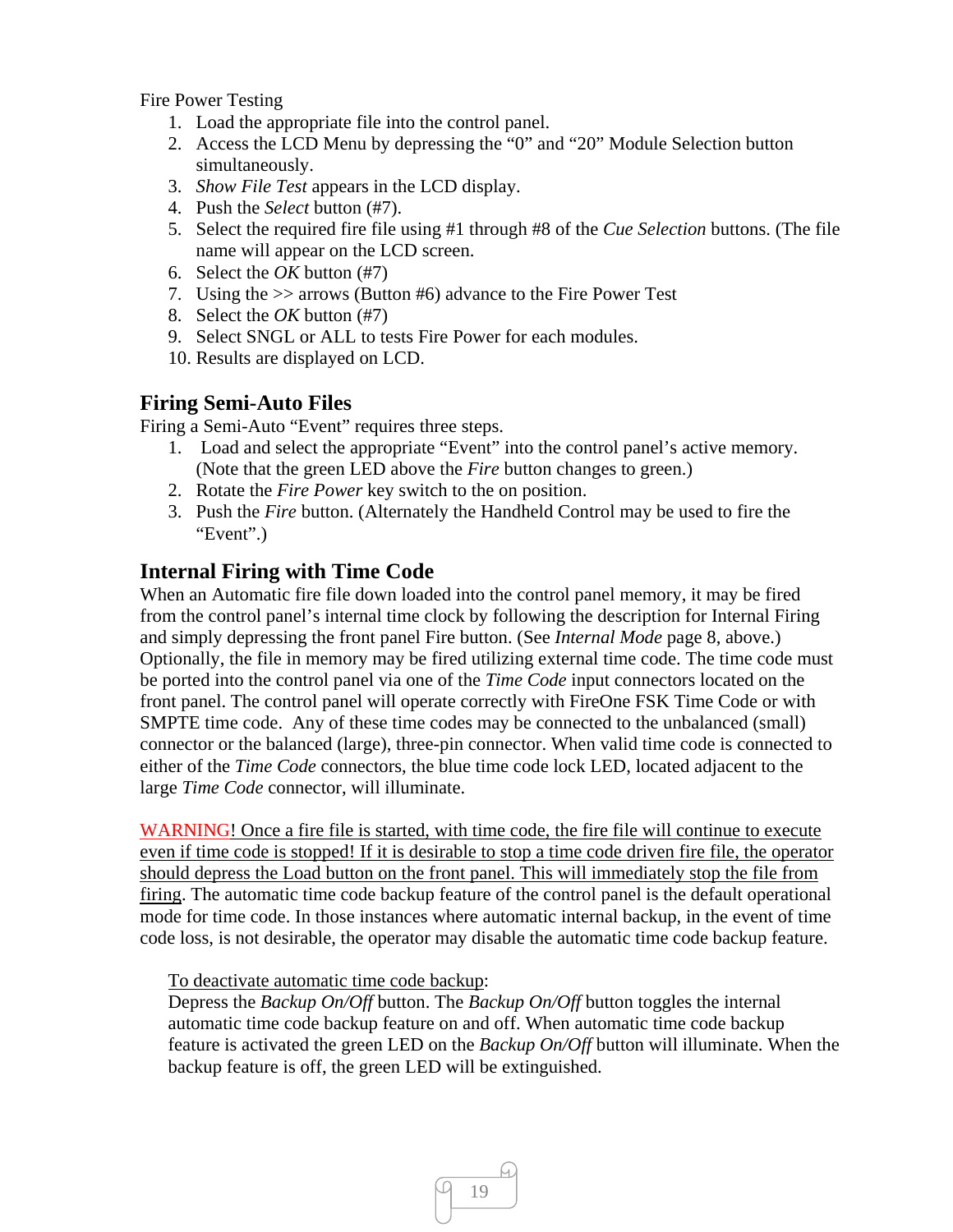Note that this operation must be followed each time the control panel is set up to fire a downloaded firing file. The control panel defaults to automatic time code backup each time the unit is turned off and back on.

Automatic time code backup operation may be changed so that the default is no time code backup by utilizing the "Control Panel Configuration" feature in the FireOne UltraFire field software or the control panel LCD Menu feature. (See pages 18 and 19 for a full description of control panel Menu features.)

In the field software The "Control Panel Configuration" menu is located under the "Tools" menu. To view the control panel default values, select and click on the "Retrieve Control Panel Configuration" button. The existing defaults will be displayed. Select the "Auto Backup Off" option. To confirm this as the default selection, click on the "Set Control Panel Configuration" button. This will reprogram the control panel for the no time code backup operation.

To utilize time code to fire a display, follow the procedure for Internal Firing with a few minor additions. The entire detailed procedure follows. Note that this is far less complex than it appears.

- Load a Fire file by connecting a computer to the *Data Input* connector.
- Verify that the *Fire Power* switch is in the O*ff* position.
- Turn the control panel's *Master Power* Switch to the "On" position.
- Load the UltraFire field software onto the computer and select the desired file to download.
- Select the *Download* Option from *Tools* pull down menu and load the desired file into the control panel. The Down Load feature will indicate when the file has been successfully loaded.
- Disconnect the computer cable from control panel.
- Select the *Auto* button followed by the *Load* button. *Cue Selection* buttons 1 through 8 correspond to the eight memory location in the control panel. An illuminated green LED above any of the eight buttons indicates that a fire file is loaded into the memory location. The name of each fire file in memory will be displayed on the LCD display when any of these buttons are selected. The user may push each button to find the required file.
- After the required file is located, the file may be loaded into the control panel active memory by depressing the *OK* button (*Module Selection* button #6). To verify that this is the correct file, the LCD message directs the user to select the "Event" to be loaded. (Note that the *Fire* button becomes active, as indicted by the green LED illuminating, when selecting the "Event" to be fired.) For a Fire (automatic file) there is only one "Event" to select.
- Prior to firing a downloaded file, maintain safety by clearing personnel from the firing area and verifying that spectators are a safe viewing distance from the fireworks products.
- Rotate the *Fire Power* switch to the "On" position. The *Fire Power LED* will illuminate red indicating fire power is activated. Additionally, the internal alarm will emit a beeping sound for six seconds providing an audible indication that fire power is activated.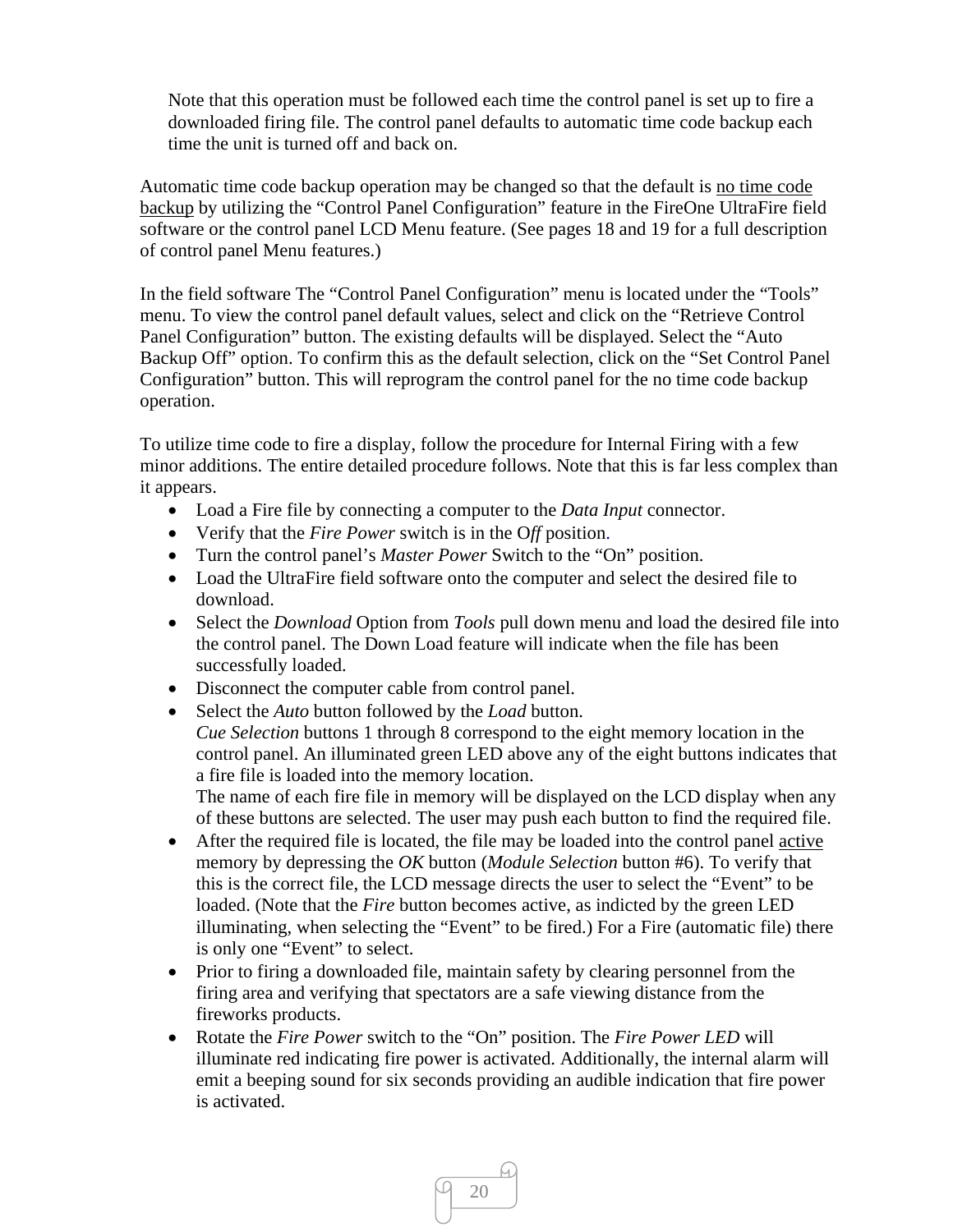- Verify that firing voltage is normal at the firing modules by performing the firepower test before attempting to fire. The fire power test is easy: Push the individual firing module buttons and verify that the LED directly above each button turns from green to red. Red indicates sufficient firing potential to fire electric matches.
- When time code is connected to either of the front panel Time Code connectors the internal file will begin to **automatically** fire cues when the time code reaches the preprogrammed firing times.
- At the completion of the Fire file the Fire button LED will turn back to green to indicate that the Fire file has been completely fired. Thereby, the color indication of the Fire button LED will indicate when the control panel is firing.

## LCD Menus

The LCD display provides the user with a broad range of control panel supported features. To view the LCD features select the "LCD Menu" by depressing the "0" and "20" Module Selection button simultaneously. Activating the Menu will enable the LCD to display the menu selections.

• Show File Test Menu Select Display E-Match Test (See page 18: *Automatic Testing*) SNGL or ALL Fire Power Test (See page 18: *Automatic Testing*) SNGL or ALL • UltraFire Menu Select Display Enter Verify Code Load (Fire File)(See page: 25 UltraFire Loading & Testing Without Software) Verify (Fire File) )(See page: 25 UltraFire Loading & Testing Without Software) • Control Panel Menu Select Display Warning Alert Timed / On / Off Auto Backup On / Off Mix Mode Disabled or Enabled (See page 28: *Mixed Mode*) LCD Backlight Off / On Auto Cue Advance Yes / No Auto Module Advance Yes / No Auto Page Advance Yes / No Auto Semi Advance Yes / No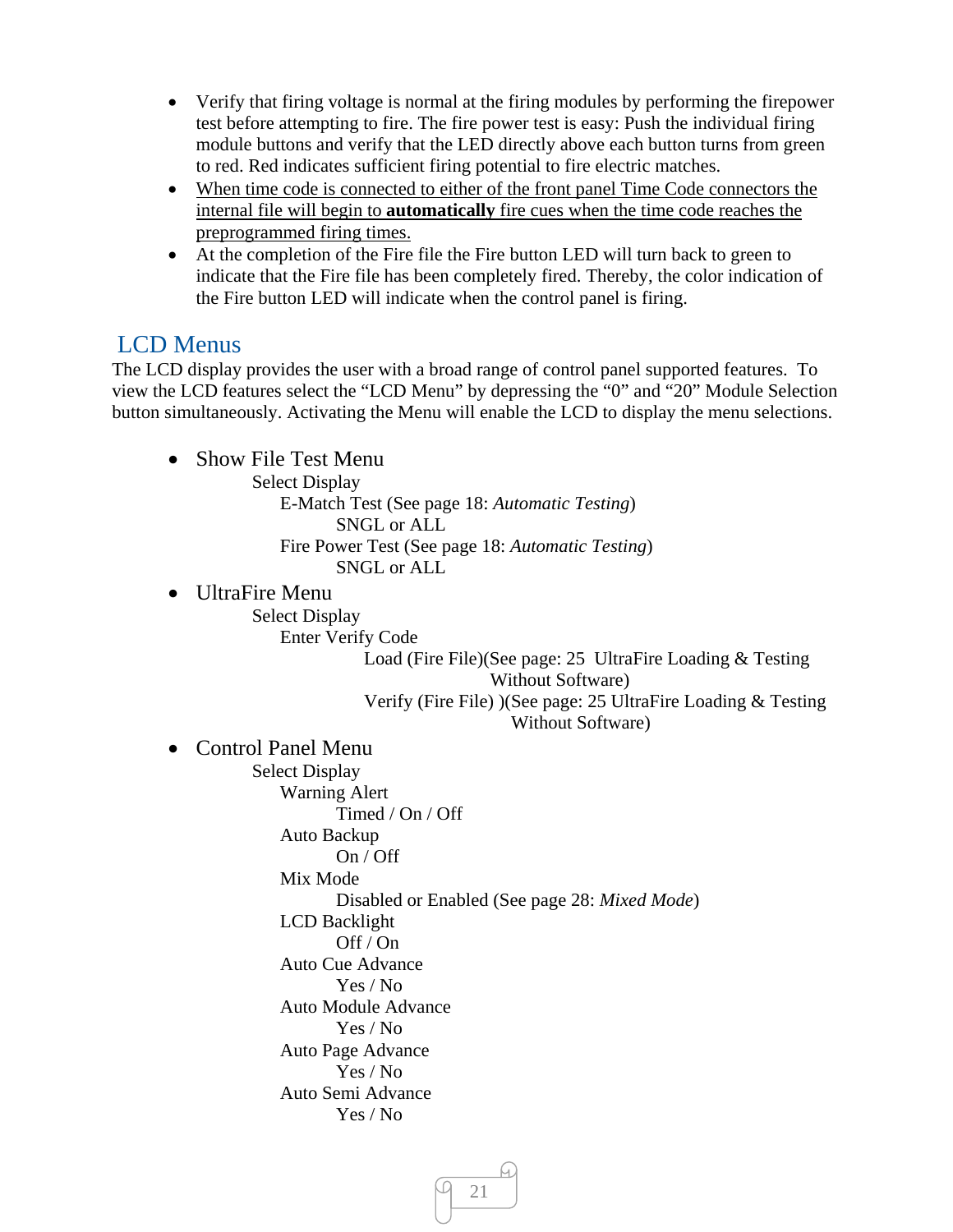Wireless Master On / Off Firepower Dump On or Off (See page 27: *Firepower Dump*)

#### Control Panel Menu Selection Operations

Warning Alert Timed / On / Off

#### Auto Backup

On / Off (See page 19 *To Deactivate automatic time code backup*)

#### Mix Mode

Disabled or Enabled (See page 28: *Mixed Mode*)

#### LCD Backlight

Off / On (Changing to "ON" defaults the LCD Backlight to always ON)

#### Auto Cue Advance

Yes / No (Changing to "No" defeats the auto-cue advance feature during manual firing)

#### Auto Module Advance

Yes / No (Changing to "No" defeats the auto-module advance feature during manual firing.)

Auto Page Advance Yes / No (See page 17 *Event Pages*)

#### Auto Semi Advance

Yes / No (Changing to "No" defeats the auto-semi file advance feature during in panel semi firing.)

#### Wireless Master On / Off (See pages 30 thru 35 *Wireless Operation*)

Firepower Dump On or Off (See page 27: *Firepower Dump*)

## UltraFire Software Operation

All XLII+™ Control Panels incorporate FireOne's revolutionary UltraFire technology. When connected to UltraFire compatible firing modules, UltraFire provides the unprecedented ability to fire any sequence of firings, anywhere in the system, with no restrictions or time latencies. UltraFire operation is sub-frame timing accurate and has no limit on the number of firing that may be initiated at any given time.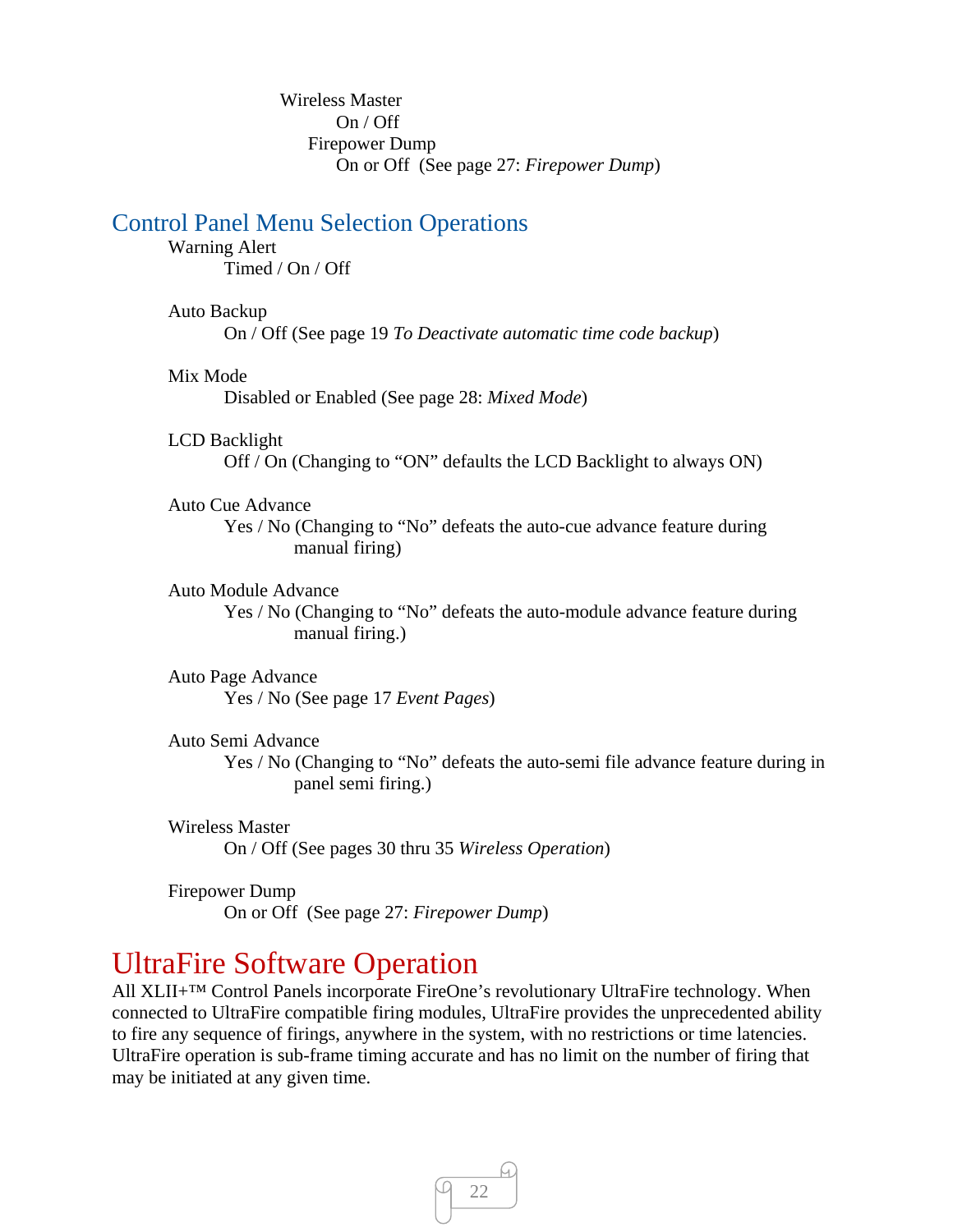UltraFire operation empowers designers to create firing sequences that were previously impossible to fire. UltraFire completely eliminates all firing restrictions: i.e. Fire 100 cues in 100 different locations absolutely simultaneously! This firing could be 100 e-matches or 1000 ematches, all fired absolutely simultaneously!If the designer can imagine an effect, UltraFire can fire it!

UltraFire's ability to eliminate any firing differential also enables extremely fast or complex firing sequences regardless of the number of firings involved or their relationship to the control location. UltraFire uses a simple but powerful technique that eliminates all timing errors from the firing equation. Instead of broadcasting firing data to the firing modules, firing modules are downloaded with the required firing patterns for the display. When the firing system is activated, the system broadcasts time message to all firing modules. At the appropriate time, each module will fire any or all cues relevant to the time message that is received. In this manner all firing modules will receive the same time information simultaneously, and initiate required firings with zero latency.

#### (Note that *UltraFire operation requires FireOne's UltraFire field software that is supplied with each XLII+ Control Panel.*)

UltraFire operation requires the user to download firing data, using the FireOne Field software, into the firing modules. The Fire File contains the firing data for each firing module. (NOTE that UltraFire capable modules must be used for UltraFire. This includes all modules manufactured by FireOne as of January 2007. These modules can be identified by their version number: Version 5.0.08 or higher. Although modules manufactured as early as 2003 will support Ultrafire the 2007+ versions features improved performance.)

The downloaded Fire File determines each module's firing patterns in the UltraFire mode. Therefore, it is important that the operator is aware of the fire file data that is loaded into the firing modules before firing a display.

To help the operator keep track of the files that have been downloaded into the firing modules, FireOne has developed a two step process that includes loading the firing modules with the required fire file data and then verifying the data prior to firing the display. The verification process enables the modules to fire in UltraFire mode only when the correct verification code is used. Here is how it works.

In the Tools menu of the UltraFire field software one of the selections is "Download to Firing Modules". This is where the user begins the two step UltraFire process. Step #1 is to download the fire file in the modules. During the UltraFire module download process the operator is required to enter a verify code before the downloading will begin. The verify code may be the date or any four digit number such as 3,4,5,6 or 9,0,8,2, etc. During the download process the verify code is stored in the firing modules with the fire file data. The modules will store this data until the user enters new firing data during a new download process. Even if the modules are in storage for many months the modules will remember this data.

Step #2 of the UltraFire process is entering an UltraFire verify code immediately prior to firing the display. This means that the operator must know the original verify code or the system will not enter the UltraFire mode.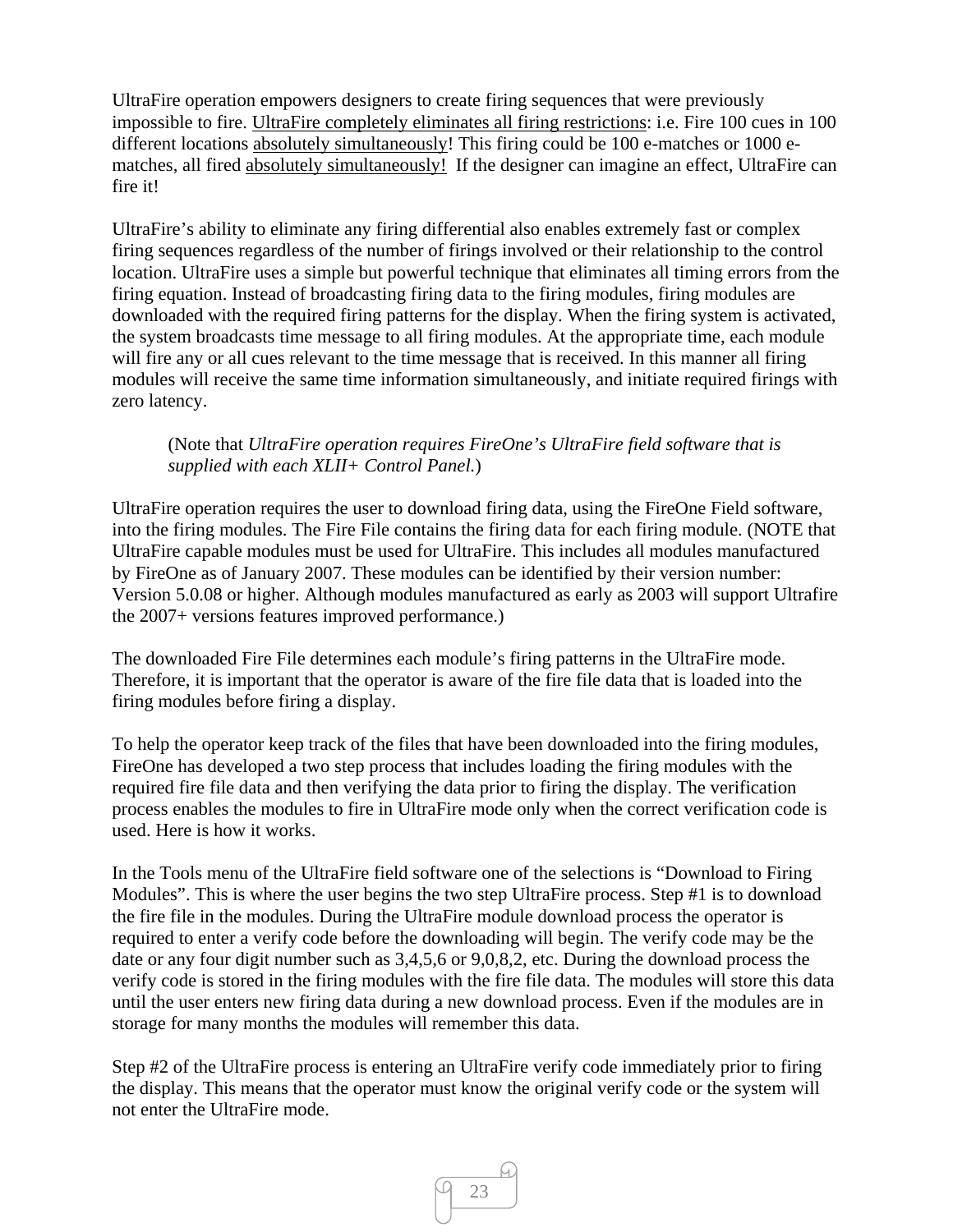Absence of the original verify code effectively prevents the operator from firing, in the UltraFire mode. This is an important safety feature! However, in the event that the user does not verify the firing modules for UltraFire operation, the control panel will fire the display from the control panel memory or the FireOne Field software. The only effect is that the display will not fire in the UltraFire mode; which is more precise than the normal mode and may be required for complex display designs.

The safety of the verify system is very important. The backup provision that allows the system to fire from the control panel or the FireOne software assures that the FireOne System will execute the display successfully even if the operator does not have the proper verify code. This method enables the operator to fire the display even if the verification code is unknown. Therefore, the user can have incorrect files loaded into the firing modules, but still fire the correct display using the control panel memory or the firing software.

It should be apparent that if the operator has no knowledge of the original verification number he or she may simply reload the firing modules utilizing a new verify code.

## Loading and Verifying UltraFire Operation with Software

## **Loading**

- 1. Load the desired fire file into FireOne's UltraFire software.
- 2. Select the "Tools" menu and navigate to the "Download to Modules" selection.
- 3. The screen indicates the parameters of the file that will be downloaded into the firing modules. This includes the number of modules that are in the file.
- 4. The menu selections in the downloader screen provide the ability to load all or any portion of the file in to the modules. As an example the user may desire to not load module number one. Simply unselect number one and it will turn to a gray color. This indicated that it will not be downloaded.
- 5. Select the desired verify code. Choose either the date, by using the "verify date" input box or any four digit code by using "verify code" input box.
- 6. Click on the "download" button and allow the download process to complete.

## **Verifying**

The second part of the UltraFire process is to verify that the proper fire file is in the firing modules. The verify process is required before a display may be fired with UltraFire. This is a safety measure to ascertain that the correct fire file is going to be used.

- 1. Go to the Auto Fire screen.
- 2. Click on the UltraFire box so that the checkmark appears.
- 3. IMPORTANT! ARM the firing module hardware by turning the control panel Fire Power key switch to the On position. This step assures that with complex displays that use many, many modules an electrically triggered reset dos not erase the verify code when fire power is applied to the modules.
- 4. Select the "UltraFire Verify" button.
- 5. The Verify screen will display.
- 6. Enter the appropriate verify date or verify code and select "Verify and Arm" button and allow the verify process to complete.
- 7. Close the "Verify and Arm Successful" dialog box.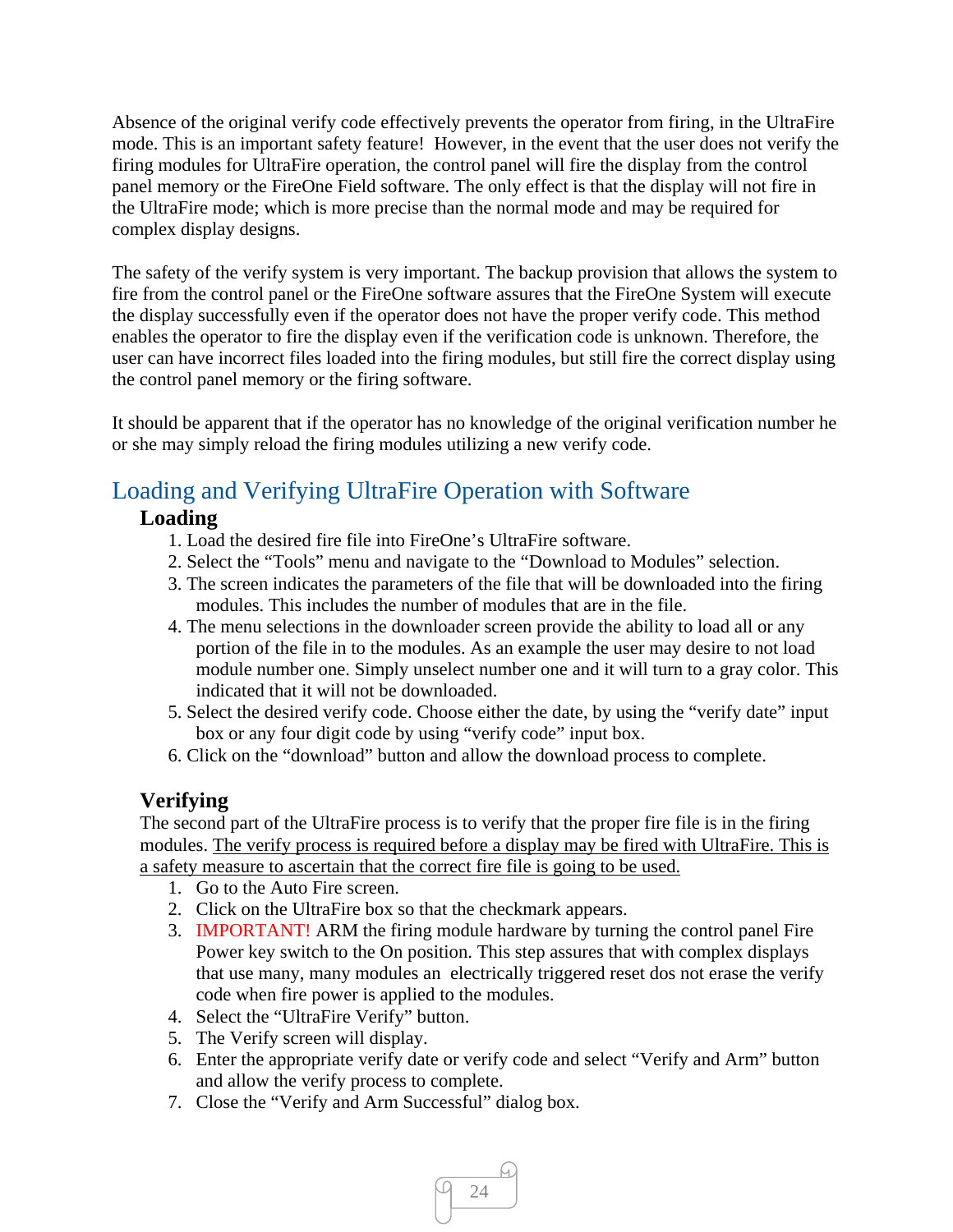- 8. Close the Verify screen and return to the Auto Fire Screen.
- 9. Note that the "Armed" and "Disarmed" displays indicate the modules properly armed and disarmed for UltraFire operation. Additionally the Auto Fire screen displays "UltraFire" to indicate that the system is in UltraFire mode.
- 10. IMPORTANT! The control panel must not be powered down or UltraFire will be canceled. This is a precautionary feature to prevent the user from firing an incorrect display. Therefore, each time the control panel is powered down the "Verify" process must be fulfilled prior to arming the system to fire the display.

## UltraFire Loading, Testing and Firing without Software

Another powerful feature of the FireOne System is that the UltraFire download process can be accomplished using the FireOne software or alternately via the LCD and associated control panel buttons on all XLII+™ and XL4™ control panels.

## Loading Firing Modules for UltraFire Operation

To use the XLII+™ control panel for UltraFire downloading, select the "LCD Menu" by depressing the "0" and "20" Module Selection button simultaneously. Follow the LCD prompts to perform the UltraFire module download.

1. The LCD display will indicate "Show File Test". [Note that Module Selections buttons 4, 5, 6 and 7 correspond to actions (functions) on the LCD display.]

Selecting the "5" button moves the selections back.

Selecting the "6" button moves the selections forward.

- 2. Selecting the "5" button will change the selection and the display will indicate "UltraFire".
- 3. Push the "7" button for "Select".
- 4. The LCD display prompts the user to "Enter Verify Code". The verify code may be the date or any four digit number such as 3,4,5,6 or 9,0,8,2, etc. (Note that the 0 thru 9 module selection buttons are now available.)
- 5. Use the 0 thru 9 module selection buttons to enter the four digit verify code for this display.
- 6. Select "LOAD" from the LCD display selections of "BACK, CODE, LOAD, VERIFY.
- 7. The load process will begin and the LCD display will indicate the progress of each module as it is loaded.
- 8. Follow the final prompts to finalize the UltraFire download process.

## **Verifying**

The UltraFire "Verify" process is similar to the download process. The primary difference is that the "VERIFY" selection is used rather than the "LOAD" selection in the LCD display. IMPORTANT! ARM the firing module hardware by turning the control panel Fire Power key switch to the On position. This step assures sure that modules do not reset, thus canceling the verify step, when fire power is applied to the modules.

After the "Verify" process is completed, the LCD display will indicate that the control panel is in the UltraFire mode by displaying the symbol "UF" in the upper right corner of the LCD. If the UF is preceded by  $a + sign (+UF)$  this indicates that all the modules have successfully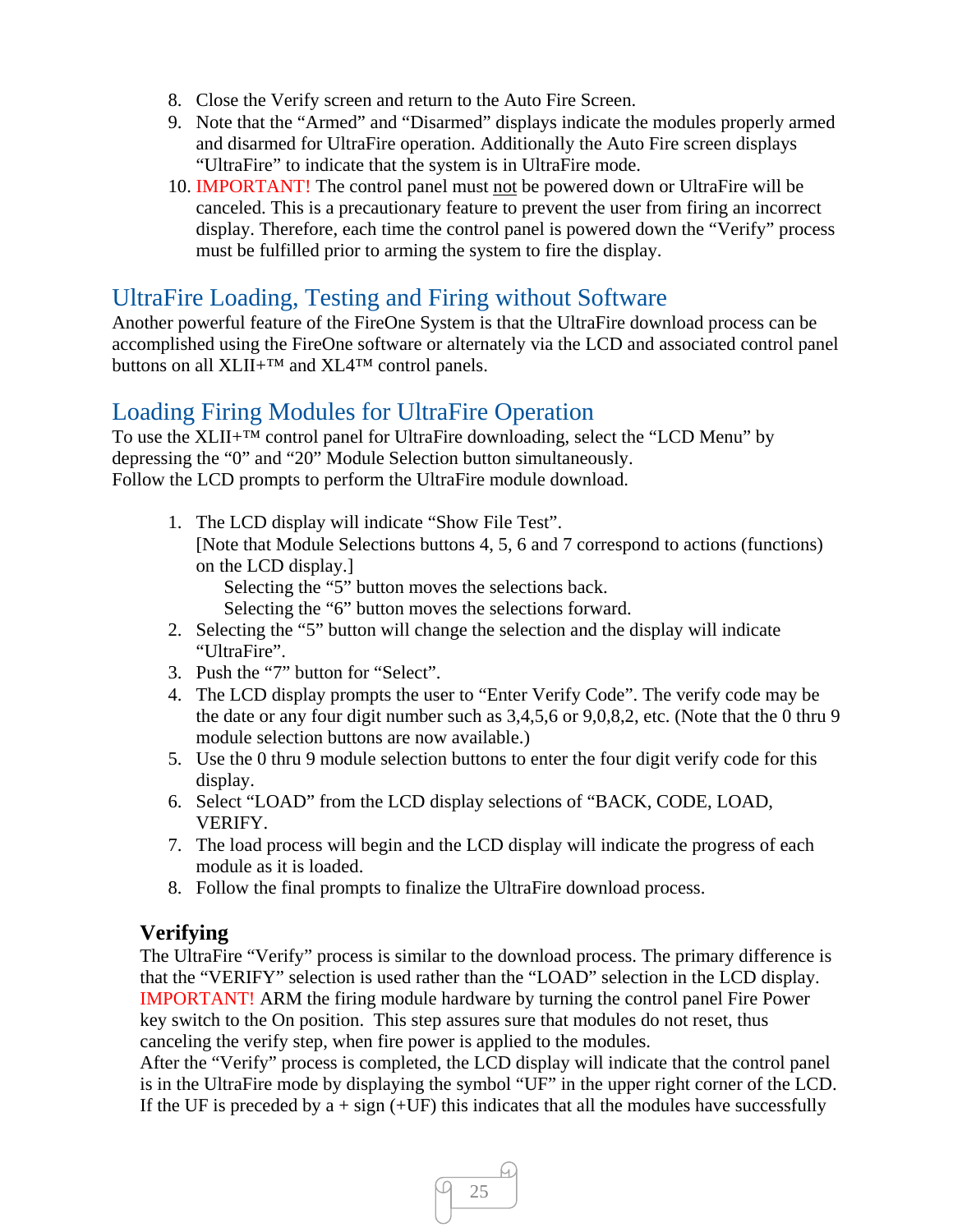verified. When the LCD display indicates –UF one or more of the firing modules did not properly verify.

**Note:** It is important that the user ARM the firing module hardware by turning the control panel Fire Power key switch to the On position PRIOR to the verify process. This will cause the control panel and the firing modules to sound an alarm for 10 seconds.

### **UltraFire Firing**

Note that after the "Verify" process is finished the LCD display indicates that the system is in the UltraFire "ready" mode, but the control panel must not be powered down or UltraFire will be canceled. This is a precautionary feature to prevent the user from firing an incorrect display. Therefore, each time the control panel is powered down the "Verify" process must be fulfilled prior to arming the system to fire the display.

Immediately after the "Verify" process is fulfilled, the control panel is ready to fire in the UltraFire mode. This can be quickly verified by viewing the "UF" in the upper right corner of the LCD display.

## Time Code

FireOne's control panels feature two *Time Code* input connectors. The connectors are electrically identical. The difference between the two is mechanical, to facilitate connections to user cabling. One is a "balanced" input (XLR type connector) and the other is "unbalanced" (RCA type connector). In general either input may be used to connect time code to the control panel.

Time Code is time information that may be connected to the control panel's "Time Code" input, to force the control panel's internal time clock to synchronize (mirror) to the received time code information. Time code is primarily utilized to maintain synchronization for productions that have been designed to operate with multiple medias. Examples are: Music and fireworks; stage events, lightning and fireworks; lasers, music and fireworks; etc. (See page 18, above, "Internal Firing with Time Code"). For a detailed discussion regarding time code see page 51 *How Do I Synchronize Music to Fireworks*.

Typically, time code is utilized to synchronize automatic fire files. This fire file may be downloaded into the control panel's memory or may be fired from an external computer. The time code must be ported into the control panel via one of the *Time Code* input connectors located on the front panel. The control panel will operate correctly with FireOne FSK Time Code or with SMPTE time code. Any of these variations of time code may be connected to the unbalanced (small) connector or the balanced (large), three-pin connector. When valid time code is connected to either of the *Time Code* connectors, the blue time code lock LED, located adjacent to the large *Time Code* connector, will illuminate and the burbling audio sound associated with time code can be heard emanating from the control panel internal speaker.

The *Time Code* inputs should NOT be used for audio other than Time Code. High power audio levels will damage the internal speaker.

## Priority Disable

Priority Disable feature is a powerful feature that provides users with a method to inhibit selected product(s) from firing while a display is actively executing. This feature depends upon the user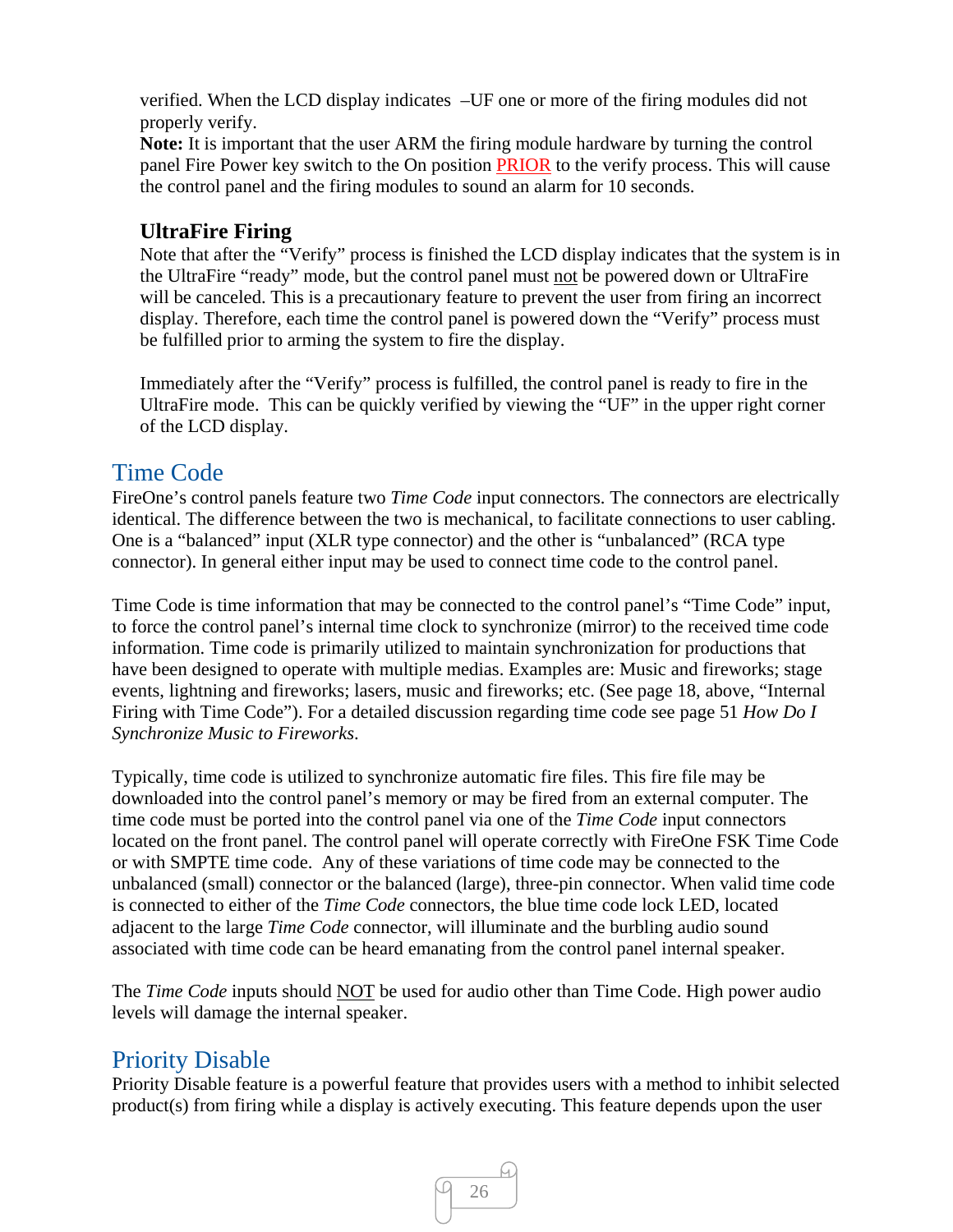assigning a priority number between 1 and 16 to products as they are entered into construction of the fire file. The default priority number is 1. (Priority numbers can be edited or changed at any time utilizing the editing features of the FireOne Field Software.)

A detailed description of Priority operation is outlined on page 8 for automatic fire file operation and on page 12 for semi-automatic fire file operation.

## Firepower Dump

The Firepower Dump menu item is a selectable feature that provides the operator with the ability to configure the Hand Held Controller regarding the "Deadman" operation. To comply with NFPA regulations all control panels must be supplied with a method to disable the control panel when the "Deadman" is deactivated.

FireOne Control Panel "Deadman" or Hand Held Controllers attach to the "Safety" jack on the front of the panels. The Hand Held Controller provides two distinct functions. The first is the "Deadman" feature which is activated via the trigger button on the controller. The second function is manual firing or manual Event activation via the push button located on the top of the controller and accessed by the operator's thumb.

The general nature of "Deadman" controls requires the operator to depress a button to maintain the operation of the control panel. If the operator releases the button the system ceases to function. All FireOne Control Panels are factory configured with the "Deadman" set to completely deactivate the system in the event that the "Deadman" button is released. This configuration instantly stops all commands to the firing modules and additionally removes all power to the system thereby powering down the control panel and all ancillary equipment. This is an extremely effective method to kill all system operations, however re-enabling the "Deadman" (Depressing the trigger button) will not cause instant re-activation of the control panel. In fact the re-activation process takes several seconds. In those situations wherein the operator finds this configuration cumbersome and requires instant re-activation the firepower dump mode can changed.

Although FireOne suggests that the standard firepower dump mode of operation is the safe and effective mode of operation the operator may, at their own risk, elect to change the firepower dump configuration to the Off mode. In the Off mode the operation of the "Deadman" is changed to only disable the commands that emanate from the control panel. This disabling of commands instantly stops the system from firing and provides instant enabling when the operator depresses the trigger button.

The control panel menu is used to modify the Firepower Dump operation. To access the menu use the upper level Module Selection buttons that are labeled with *Function* and *Menu*. These buttons are the 10's multiplier digits in the upper row and are button 0 and 20. The 0 button is labeled *Function* and the 20 button is labels *Menu*. Depressing and holding the *Function* button while pressing the *Menu* button will cause the LCD display to change to the internal menus and display the top level menu item *Show Test File*.

Use the Module Selection buttons directly below the << and >> indicators (The 5 and 6 buttons) to navigate through the three main menu items; *Show File*, *Ultra Fire*, and *Control Panel*. The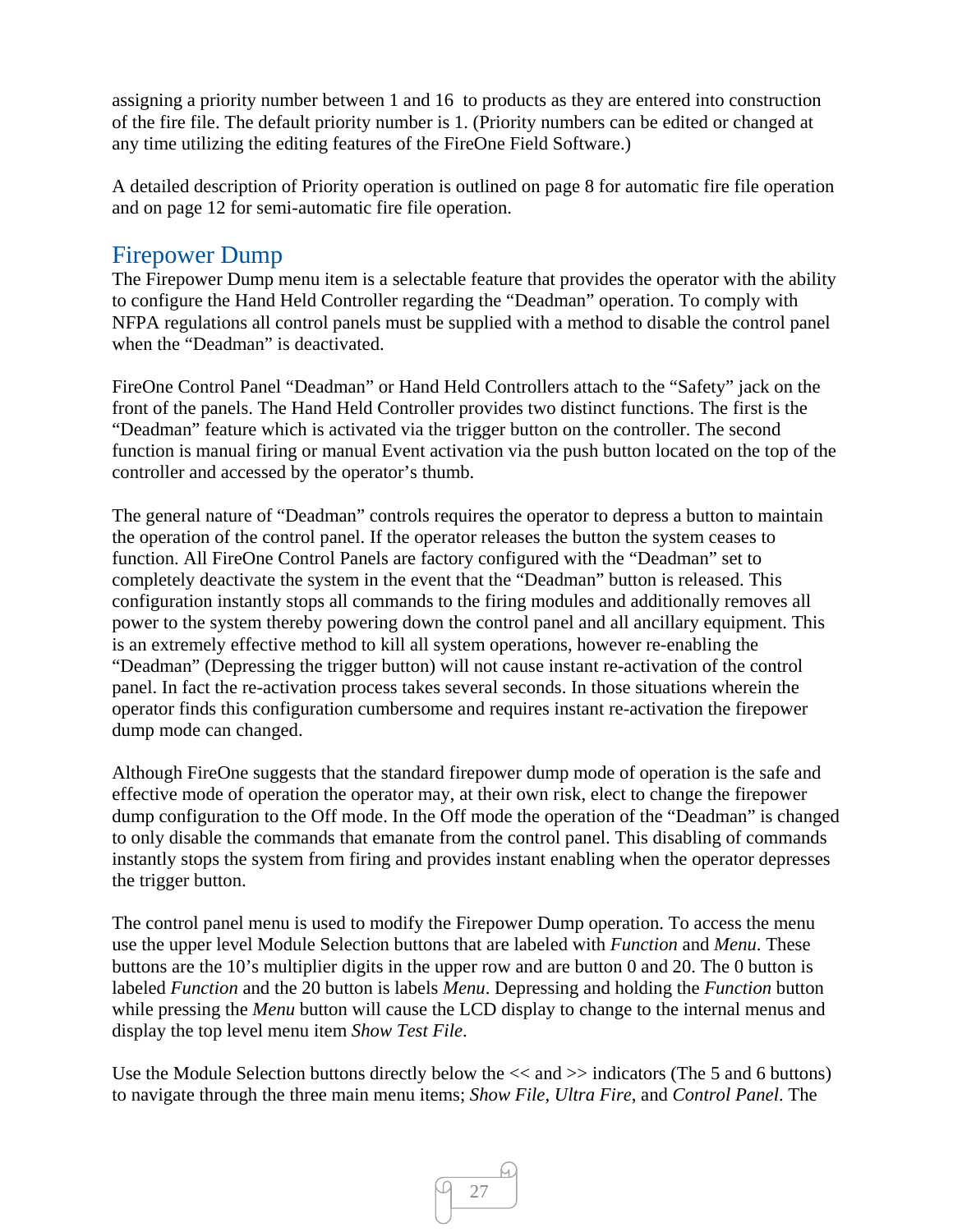*Control Panel* menu is where the various internal control panel operational functions may be modified.

Change the operation of the Deadman Dump feature by following this procedure. Access the *Control Panel* menu item. While viewing the *Control Panel* menu use the select button (Module Selection button 7.) to access the *Control Panel* menu items. The possible selections are *Warning Alert*, *Auto Backup*, *Mix Mod* and *Firepower Dump*.

Navigate to the *Firepower Dump* menu item using the  $<<$  and  $>>$  indicators (The 5 and 6) buttons).

The *Firepower Dump* Menu can be changed by selecting the edit menu item (button 7). The two choices are ON and Off. When set to ON the "Deadman" button will cause the complete dump of outgoing commands AND control panel power. Conversely when choice is set to Off the "Deadman" button will only stop the outgoing commands. The Off selection provides instant starting of firing commands when the "Deadman" is engaged.

To save selections simply exit the menu by using the Module Selection buttons that are labeled with *Function* and *Menu*. These buttons are the 10's digits in the upper row and are button 0 and 20. The 0 button is labeled *Function* and the 20 button is labels *Menu*.

## Computer Assisted Operation

## **Auto or Semi Auto Operation with UltraFire Software**

The XLII+™ control panel may be operated with FireOne's UltraFire software. UltraFire provides an unprecedented level of features and benefits that make it a highly desirable addition to the  $XLII+<sup>TM</sup>$ . To operate the Control Panel with a computer and UltraFire software, connect the computer serial connector to the Control Panel's *Data Input* connector. All of the features of the control panel are available through the UltraFire software. This includes Manual Testing and Firing; Automatic Testing and Firing; Semi Auto Testing and Firing and UltraFire Operation.

- Load FireOne UltraFire software onto the computer.
- Verify that the Fire Power switch is in the *Off* position.
- Turn the Master Power switch to the *On* position. Note that the control panel Auto LED will illuminate green to indicate that the computer is controlling the XLII+™.
- Load the appropriate Fire file or Semi Auto file into the UltraFire software. (Note that it is not necessary to download the file into the Control Panel.)
- All of the testing, diagnostic and interactive firing features of UltraFire (See FireOne manual for details.) are assessable to operate the Control Panel.
- When operating a Control Panel with the computer, the Time Code inputs, Hand-Held Safety controller, Master Power switch, Fire Power switch and Volume up and down operate normally. Most other buttons on the membrane panel are not activated when a computer is connected. (Unless the system is configured to operate in *Mixed Mode*. See *Mixed Mode* below.)

## **Mixed Mode**

Mixed Mode provides all the attributes of the Computer Operated Mode and the Manual Firing Mode simultaneously. This provides the ability to fire a complex, choreographed, time

28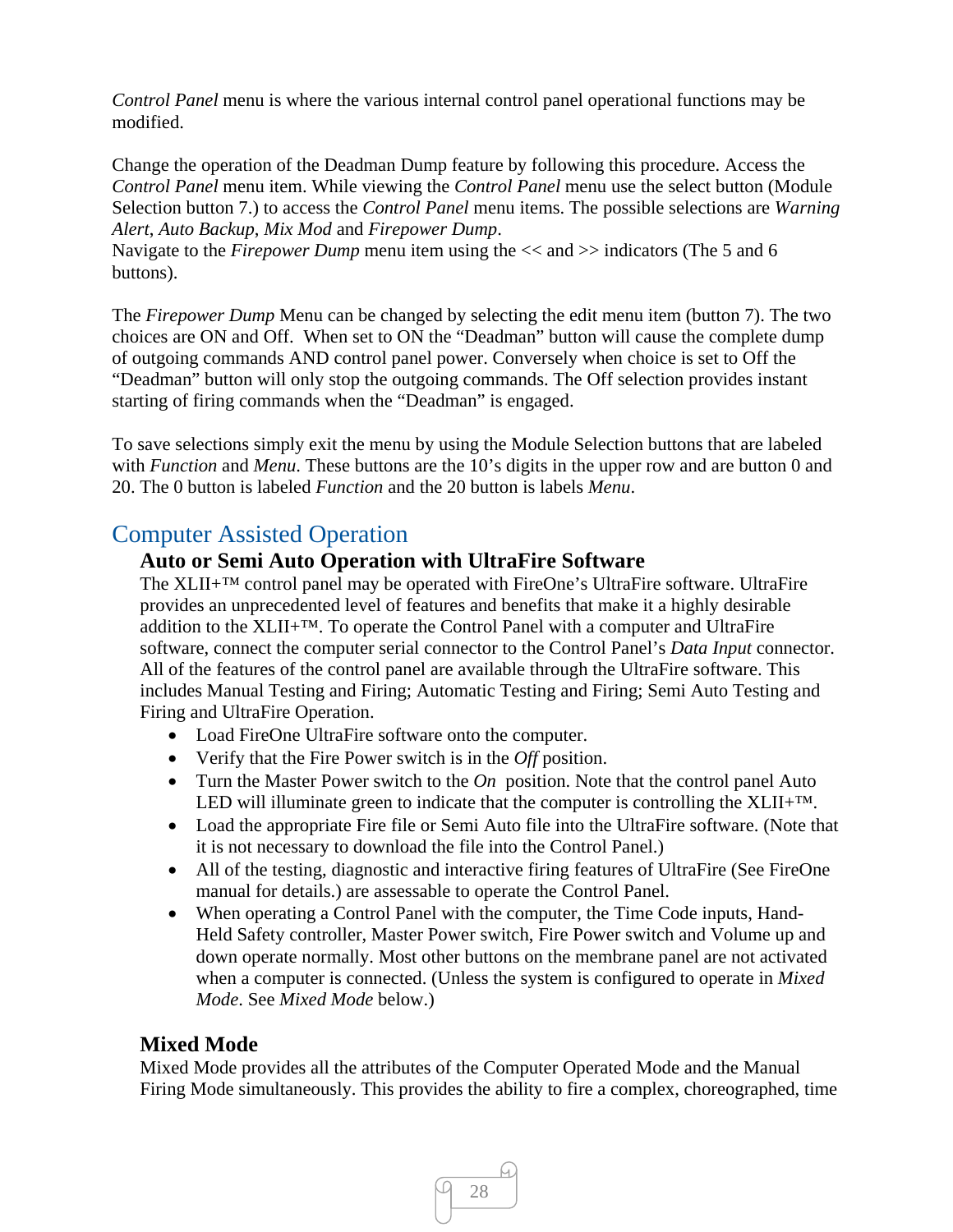code driven display with manually fired push button firings. This is a great feature for live stage shows or events that require critical interaction that cannot be precisely predetermined.

To activate Mixed Mode can be activated via the Menu feature of the control panel LCD display or alternately through the FireOne field software that is delivered with the control panel.

Mixed Mode configuration via the Control Panel LCD display is fast and easy. To access the Menu features use the upper level Module Selection buttons that are labeled with *Function* and *Menu*. These buttons are the 10's multiplier digits in the upper row and are button 0 and 20. The 0 button is labeled *Function* and the 20 button is labeled *Menu*. Depressing and holding the *Function* button while pressing the *Menu* button will cause the LCD display to change to the internal menus and display the top level menu item *Show Test File*.

Use the Module Selection buttons directly below the << and >> indicators (The 5 and 6 buttons) to navigate through the three main menu items; *Show File*, *Ultra Fire*, and *Control Panel*. The *Control Panel* menu is where the various internal control panel operational functions may be modified.

Select the >> button change the display to *Control Panel*. Chose Select (The number 7 button) to enter *Control Panel* menu selections. Select the >> button to navigate to the Mix Mode selection menu. The choices are *Disabled* (default) or *Enabled*. Selecting the Edit (The number 7 button) will immediately affect the change. The Back button is selected to exist the menu system.

When changing the Mixed Mode configuration via the field software the Control Panel Configuration Menu is the pathway. To activate Mixed Mode, select the *Tools* pull down menu and select *Control Panel Configuration*. Use the configuration menu to retrieve the control panel setting. Select the Mixed Mode operation desired and enter the information into the control panel memory by pushing the *Set Control Panel Configuration* button.

The configuration menu provides three states of Mixed Mode status. Mixed Mode Disabled, Mixed Mode Enabled and Mixed Mode Start. Mixed Mode Disabled is the default setting. In this mode Mixed Mode is disabled. Mixed Mode Start automatically allows the control panel to enable Mixed Mode features when the control is powered up. Mixed Mode Enabled provides the user with the ability to toggle Mixed Mode operation on and off from the front panel membrane buttons. To enter the Mixed Mode operation when Mixed Mode Enabled has been selected through the software Tools menu simply select and push the *Mixed Mode* button on the front panel. The "PC" indication in the LCD display will change to "Mixed" indicating that Mixed Mode has been entered.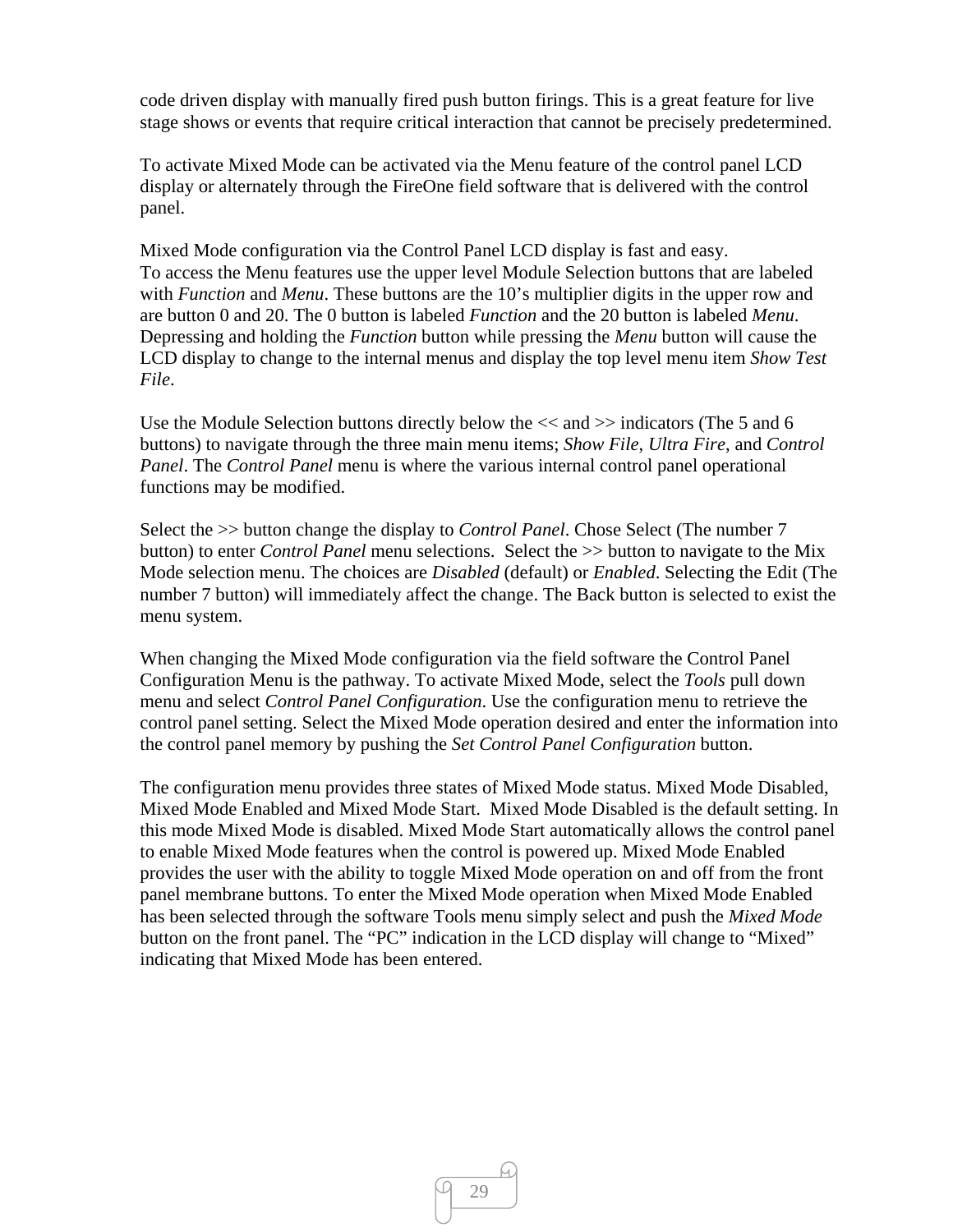## Wireless operation

Wireless operation may be utilized during any mode of operation and is achieved by one of two methods. Method one is to utilize one XLII+<sup>TM</sup> Control Panel, as the wireless control unit, and one or more wireless firing modules, as the receiving units. The wireless Firing Modules will operate exactly as though they were connected via wires to the  $XLII + TM$  panel.

Alternately, wireless operation may be accomplished between two wireless  $XLII + TM$  Control Panels. Regular (wired) firing modules may be connected to the receiving  $XLII+^{TM}$ , therefore providing wireless operation between control panels. This method of operation is useful for those applications where multiple firing modules will be located at a remote location such as barges, roof tops, etc. The multiple firing modules would be connected, via wires to the "receive" wireless  $XLII+^{TM}$  control panel.

To utilize the wireless features of the FireOne System requires a minimum of three pieces of equipment.

- 1. A FireOne control panel. All FireOne control panels are wireless capable.
- 2. A wireless transceiver. The transceiver is a little white box with antenna. It also has two terminals that can be connected to the 2-wire terminals on the control panel.
- 3. A FireOne wireless firing module or another control panel and associated transceiver. (Note that when wirelessly communicating between control panels you can connect 2-wire modules to the remote control panel. In this setup no wireless modules are required because the master control panel can wirelessly operate all the modules that are wired to the remote control panel.

FireOne wireless equipment utilizes Frequency Hopping Spread Spectrum technology. This system was developed for the military to be immune from interference. Due to its ability to transmit and receive for only a few milliseconds on a given frequency, within its operational band, Frequency Hopping Spread Spectrum technology provides a high level of operational confidence and security. The benefits to this system include improved privacy and decreased interference, for both the user and other radio frequency users in the general area, and increased signal capacity.

The FireOne Spread Spectrum Frequency Hopping can be designated to operate over a diverse range of frequencies. FireOne's software-hardware interface provides a quick and convenient method for the user to adjust the wireless frequency and hop sequence parameters if the need arises. The capability of this system to operate in the most hostile radio frequency environments is due to the combined attributes of FHSS technology and the user interface which provides quick field adjustments, if required.

The power output of the wireless units are 500milliwatts. The supplied standard antenna increases the effective radiated power (ERP) to 1 watt. Optional hi-gain antennas will significantly improve the receive sensitivity of the equipment for long distance operation.

FireOne's wireless communication system is capable of operating with distances exceeding 6 km; however these parameters are subject to a number of variables. (We recommend that optional hi-gain antennas be utilized when the distance between wireless units exceeds 1.5 km.)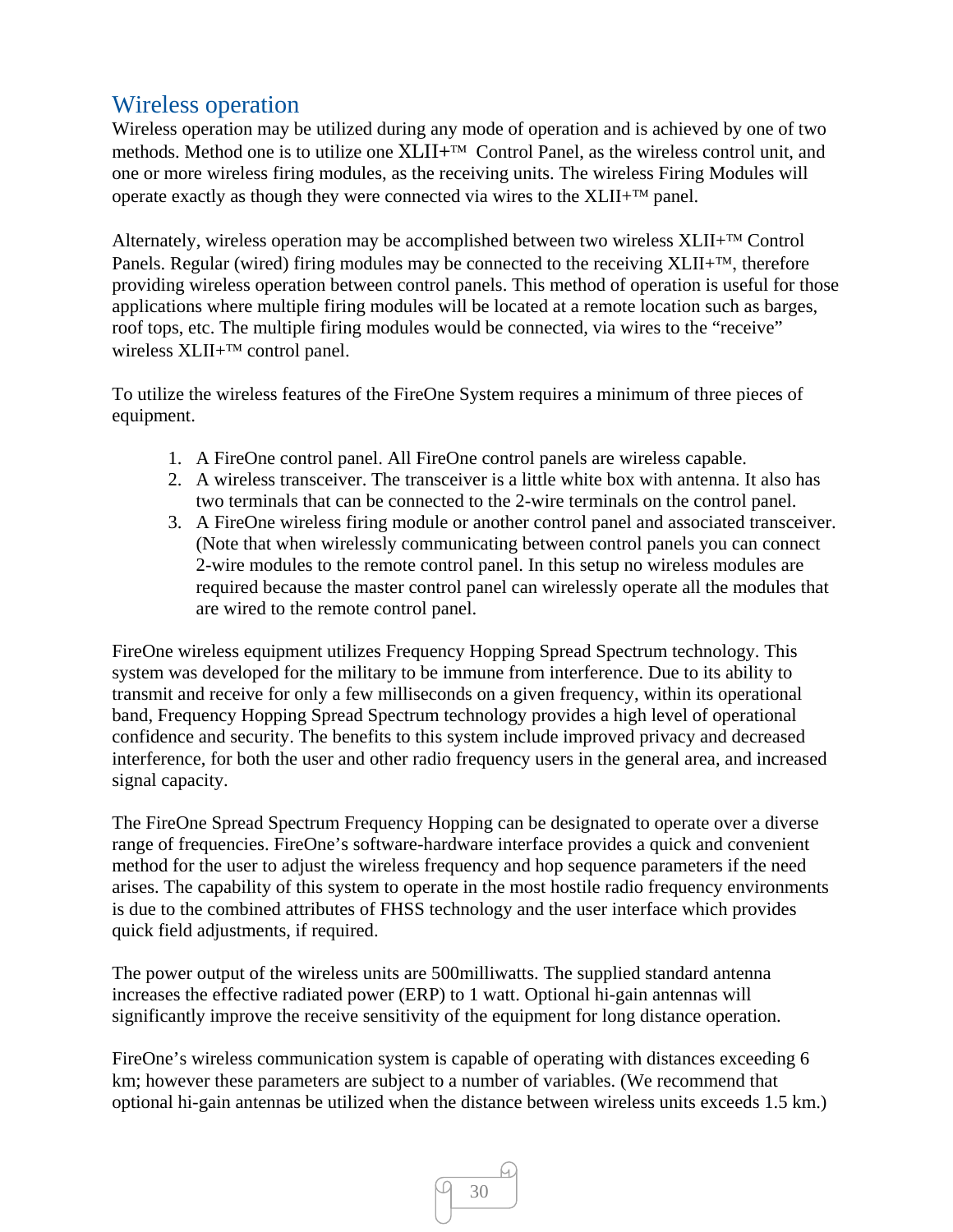Experience will determine the distance over which the wireless system will operate in your situation. The wireless transceiver that is connected to the transmit or "master"  $XLII+^{TM}$ , should be placed in a location that is as high as possible. This will provide line-of-sight communications between the transmit antenna and the receive antenna(s). It is important that line-of-site is established for each antenna for optimum operation. Failure to establish line-of-site between each antenna will result in reduced range.

An  $XLII+<sup>TM</sup>$  control panel may be operated as either a transmit or receive unit. To enable an  $XLII + T^M$  control panel to be the "master" transmit unit, simply depress the "Wireless" button located in the lower right corner of the front panel. The blue LED located above the button will illuminate. Correspondingly, the blue LED on the wireless transceiver will illuminate. This feature may also be accessed via the "Tools" menu in the FireOne software.

All receive units that are associated with this "master"  $XLII+TM$  control panel will have corresponding blue LED(s) that illuminate to indicate that the receive units are in the wireless mode. It is important to note that all other control panels, that may be used as wireless receive units, must be powered and have nothing else done to them. NOTHING! (Do not press the Wireless button on the receive XLII+™ control panel.)

## **Wireless Operation Configuration and Setup**

Verification of proper operating conditions for FireOne's wireless components, wireless module or wireless transceivers is quite easy. Follow these steps:

- Simply wire up the desired configuration of control panels and/or wireless modules. If you are connecting wired firing modules and a wireless transceiver to the same control panel output please adhere to the *Wireless System Setup* diagram (On the next page) by connecting the modules through a 150 foot cable as indicated by the red wiring.
- After the equipment is properly wired initiate wireless operation by pushing the "Wireless" button on one, and only one, of the control panels. The blue lights on all the equipment will illuminate indicating that each piece of equipment is now operating in the wireless mode. Wireless modules must have the power switch turned to the "On" position.
- Connect you computer to the control panel and start up the FireOne UltraFire software
- Select the "Tools" pull-down menu.
- Select Communications Tester from the menu items.
- Under "Module Selection" hi-light the modules that are wirelessly connected.
- Click on the "Start" button and the software will automatically and continuously test the selected modules.
- The Communications Tester screen will tally all good and all bad communications messages so that you can easily verify the quality of the wireless link(s). Bear in mind that over a 15 to 20 minute time period a few dropped messages are acceptable. i.e. 2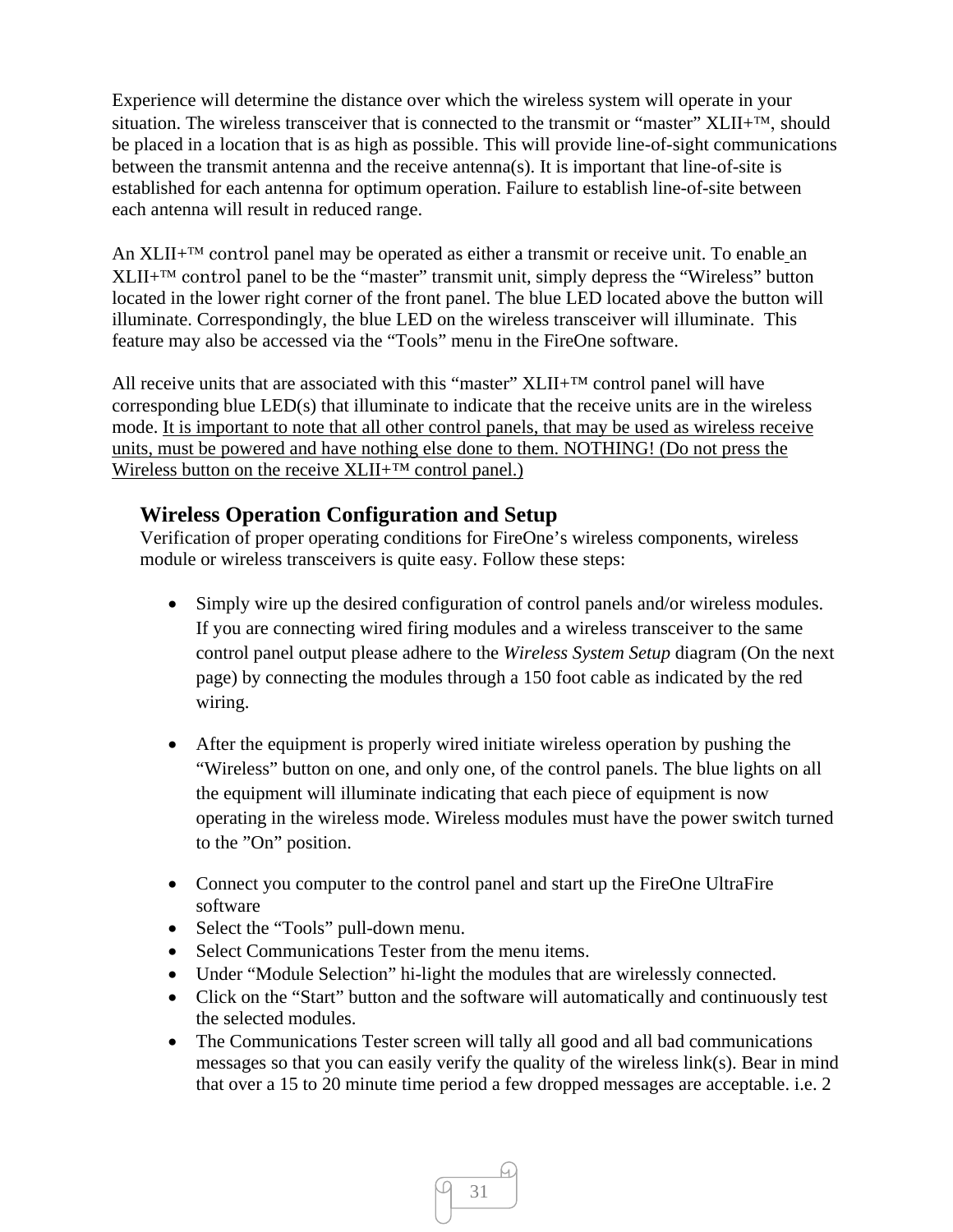or 3 out of 1000 is acceptable. In the event that a large number if messages are bad the problem should be corrected.

 Start by verifying that the wireless antennas are all line-of-sight. (Can you see them with your eyes.) If the distance is more than 100 meters this is a very important consideration. The antennas must be able see each other.

Additionally, the antennas should be oriented in the same plane; all vertical or all horizontal. If the antennas are properly oriented and the Communications Tester is indicating a large number of bad messages one of three scenarios is likely.

- 1. The distance is too far and an external "hi-gain" antenna must be used. (Contact FireOne for a data sheet) We recommend the hi-gain antennas when the distance exceeds 325 meters or 1000 feet.
- 2. The operating channel must be changed via the UltraFire software due to interference. (This is only rarely the case.)
- 3. One of the wireless units is defective.

IMPORTANT . . . NEVER ENABLE (PUSH) THE WIRELESS BUTTON ON MORE THEN ONE CONTROL PANEL. PUSHING THE WIRELESS BUTTON ENABLES THAT CONTROL PANEL TO BE THE WIRELESS MASTER! IF YOU PUSH MORE THAN ONE CONTROL PANEL WIRELESS BUTTON YOU WILL HAVE TWO (OR MORE) CONTROL PANELS TRYING TO BE THE MASTER UNIT. YOU CANNOT HAVE MORE THAN ONE MASTER WIRELESS CONTROL PANEL!

When in the wireless mode all testing and firing functions should act exactly like the modules were wired to the "master" XLII+ control panel.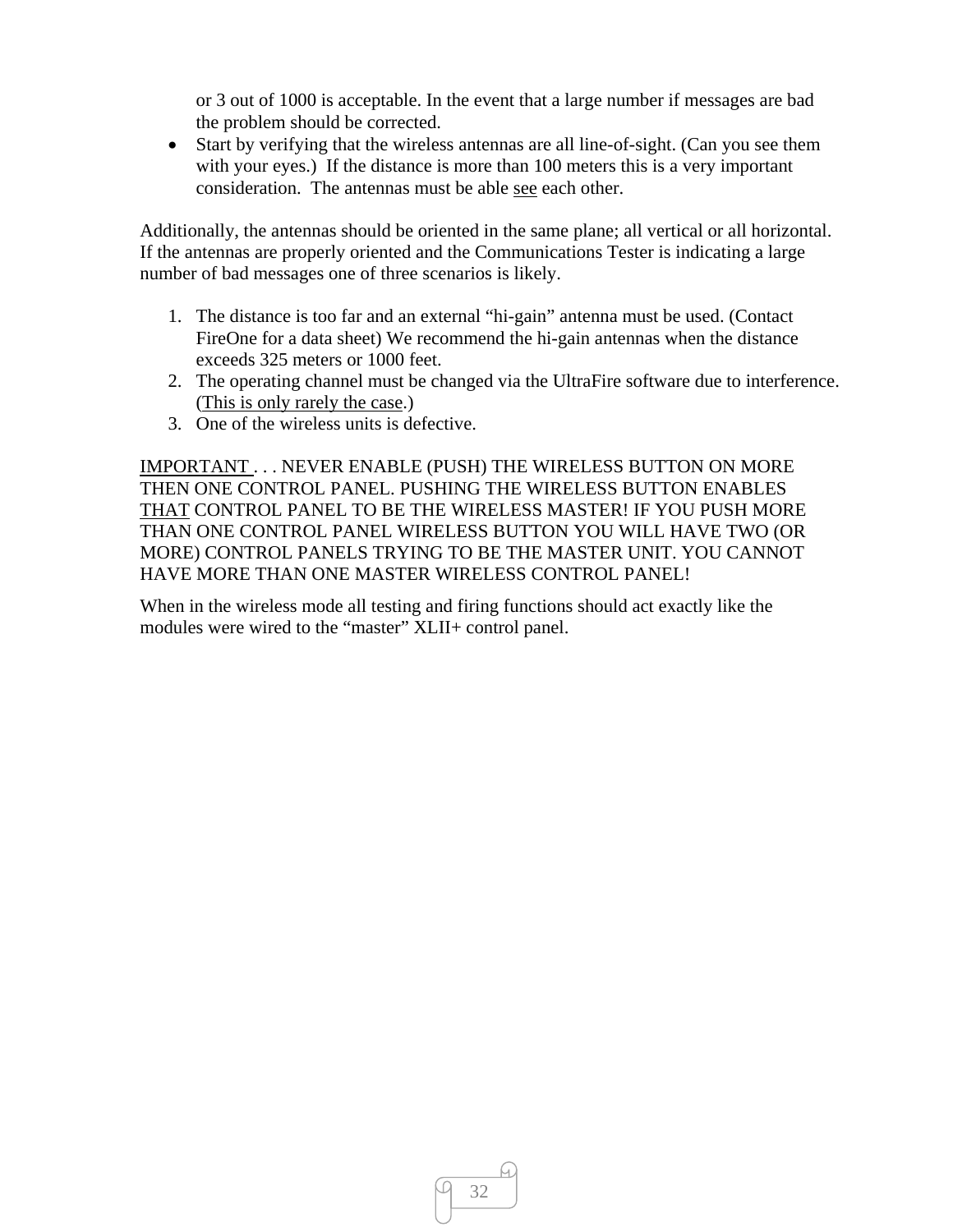## **Wireless Firing Module &Transceiver Channel and Security Settings**

It is important to note that all of wireless firing modules and wireless transceivers must be on the same *Radio Channel* and *Security Code*. A powerful feature of FireOne's wireless system is that you can change the operating channel and the security code at any time to match new or added equipment.

Transceiver *Radio Channel* and *Security Code* Settings

- 1. Connect the transceiver to a control panel and then connect a computer to the control panel. Turn the control panel on and open the FireOne software.
- 2. Select the "TOOLS" pull down menu.
- 3. Select "HARDWARE CONFIGURATION".
- 4. Select the "WIRELESS TRANSCEIVER" tab.
- 5. Click on the "GET CONFIGURATION" button.

Note that the Wireless Transceiver Radio Channel box will now have a *Channel Number* displayed. Additionally, the Wireless Transceiver *Radio Pass Code* will now have four numbers displayed.

| <b>Hardware Configuration</b>         |                                                                                                                                                                 | $\mathbf{x}$ |
|---------------------------------------|-----------------------------------------------------------------------------------------------------------------------------------------------------------------|--------------|
| <b>Firing Module</b><br>Control Panel | <b>Wireless Transceiver</b>                                                                                                                                     |              |
| <b>Configuration Status</b>           |                                                                                                                                                                 |              |
|                                       | <b>Retrieve Successful</b>                                                                                                                                      |              |
|                                       |                                                                                                                                                                 |              |
| Wireless Transceiver Configuration    |                                                                                                                                                                 |              |
| <b>Firmware Version:</b>              | 2.01.01<br><b>Get Configuration</b><br>Set Configuration                                                                                                        |              |
| <b>Radio Channel:</b>                 | $1\frac{A}{r}$                                                                                                                                                  |              |
| <b>Security Code:</b>                 | 1층<br>$2\left  \right $<br>$3\frac{1}{2}$<br>$4\frac{1}{7}$                                                                                                     |              |
|                                       | IMPORTANT: Remember to update the Radio Channel and/or Security Code on all Wireless Firing<br>Modules after changing any of the Wireless Transceiver settings. |              |
|                                       |                                                                                                                                                                 |              |
|                                       |                                                                                                                                                                 |              |
|                                       |                                                                                                                                                                 |              |
|                                       |                                                                                                                                                                 |              |
|                                       |                                                                                                                                                                 |              |
|                                       |                                                                                                                                                                 |              |
|                                       |                                                                                                                                                                 |              |
|                                       |                                                                                                                                                                 |              |
|                                       |                                                                                                                                                                 |              |
|                                       |                                                                                                                                                                 |              |
|                                       |                                                                                                                                                                 |              |
|                                       |                                                                                                                                                                 |              |
|                                       |                                                                                                                                                                 |              |
|                                       |                                                                                                                                                                 |              |
|                                       |                                                                                                                                                                 |              |
|                                       |                                                                                                                                                                 |              |
|                                       | Chime on Success V Wam on Error V Alam on Failure<br>Close                                                                                                      |              |

These numbers, wireless transceiver *Radio Channel* and wireless transceiver *Security Code*, determine if the equipment will communicate correctly with other that is similarly configured. Therefore all the wireless transceivers (and associated wireless firing modules) must be set to the same *Radio Channel* and *Security Code* for successful operation.

When changing the *Radio Channel* or the *Security Code* you must click on the "SET CONFIGURATION" button to save any changes.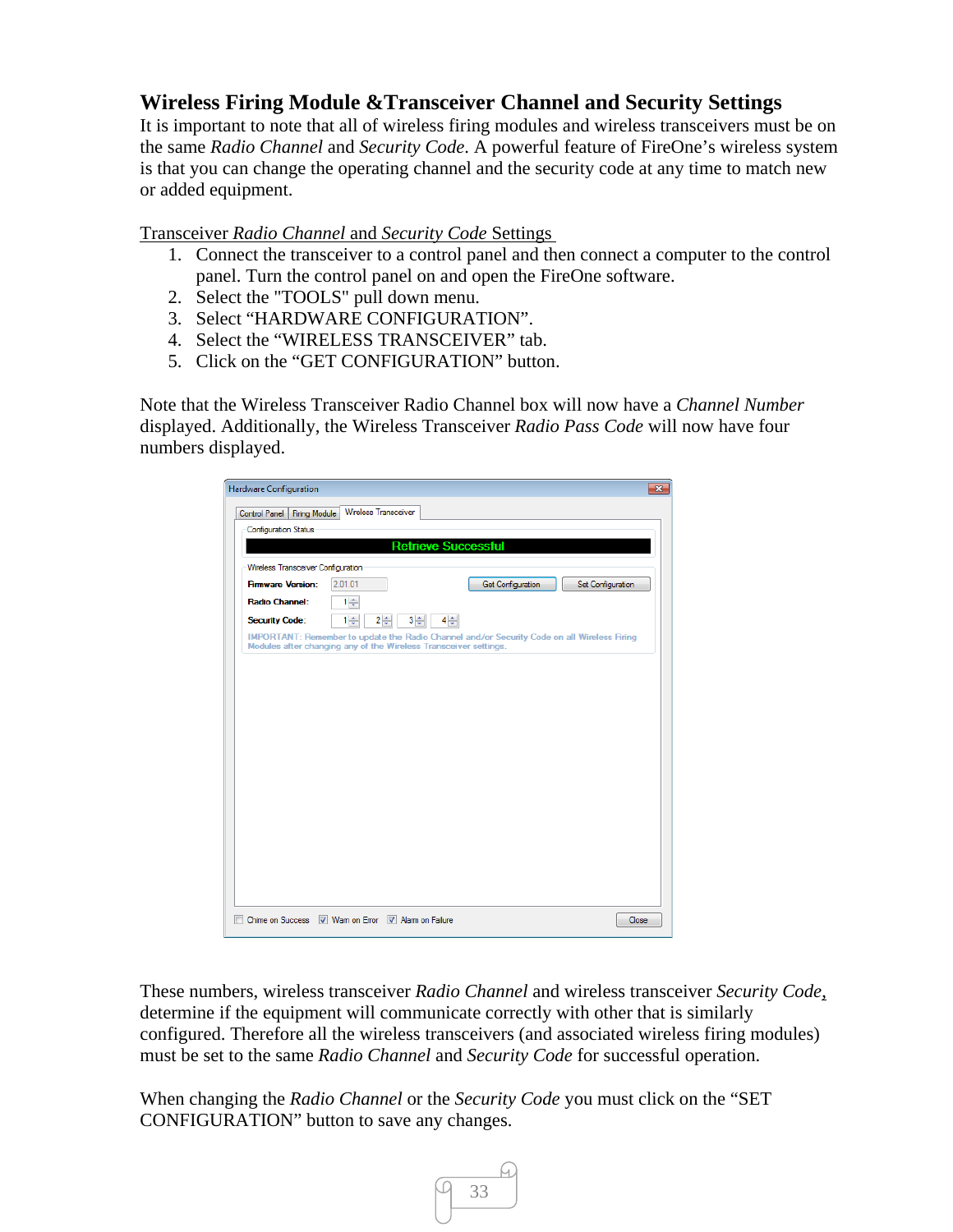To verify all changes click on the "GET CONFIGUATION" button. It may be useful to temporarily write these numbers on a piece of paper.

Firing Module *Radio Channel* and *Security Code* Settings

- 1. Use wires to connect the Wireless Firing Modules to the Control Panel.
- 2. Open the FireOne software and go to the "TOOLS" pull down menu.
- 3. Select "HARDWARE CONFIGURATION".
- 4. Select the "FIRING MODULE" tab.
- 5. Click on the "GET CONFIGURATION" button. The *Radio Channel* and the Radio *Security Code* numbers are now displayed. Enter data into the *Radio Channel* box and the *Security Code* boxes.
- 6. Click the "SET CONFIGURATION" button to store the new numbers.
- 7. To verify that the changes have taken place click on the "GET CONFIGURATION button to verify.

|                       | Firing Module Configuration  |                                               |               |                          |                        |
|-----------------------|------------------------------|-----------------------------------------------|---------------|--------------------------|------------------------|
|                       | <b>Module Selection:</b>     | $1 \neq$ to<br>$5 -$                          |               | <b>Get Configuration</b> | Set Configuration      |
| Results:              |                              |                                               |               |                          |                        |
| Module                | Firmware                     | <b>Waming Alert</b>                           | Radio Channel | Security Code            | <b>Firing Duration</b> |
| $\mathbf{1}$          | 5.00.08                      | None                                          |               | $1-2-3-4$                | 20 <sub>ms</sub>       |
| $\overline{2}$        | 5.00.08                      | None                                          | 1             | $1-2-3-4$                | 20 <sub>ms</sub>       |
| 3                     | 5.00.08                      | None                                          | 1             | $1-2-3-4$                | 20 <sub>ms</sub>       |
| $\overline{4}$        | 5.00.08                      | None                                          | 1             | $1-2-3-4$                | 20 <sub>ms</sub>       |
|                       |                              |                                               |               |                          |                        |
| 5                     | No Response N/A              |                                               | N/A           | N/A                      | N/A                    |
|                       | Warning Alert on Fire Power: |                                               |               |                          |                        |
| <b>Radio Channel:</b> | <b>Continuous Alert</b>      | <b>Timed Alert lasting</b><br>$1 \Rightarrow$ | $10 \div$     | second(s) • No Alert     |                        |

Please note that after the Radio Channel and Pass Code have been changed proper operation can only be verified when the modules and transceivers are separated by a minimum of 50 feet (15 meters). Testing the units directly next to each other will result in improper operation.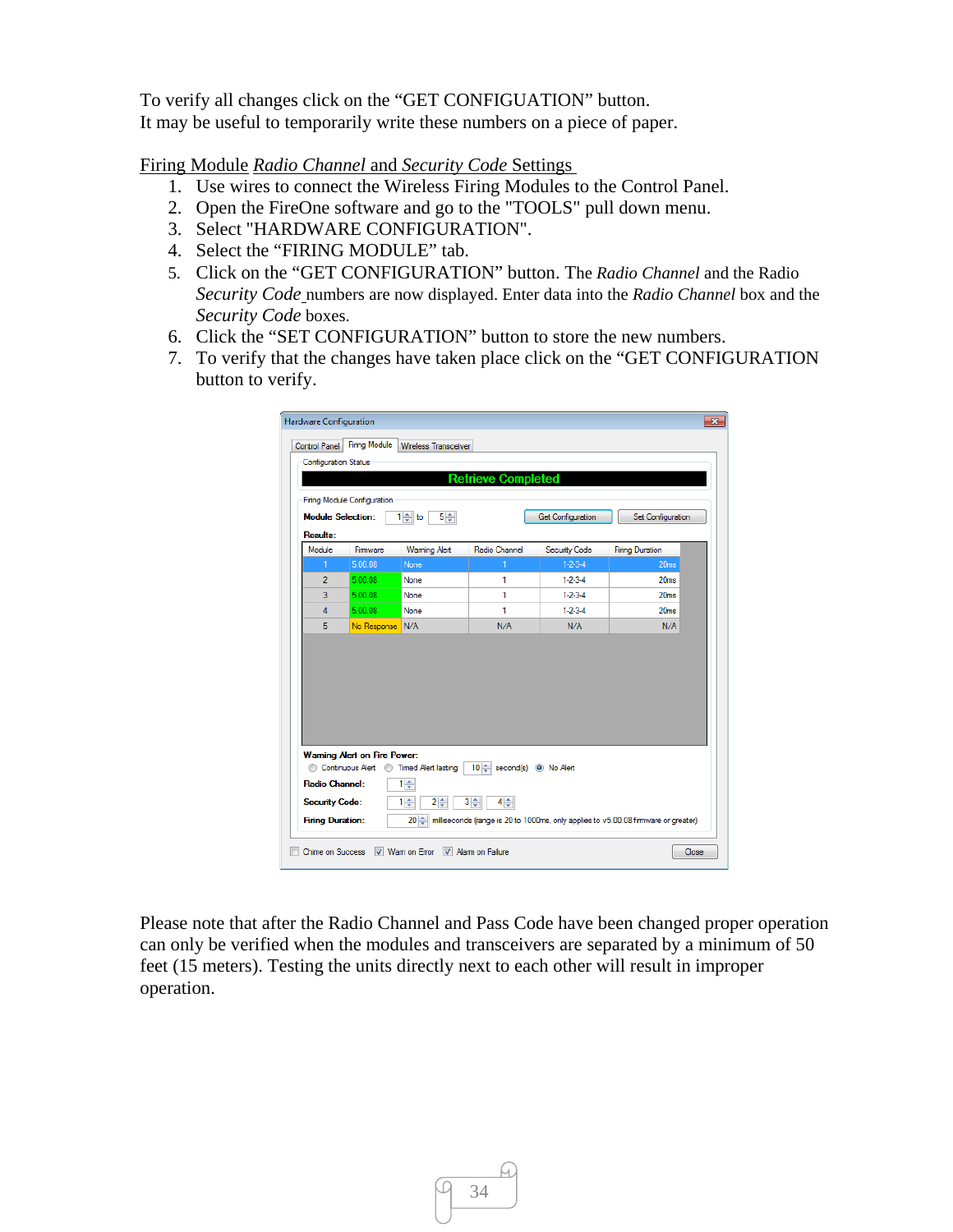## **Wireless system Setup**

The FireOne Wireless System may be operated in two different configuration. To operate the wireless system you must have the following minimum equipment: #1. Control Panel; #2. Wireless Transceiver. (This connects to the Control Panel to make it wireless.); #3.Wireless firing module(s) **or** another Control panel and wireless transceiver.



**Warning:** It is highly reccommended that the connection wire between any control panel that is operated with a wireless transceiver and wired firing modules on the **same** output have a minimum of 150 feet (50 meters) of wire between the output terminals and the first firing module. (See red wire in above diagram.) This will assure that both the transceiver and the associated firing modules operate properly.

From the diagram you can see that the wireless system will operate with either setup; Wireless panel to Wireless firing modules or Wireless panel to Wireless panel.

The advantage of the Wireless panel to Wireless firing module setup is that you can place individual firing modules wherever you would like them. Since they are wireless they can be placed where you cannot run wires.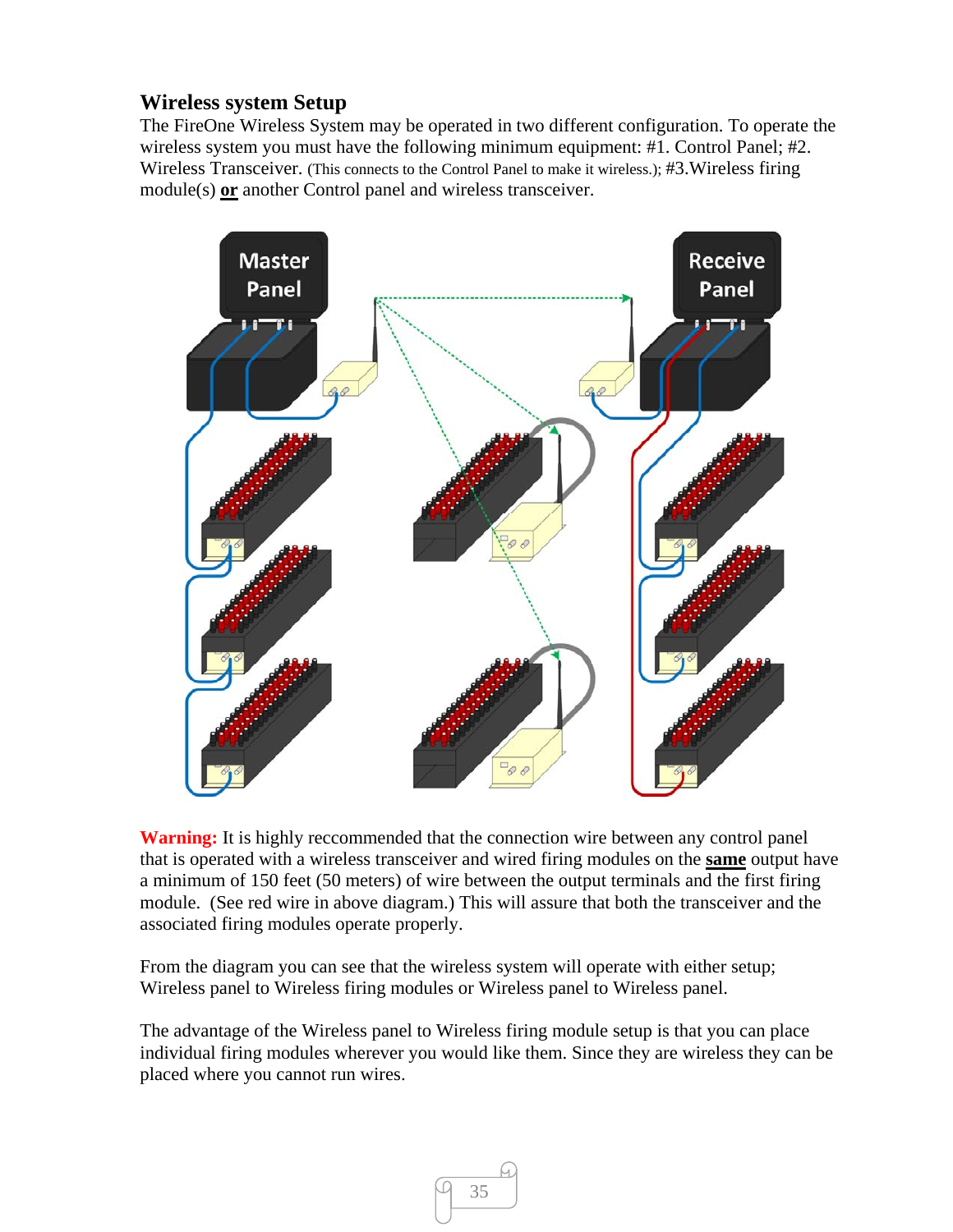The advantage of the Wireless panel to Wireless panel setup is that you can operate a lot of firing modules from each control panel. The firing modules that are connected to the receiving (remote) wireless control panel can all be regular firing modules instead of wireless firing modules. This is less expensive because the regular firing modules are less expensive then the wireless firing modules.

## **Wi-Fi Operation**

Not implemented in this version of control panel.

# Charging the Internal Battery

To charge the internal battery, connect the power cable to the 120-240 VAC input connector and the other end to a 120 or 240 AC electrical outlet. The Control Panel power supply will accept an input of 100 to 240 volt, 50/ 60 Hertz. This is acceptable for most AC power sources, worldwide.

- The green LED power indicator, located at the top right of the *AC Input* connector, will illuminate. This indicates that the charger is connected to electrical power. The red LED, located at the top left of the *AC Input* connector, will also illuminate. The red LED will remain on as long as the battery is charging. When the red charge LED extinguishes, the battery is fully charged. A flashing red LED indicates that charging is about to stop. It is highly desirable to leave the charger connected as long as necessary to fully charge the battery. The internal charger will not overcharge the battery unless it is connected to a power source for many months. If the panel is used regularly, it is more desirable to keep charging the battery than to forget to charge the battery. Most batteries fail due to chronic undercharging. Normal charging time is 12 to 14 hours. (WARNING: Do not leave the charger plugged in for months at a time.)
- The FireLite XLII+ $TM$  will operate for eight hours on a fully charged battery.
- FireLite  $XLI I^{+TM}$  may be operated with a discharged battery by connecting the control panel to an electrical outlet. The AC power will operate the control panel even if the battery is discharged. If the battery is discharged, the AC power will charge the battery and operate the control panel simultaneously, although the preferred charging condition is with the *Master Power* switch in the off position.
- The *Battery Indicator* LEDs, located adjacent to the power switch, indicate the amount of DC voltage at the battery terminals. When the red, yellow and green LEDs are illuminated the battery is fully charged. The red LED illuminates at 11 volts. The yellow LED illuminates at 11.8 volts. The green LED illuminates at 12.0 volts. With a normal battery the Control Panel will operate for three hours after the green LED extinguishes. The actual battery voltage is displayed in the upper left corner of the LCD display.

## General Battery Maintenance

 FireOne control panels are primarily battery operated although the control panels may also be operated from an AC source and, through the front panel DC Input connectors, an external battery. The control panel internal batteries are lead-acid gel batteries. These batteries are known for their stability, ruggedness and reserve power capacity. Additionally, FireOne wireless firing modules operate via an internal nickel-metal hydride battery (NiMH) and the LCD displays in 2- Wire modules are supported by a small "coin" cell.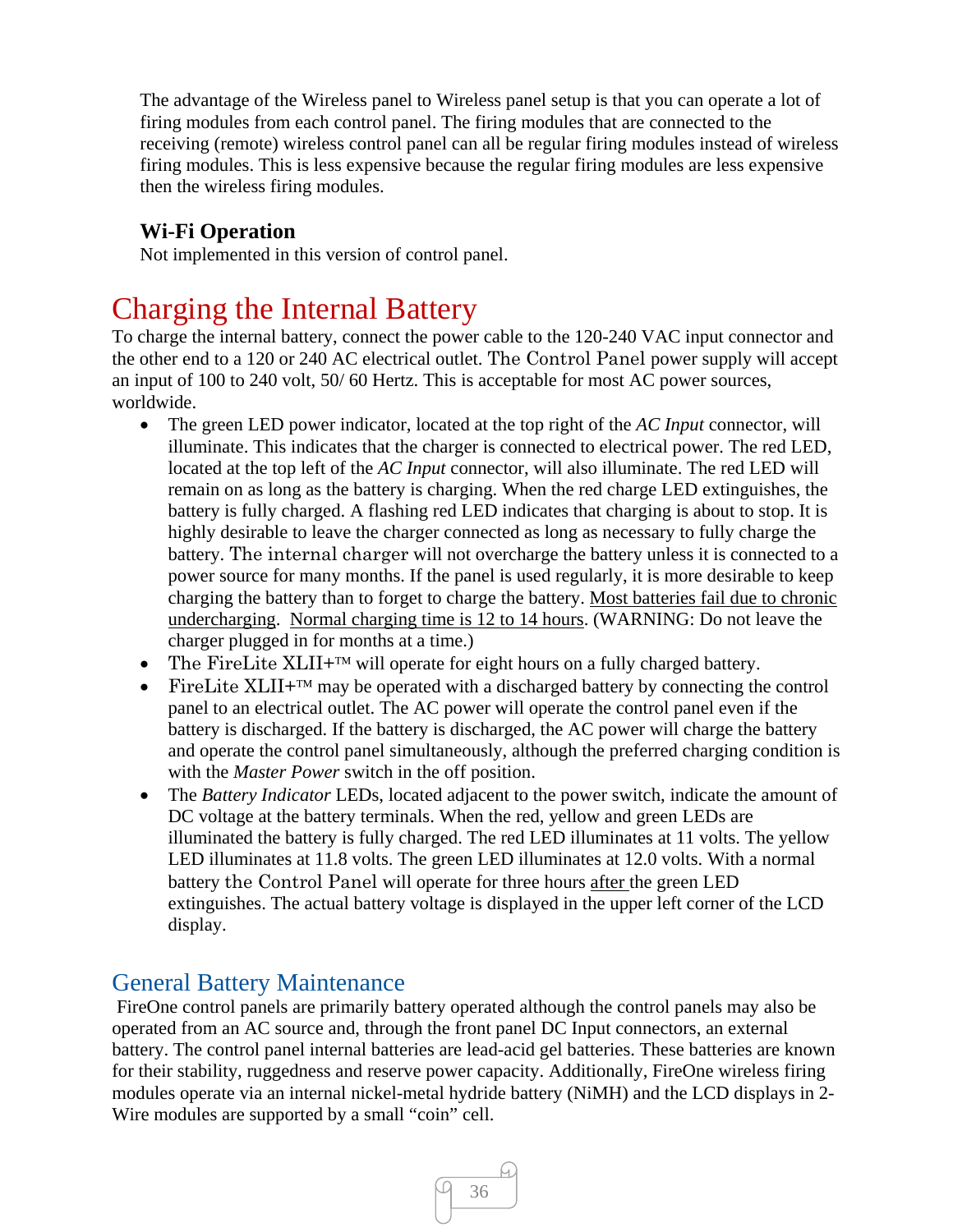## **Control Panel Battery**

The lifetime of (lead acid gel cell) batteries, in the control panel(s), is two to five years, depending upon how well the battery is maintained . FireOne recommends that the control panel batteries should be replaced, to avoid operational problems, at the 36 month time period.

## **Wireless Firing Module Battery**

Each wireless firing modules contain a Nickel Metal Hydride (NiMH) battery. The NiMH battery is charged via a wall transformer that connects to the rear of the firing modules and then into an AC source. Charge time is 4 to 12 hours depending on the amount of charge remaining in the battery. The lifetime of the wireless module NiMH battery is typically four to five years. FireOne recommends replacement of this battery every 4 years.

## **2-Wire Firing Module LCD Battery**

The 2-Wire Firing Modules contain a small "coin" style memory battery that enables the LCD display when the modules are not connected to the system. This "coin" battery will maintain power to the LCD display for up to 12 months if the module is not used. When the battery becomes discharged the LCD numbers become faded and may flash on and off. Typically this battery is recharged each time the modules are connected to the control panel to fire a display.

In the event that the modules are not used for an extended period of time the "coin" battery may be charged by simply connecting the firing modules to the control panel and switching the control panel power switch to the "On" position. (It is wise to connect the control panel to an AC power source to ensure that the control panel battery is not discharged in the process). This recharging process takes four to five days as these batteries charge slowly. The "coin" battery, in the firing modules, requires replacement every ten years.

## Firing Modules and Permissible Cable Lengths

FireOne's design incorporates the features of a capacitive discharge system in each firing module. The benefit of this "distributed system" is that the power to fire electric matches resides in the firing module. This provides a huge advantage over conventional firing systems. With conventional firing systems the power to fire electric matches is derived from the control panel. This approach limits the flexibility of the firing setup because the lengths of wire required "current limits" the system, therefore requiring the operator to calculate wire lengths, voltage drops and current values. The FireOne capacitive discharge "distributed system" eliminates 99% of these issues, and in the process, display site setup becomes logical and easy to master.

The design philosophy of the FireOne system provides enough flexibility that a user never really needs to calculate wire length resistances, voltage drops and resultant current. The firing modules, logically located directly adjacent to the product to be fired, provide the power source that fires the e-matches. When the power source is this close, the need to remember electrical calculations is eliminated. This is in sharp contrast to 99% of the other firing systems on the market today. These systems derive the firing power from the control panel, which may be several hundred feet away from the electric matches.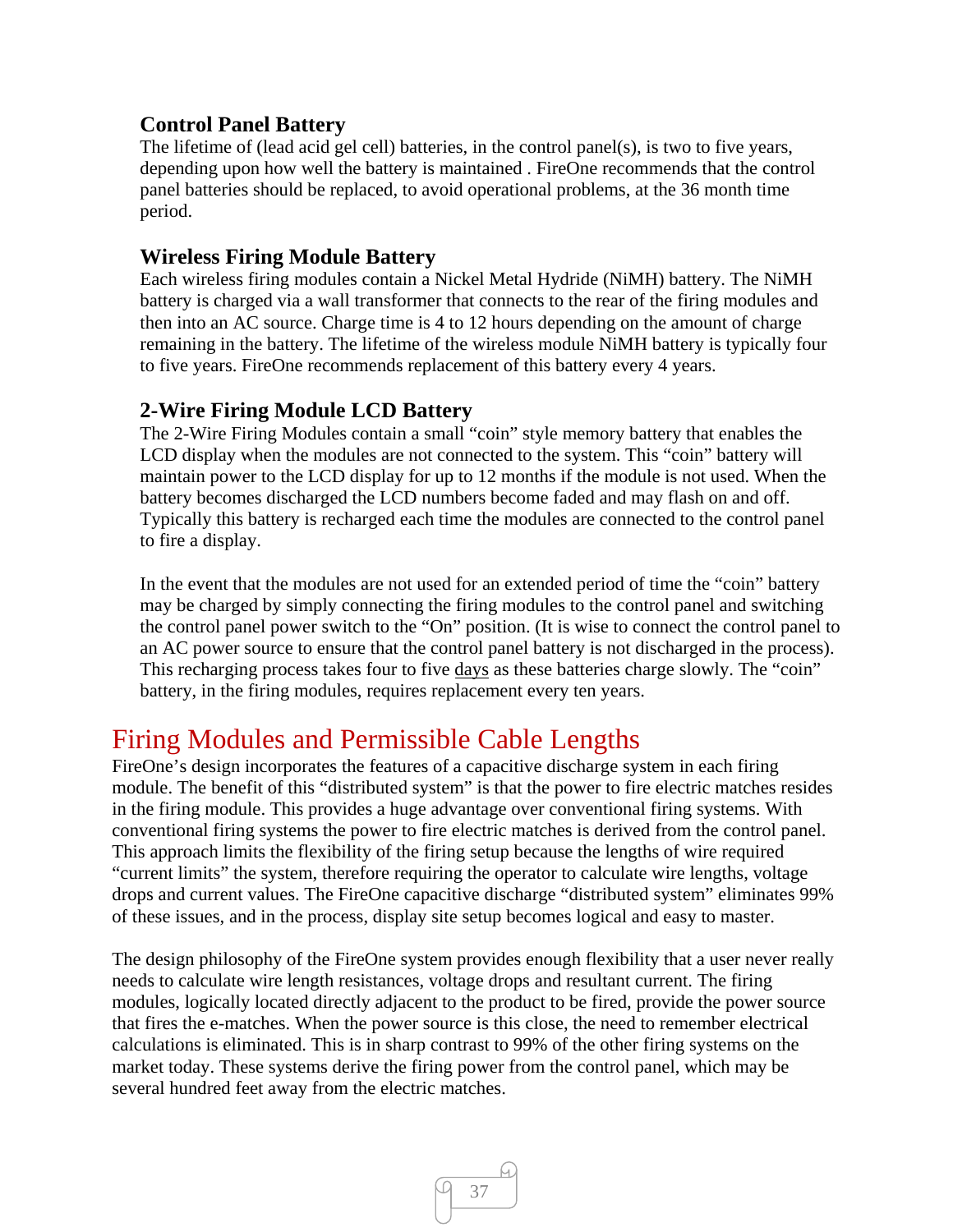Note that there is NO relationship between cable lengths from the Control Panel to the Firing Modules and the number of e-matches that can be fired! This is an extraordinary feature of FireOne's capacitive discharge system. Remember, every FireOne firing module derives the power source to fire electric matches from a capacitive discharge firing circuit that is inside the actual firing module. Therefore, the power to fire the matches is typically within a few feet of the pyrotechnic product. The most intelligent use of this type of system is to place the firing modules as close as practical to the product to be fired. The use of long extension wires from the firing modules to the product to be fired defeats this feature. It is practical and advisable to use long connection wires (cables) between the control panel and the firing modules**.**

With FireOne, short current paths to the e-matches are usually the norm while with other systems LONG current paths are usually the norm. This is why FireOne has significantly superior ability to fire electric matches when long distances from the control panel are encountered.

 This indicates that every firing module, regardless of its distance from the control unit, has the same ability to fire electric matches. A firing module that is one mile (1.625 KM) from the operator is able to fire five to twenty electric matches on each cue, simultaneously (A total 640 electric matches on each module at the exact same time!); exactly like a firing module that is located 100 feet (30 meters) from the operator.

Distance has no effect on the amount of electric matches that can be fired because the firing potential is generated by the firing module NOT by the control panel battery, as in conventional systems.

Every FireOne firing module produces 24 volts DC, in the firing mode, with a capability to produce 5 amperes of current on every single cue SIMULTANEOUSLY. That means that if a display is designed that fires all cues on one firing module simultaneously, in one shot, your firing modules have the capability to produce 160 amperes at 24 volts dc. Other then FireOne, there are few, if any, firing systems that have this capability!

FireOne's technology is so advanced that extremely long cables are not an operational problem as with conventional systems. Typical users will never approach the practical limits of operation of the FireOne System.

In a controlled environment, FireOne firing modules are capable of firing 10 electric matches, in parallel, on any given cue and 20 electric matches, in series, on any given cue at any time in a display. We acknowledge that fireworks displays are seldom fired in controlled environments or under optimum conditions. Therefore, to assure that all displays fire properly, we strongly suggest the following guidelines.

A maximum of five electric matches, in parallel, will fire successfully on any given cue. A maximum of ten electric matches, in series, will fire successfully on any given cue. This provides a 100% margin for error when users run long lengths of electric match wire, have resistive connections, etc. Additionally, we strongly recommend that the user test fire the wiring configuration by firing electric matches with the actual wiring circuit whenever possible.

Typically the user may connect a maximum of twenty firing modules to one output of a control panel. Although the control panel or FireOne UltraFire software will warn the operator of unacceptable display wiring, the user will find it helpful to have a working knowledge of the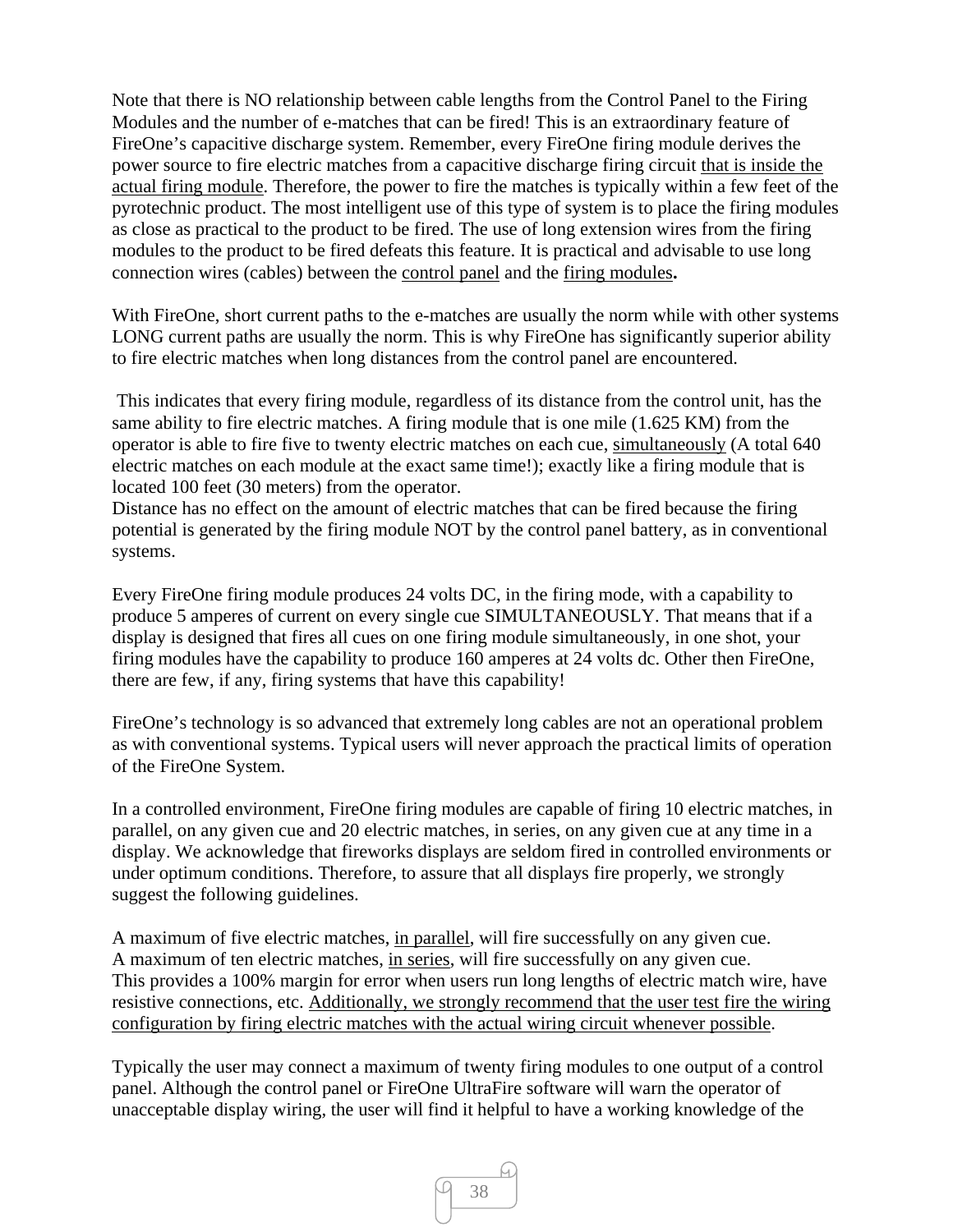practical limits for the wiring between the control panel and the firing modules. This relationship between cable lengths and number of modules is outlined below. This provides guidelines for the operator when setting up those displays that are unusual.

## Firing Modules and Wire Length Relationship

(Assumes 18 gauge stranded two conductor wire. Larger gauge wire, such as 16 or 14 gauge, will improve the performance of the system.)

#### **This table assumes the worst case scenario: All Firing Modules connected to one output with all modules at the extreme end of the wire.**

5000' (1524 meters) maximum number of firing modules  $= 10$ 

3500' (1067 meters) maximum number of firing modules  $= 20$ 

2000' (610 meters) maximum number of firing modules  $= 25$ 

1000' (305 meters) maximum number of firing modules = 25- maximum modules recommended for  $XLII+<sup>TM</sup>$  on one output channel.

500' (153 meters) maximum number of firing modules = 25-maximum modules recommended for  $XLII+<sup>TM</sup>$  on one output channel.

250' (76 meters) maximum number of firing modules = 25 - maximum modules recommended for XLII+™ on one output channel.



The table illustrates that 48 modules can be connected to the outputs of an XLII+™ control panel. While this is technically accurate, FireOne suggests a more moderate approach. For all FireOne control panels, FireOne suggest that the maximum number of firing modules connected to any one output be limited to 20. This guideline indicates that a two output  $XLII+<sup>TM</sup>$  control panel may control 40 wired firing modules. This conservative approach provides a significant margin in the event that the user exceeds the guidelines.

These module operational guidelines are based on the power distribution capabilities of the control panel. Obviously, these guidelines do not apply to wireless modules as they do not consume power from the control panel. The quantities of wireless modules that can be attached to an XLII+<sup>™</sup> are unlimited.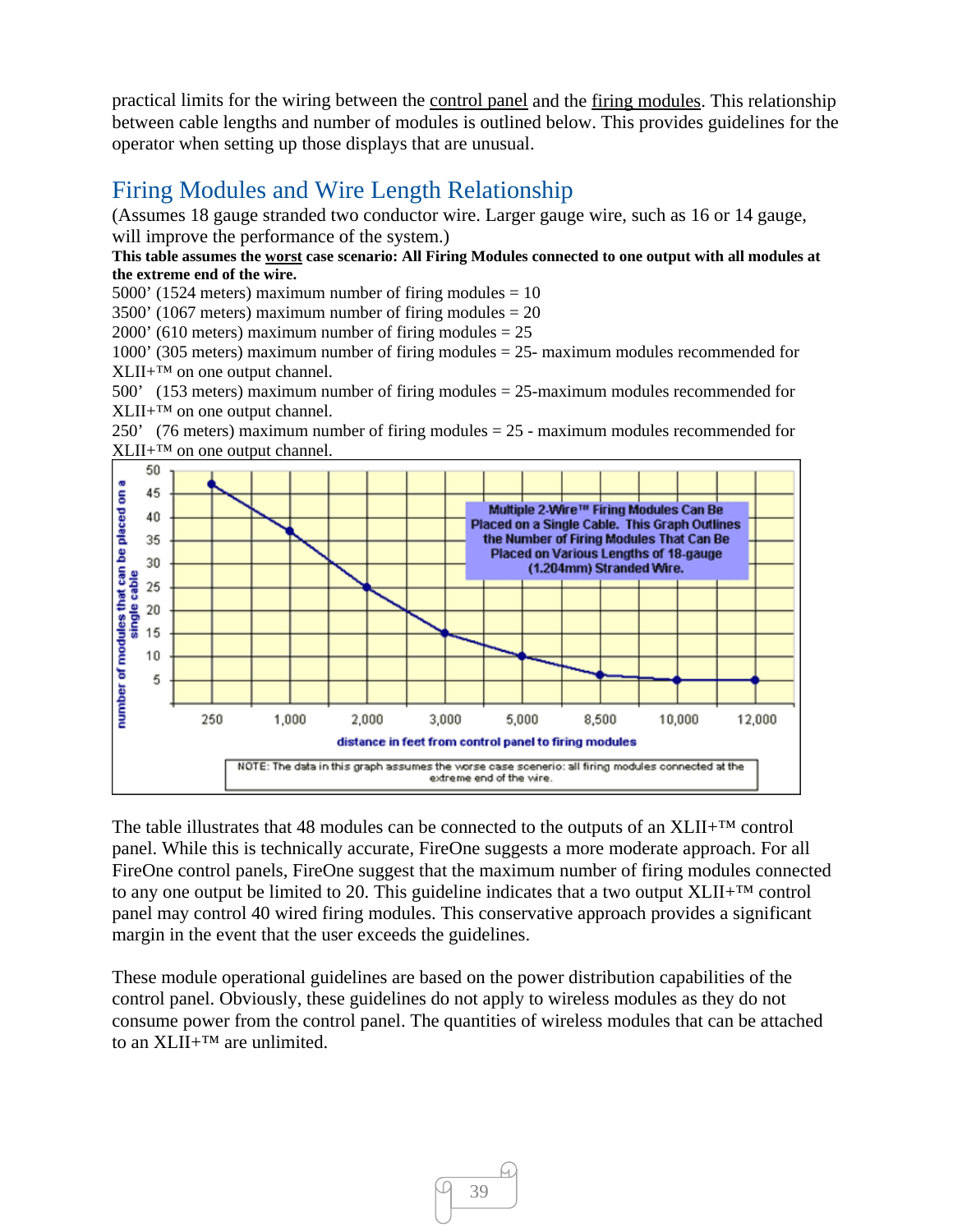# Miscellaneous

- Panel Light: The optional panel light is switched on and off by the *Master Power* switch. Leaving the panel light on for extended periods will discharge the internal batteries.
- USB Input: The preferred connection for computer-assisted operation is the serial connection. The secondary *Data Input* connector is a USB type connector. For proper operation the USB software drivers must be installed on the computer prior to using the USB connection. The USB drivers are automatically installed on the computer when the FireOne software is installed. They are located in a directory named "USB". The path to this directory is *C:\Program Files\FireOne\USB*. Upon first connecting the computer to the  $XLII+<sup>TM</sup>$  USB input the computer software will indicate that it has detected new hardware. Instruct the installation routine to locate the drivers in the USB directory and the software will automatically install the drivers. (*See "Installing USB Drivers on page #43.*)

Additionally, all laptop computers should be configured so that windows cannot alter the USB operation during firing. It is extremely important to follow the "USB Configuration for Laptops" as outlined on page 47.

 $\bullet$  Misc. Buttons: The XLII+<sup>TM</sup> Control Panel incorporates several additional buttons for ease of use. These buttons are the Backlight button, Wireless button, the Backup On/Off button, and the  $Vol -$  and the  $Vol +$  buttons.

> Backlight: The Backlight button turns the LCD backlight on and off. With the backlight on, the LCD display can be viewed in total darkness.

Wireless: The Wireless button is utilized to enable the wireless features of the control panel. When the Wireless button is pushed, the blue LED will illuminate to indicate wireless operation.

Backup On/Off: The Backup On/Off button and associated green LED indicate when the control panel is in the automatic internal time code backup mode. When the LED is green, the automatic backup is enabled. When the LED is off, the automatic backup is disabled.

 $Vol - and Vol +: The Volume - and + buttons provide a convenient method to$ raise or lower the volume of the control panel's internal speaker. The internal speaker is used to audibly verify the presence of time code.

- 8-Wire Operation:  $XLI I^{+TM}$  supports FireOne's legacy 8-Wire firing modules in addition to FireOne's 2-Wire Firing Modules. FireOne manufacturers a 2-Wire to 8-Wire adapter specifically to support 8-Wire Firing Modules. Call or email FireOne for current pricing.
- Hand Held Control: The optional hand held "trigger" firing control provides two functions. When plugged into the *Safety* connector on FireLite XLII+<sup>TM</sup> front panel, it acts as an optional *Fire* button and as a *Safety* button. The *Fire* button is mounted on the top of the hand control. The *Safety* button is located on the front of the hand control and is activated by the operator's index finger.
	- The trigger finger *Safety* button must always be held in the "on" position to activate the electronic circuits in  $XLII+<sup>TM</sup>$ . Releasing the trigger during firing will deactivate  $XLII + TM$  and cause the firing sequence to stop. Note that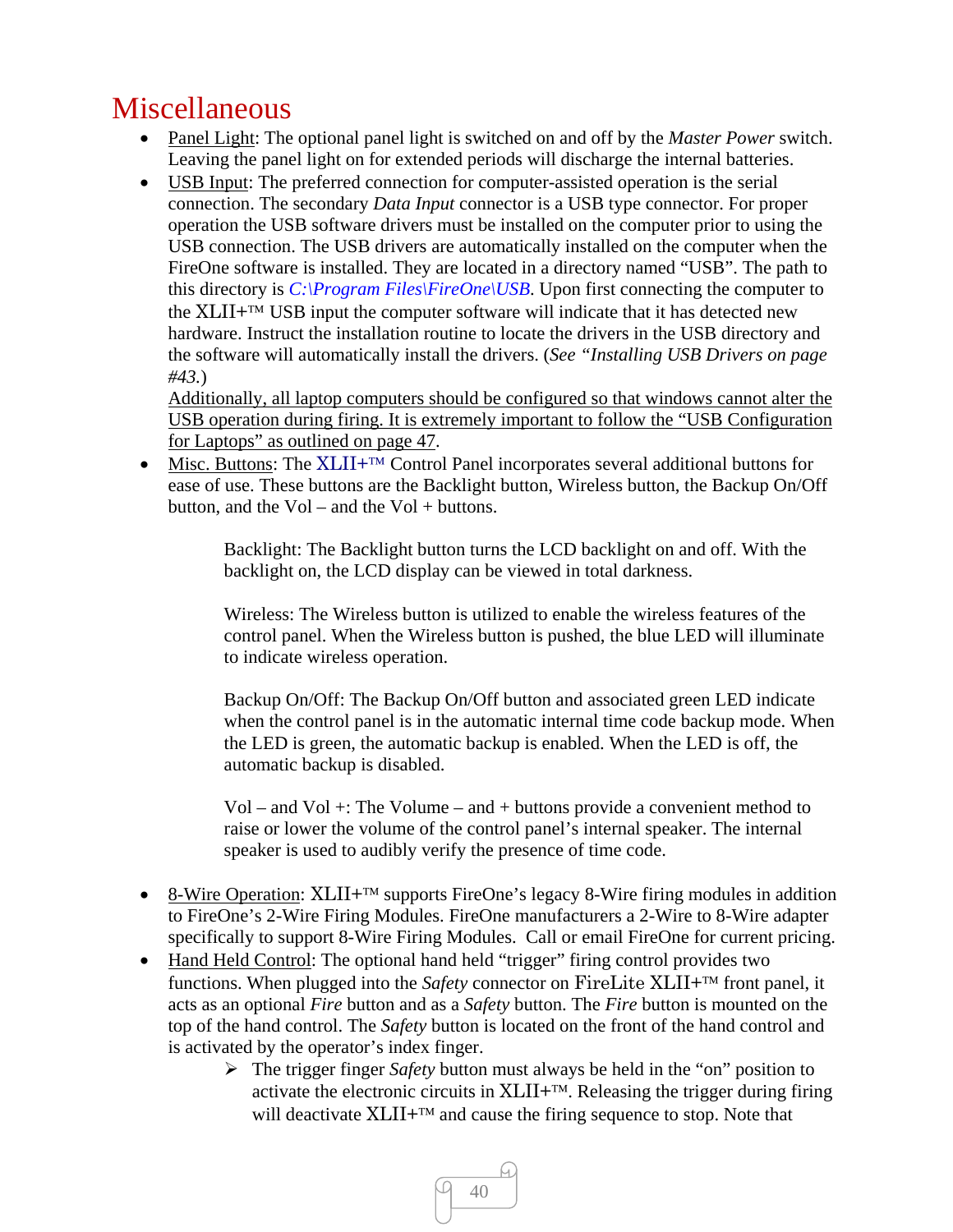releasing the *Safety* button will immediately stop XLII+<sup>™</sup> from firing but it may take approximately three seconds for the firing module sensing circuit to discharge firepower. This is normal. The activation (release) of the *Safety*  button provides an effective emergency "stop" of the firing system. The top mounted, thumb activated *Fire* button has the same effect as depressing the membrane Fire button on  $XLII + TM$  front panel.

• Next to Fire Memory: When firing cues in random order, the next-to-fire cue will illuminate red. When firing randomly it is possible for the next-to-fire cue indicator to be illuminated on a cue that has already been fired. The next-to-fire, red, sequencing LED indicator is a memory feature that is activated

when a fire file begins to fire. When it is desirable to clear the next-to-fire memory, it is necessary to turn the *Master Power* switch off.

 $\bullet$  Buttons Disabled: When operating XLII+<sup>TM</sup> in the Computer Operated Mode, connecting the computer to XLII+<sup>™</sup> Data Input connector disables most of FireLite XLII's<sup>™</sup> front panel buttons. Additionally, fire files that have been downloaded into  $XLII + TM$  will be inoperative and the computer will determine what fire file is utilized.

# Installing USB Drivers

## Computer Character Setting for Japanese and Chinese

- 1. To enable Asian versions of Windows XP to correctly operate FireOne software, go to 'Control Panel', then 'Regional and Language Options'.
	- a. Under 'Regional Options' select 英語( 米国) (stands for English (U.S.)) And the 'Location' should be米国.
	- b. Under the tab 'Languages', go to Details, and select英語(米国)
	- c. Under the tab 'Advanced', select英語( 米国
- 2. Go to 'Control Panel' and select 'Date and Time Properties'. 'Time Zone' should be GMT 05:00.
- 3. Apply all setting and exit the 'Control Panel'.

## Installing USB Drivers into Japanese Windows XP

- 1. Connect USB cable between computer and FireLite.
- 2. Right click on 'My Computer' and select ' $\mathcal{J} \Box \mathcal{J} \overline{\mathcal{J}} \overline{\mathcal{J}}$  (R)'. (stands for property) Select third tab 'ハードウェ ア' (hardware).
- 3. Click デバイス 'マネージャ(D)' (Device manager). USB is recognized under 'その他のデバイス' (Other devices) Double click.
- 4. Go to '全般 (general). Then click 'ドライバの再インストール(I)' (Reinstall the driver).
- 5. Wizard comes up. Choose second one '一覧または特定の場所からインストールする(S)' (Locate the file). Click  $\mathcal{X}(\mathcal{X})$  (next).
- 6. Click '参照' (browse) and find the file.
- 7. Warning comes, but click ' stores (C). And click ' 完了'(finish).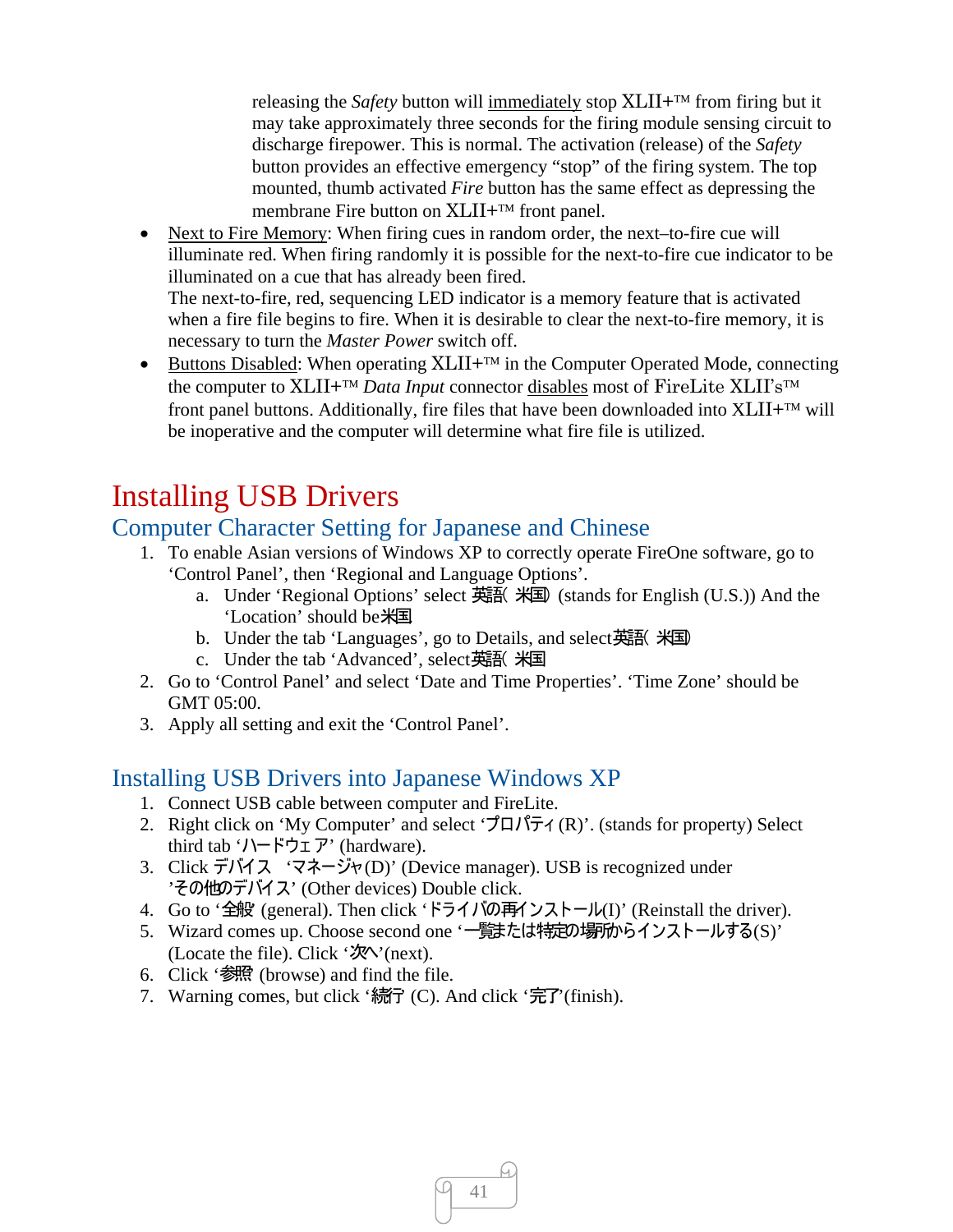## Installing USB Drivers with Windows

#### IMPORTANT **Connect USB cable between computer and FireLite**.

Windows will automatically determine that there is new hardware attached to the computer. The following dialog box will appear on the screen: *Found New Hardware Wizard*.

42

A.

| Found New Hardware Wizard                                                                                                            |                                                                                                                                                                                                                                                                                                                                                                                               |  |  |  |  |
|--------------------------------------------------------------------------------------------------------------------------------------|-----------------------------------------------------------------------------------------------------------------------------------------------------------------------------------------------------------------------------------------------------------------------------------------------------------------------------------------------------------------------------------------------|--|--|--|--|
|                                                                                                                                      | Welcome to the Found New<br>Hardware Wizard<br>This wizard helps you install software for:<br>$USB \leftrightarrow$ Serial<br>If your hardware came with an installation CD<br>a or floppy disk, insert it now.<br>What do you want the wizard to do?<br>C Install the software automatically (Recommended)<br>Install from a list or specific location (Advanced)<br>Click Next to continue. |  |  |  |  |
|                                                                                                                                      | < Back<br>$N$ ext ><br>Cancel                                                                                                                                                                                                                                                                                                                                                                 |  |  |  |  |
|                                                                                                                                      |                                                                                                                                                                                                                                                                                                                                                                                               |  |  |  |  |
|                                                                                                                                      |                                                                                                                                                                                                                                                                                                                                                                                               |  |  |  |  |
| <b>Found New Hardware Wizard</b>                                                                                                     |                                                                                                                                                                                                                                                                                                                                                                                               |  |  |  |  |
|                                                                                                                                      | Please choose your search and installation options.                                                                                                                                                                                                                                                                                                                                           |  |  |  |  |
|                                                                                                                                      | ● Search for the best driver in these locations.                                                                                                                                                                                                                                                                                                                                              |  |  |  |  |
|                                                                                                                                      | Use the check boxes below to limit or expand the default search, which includes local<br>paths and removable media. The best driver found will be installed.                                                                                                                                                                                                                                  |  |  |  |  |
|                                                                                                                                      | Search removable media (floppy, CD-ROM)                                                                                                                                                                                                                                                                                                                                                       |  |  |  |  |
|                                                                                                                                      | $\triangleright$ Include this location in the search:                                                                                                                                                                                                                                                                                                                                         |  |  |  |  |
|                                                                                                                                      | C:\Program Files\FireOne\USB<br>Browse<br>▼                                                                                                                                                                                                                                                                                                                                                   |  |  |  |  |
|                                                                                                                                      | C Don't search. I will choose the driver to install.                                                                                                                                                                                                                                                                                                                                          |  |  |  |  |
|                                                                                                                                      | Choose this option to select the device driver from a list. Windows does not guarantee that                                                                                                                                                                                                                                                                                                   |  |  |  |  |
|                                                                                                                                      | the driver you choose will be the best match for your hardware.                                                                                                                                                                                                                                                                                                                               |  |  |  |  |
|                                                                                                                                      |                                                                                                                                                                                                                                                                                                                                                                                               |  |  |  |  |
|                                                                                                                                      |                                                                                                                                                                                                                                                                                                                                                                                               |  |  |  |  |
|                                                                                                                                      | Cancel<br>$\leq$ Back<br>$N$ ext >                                                                                                                                                                                                                                                                                                                                                            |  |  |  |  |
|                                                                                                                                      |                                                                                                                                                                                                                                                                                                                                                                                               |  |  |  |  |
| <b>Hardware Installation</b>                                                                                                         |                                                                                                                                                                                                                                                                                                                                                                                               |  |  |  |  |
|                                                                                                                                      |                                                                                                                                                                                                                                                                                                                                                                                               |  |  |  |  |
| The software you are installing for this hardware:                                                                                   |                                                                                                                                                                                                                                                                                                                                                                                               |  |  |  |  |
| FireOne USB High Speed Serial Converter                                                                                              |                                                                                                                                                                                                                                                                                                                                                                                               |  |  |  |  |
| has not passed Windows Logo testing to verify its compatibility<br>with Windows XP. <u>(Tell me why this testing is important.</u> ) |                                                                                                                                                                                                                                                                                                                                                                                               |  |  |  |  |
|                                                                                                                                      | Continuing your installation of this software may impair<br>or destabilize the correct operation of your system<br>either immediately or in the future. Microsoft strongly<br>recommends that you stop this installation now and<br>contact the hardware vendor for software that has<br>passed Windows Logo testing.                                                                         |  |  |  |  |

Select "Continue Anyway".

Continue Anyway | [STOP Installation ]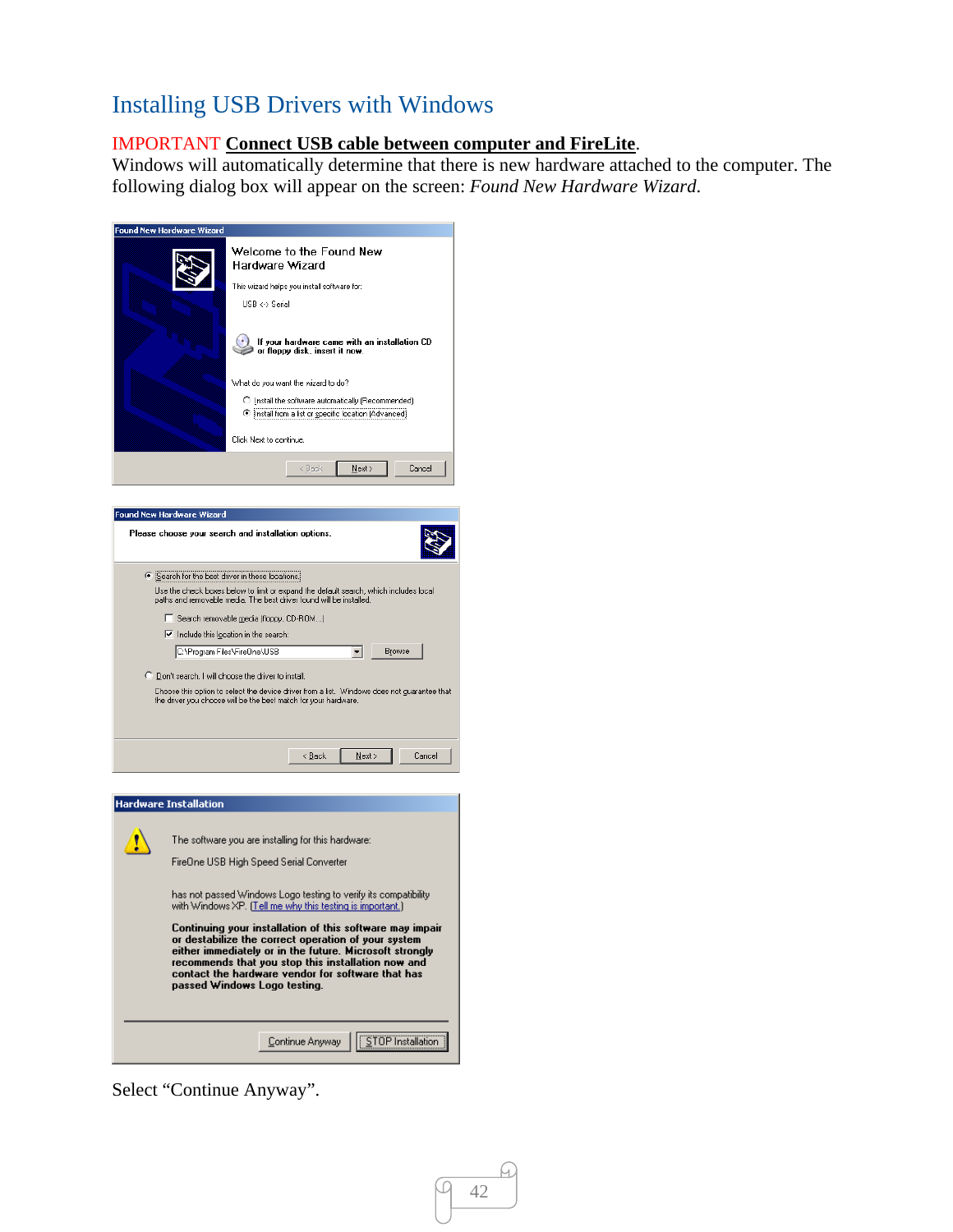



This finishes installing the USB drivers. The second part of the procedure is to install the virtual serial port. Installing the virtual serial port for FireOne follows the exact procedure for installing the USB drivers. The Found Hardware Wizard will appear a second time. Follow the same procedure, as follows:

43

u

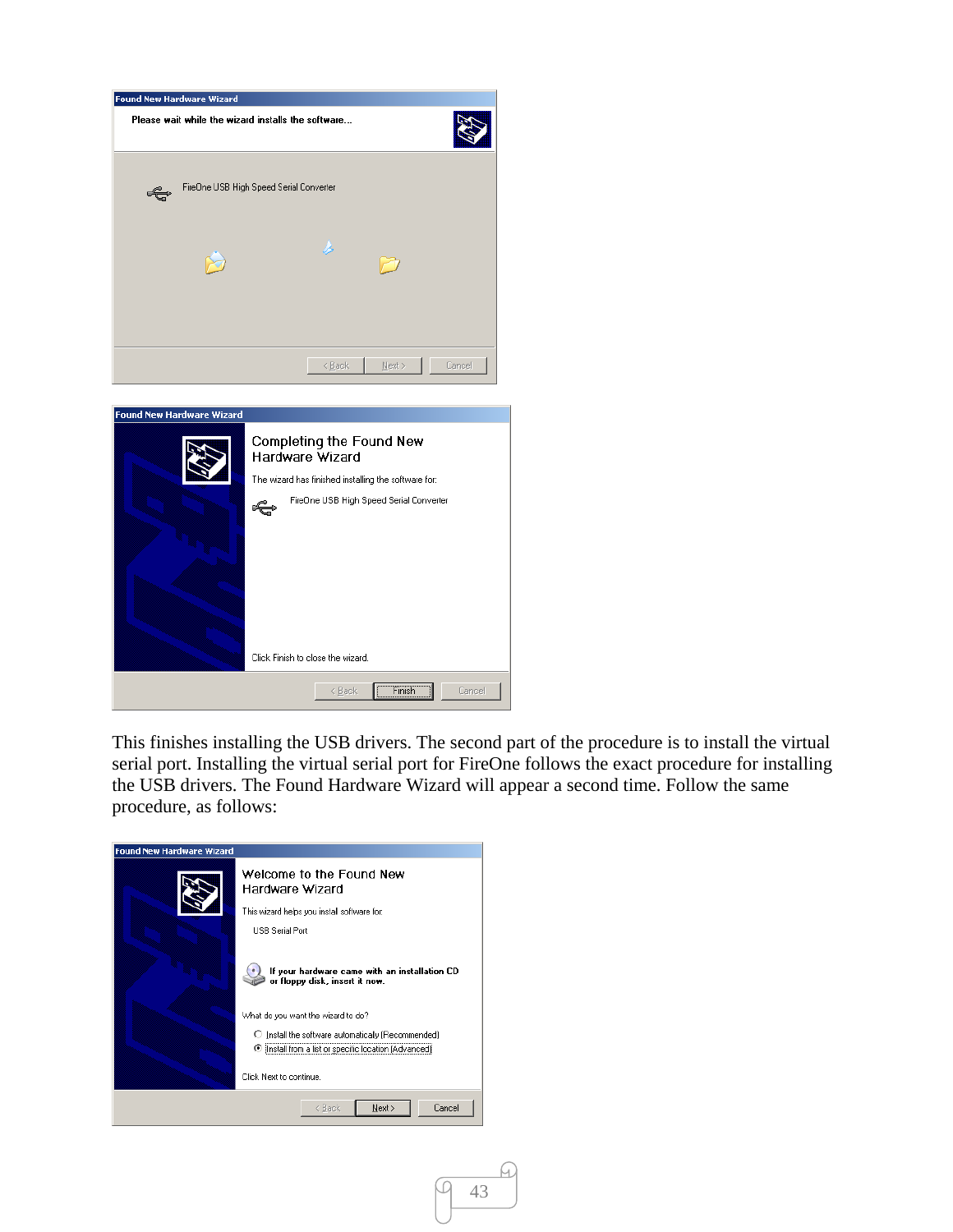| Please choose your search and installation options.<br>G.<br>Search for the best driver in these locations.<br>Use the check boxes below to limit or expand the default search, which includes local<br>paths and removable media. The best driver found will be installed.<br>Search removable media (floppy, CD-ROM)<br>$\triangleright$ Include this location in the search:<br>C:\Program Files\FireOne\USB<br>Browse<br>▼<br>C Don't search. I will choose the driver to install.<br>Choose this option to select the device driver from a list. Windows does not quarantee that<br>the driver you choose will be the best match for your hardware. | Found New Hardware Wizard |  |  |
|----------------------------------------------------------------------------------------------------------------------------------------------------------------------------------------------------------------------------------------------------------------------------------------------------------------------------------------------------------------------------------------------------------------------------------------------------------------------------------------------------------------------------------------------------------------------------------------------------------------------------------------------------------|---------------------------|--|--|
|                                                                                                                                                                                                                                                                                                                                                                                                                                                                                                                                                                                                                                                          |                           |  |  |
|                                                                                                                                                                                                                                                                                                                                                                                                                                                                                                                                                                                                                                                          |                           |  |  |
|                                                                                                                                                                                                                                                                                                                                                                                                                                                                                                                                                                                                                                                          |                           |  |  |
|                                                                                                                                                                                                                                                                                                                                                                                                                                                                                                                                                                                                                                                          |                           |  |  |
| Cancel<br>< Back<br>Next >                                                                                                                                                                                                                                                                                                                                                                                                                                                                                                                                                                                                                               |                           |  |  |



Select "Continue Anyway"**.** 



44

ſч.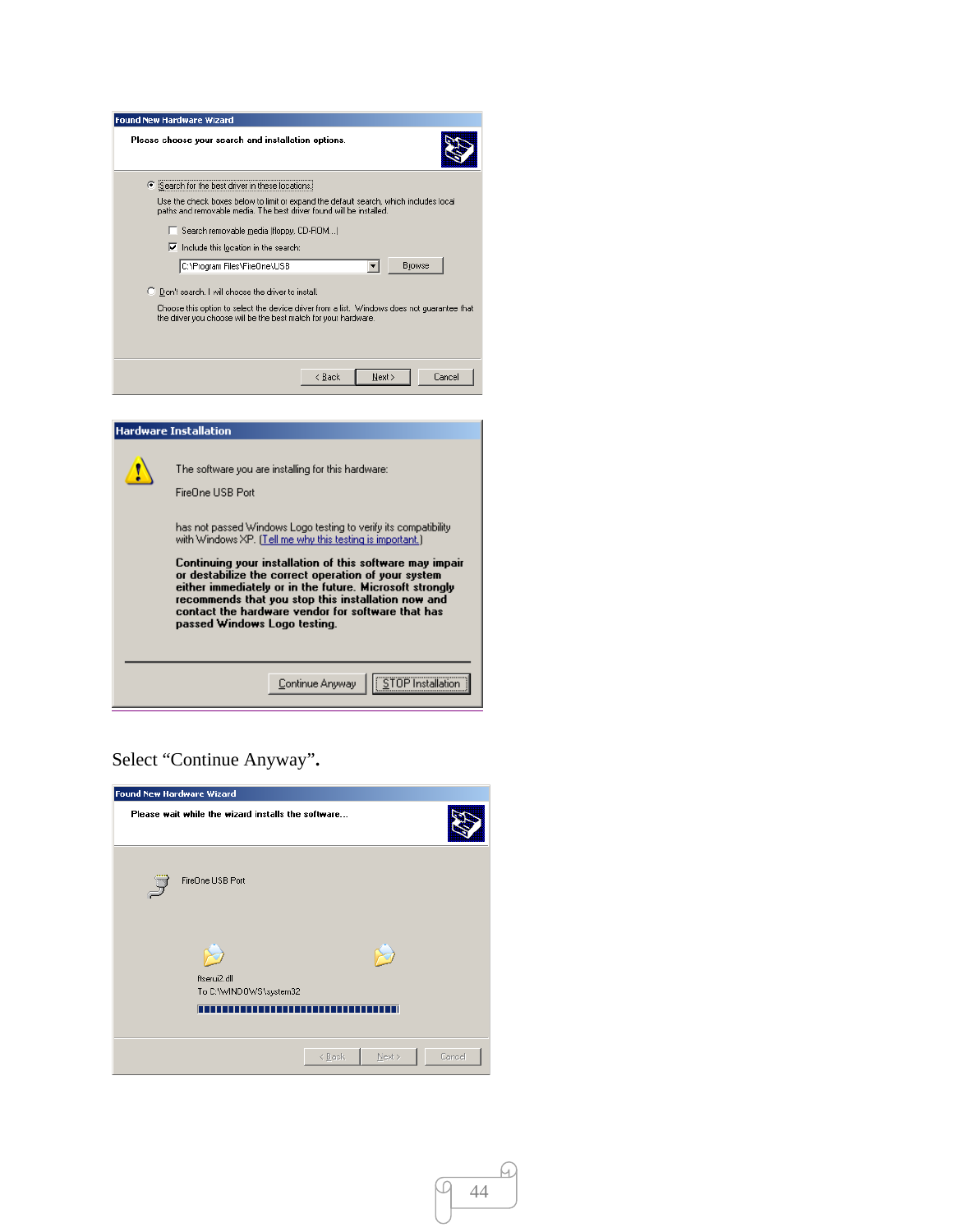

At the conclusion of the installation of the USB drivers and virtual port, the FireOne software will connect to any of the FireOne control panels via the USB cable.

ſч.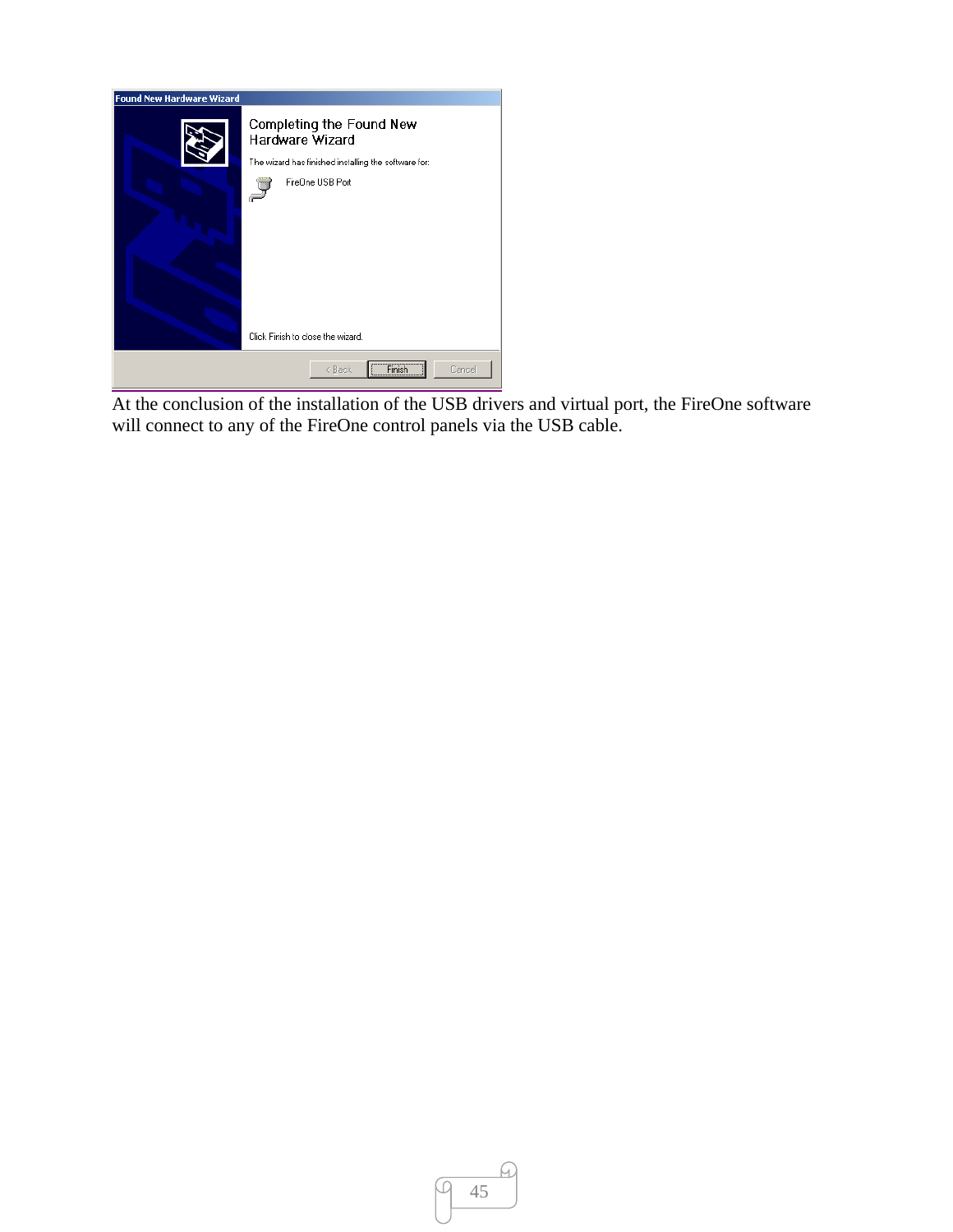## **USB Configuration for Laptop Computers (HIGHLY RECOMMENDED)**

Right click '*My Computer*' and select '*Manage*'. Under the '*System Tools*' select '*Device Manager*' and you should see a screen similar to the one below.

Expand the '*Universal Serial Bus controllers*' in the Right-hand pane. You will then see something similar to the following: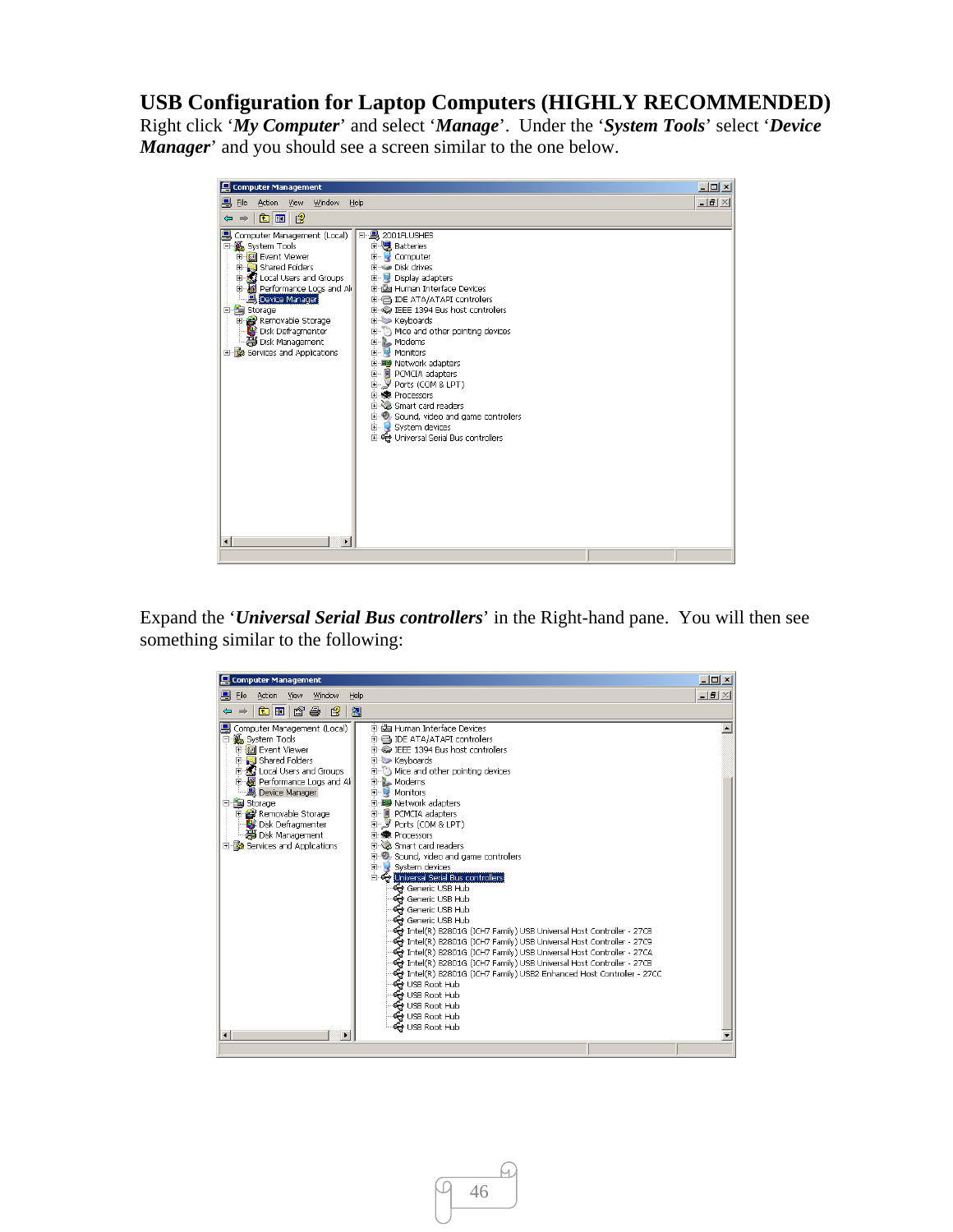For *each* '*USB Root Hub*' that is listed. Right-click and select '*Properties*' and then select the '*Power Management*' tab



Make sure the setting '*Allow the computer to turn off this device to save power*' is **NOT CHECKED.** Then click '*OK***'**.

| <b>USB Root Hub Properties</b>                                                                                              | ? X    |
|-----------------------------------------------------------------------------------------------------------------------------|--------|
| General Power Driver Details Power Management                                                                               |        |
| USB Root Hub<br>Æ                                                                                                           |        |
| Allow the computer to turn off this device to save power.<br>$\Box$ Allow this device to bring the computer out of standby. |        |
|                                                                                                                             |        |
|                                                                                                                             |        |
|                                                                                                                             |        |
|                                                                                                                             |        |
|                                                                                                                             |        |
| OK                                                                                                                          | Cancel |

**PERFORM THE ABOVE PROCEDURE FOR EACH '***USB Root Hub***' listed in the device manager.** 

47

ſч.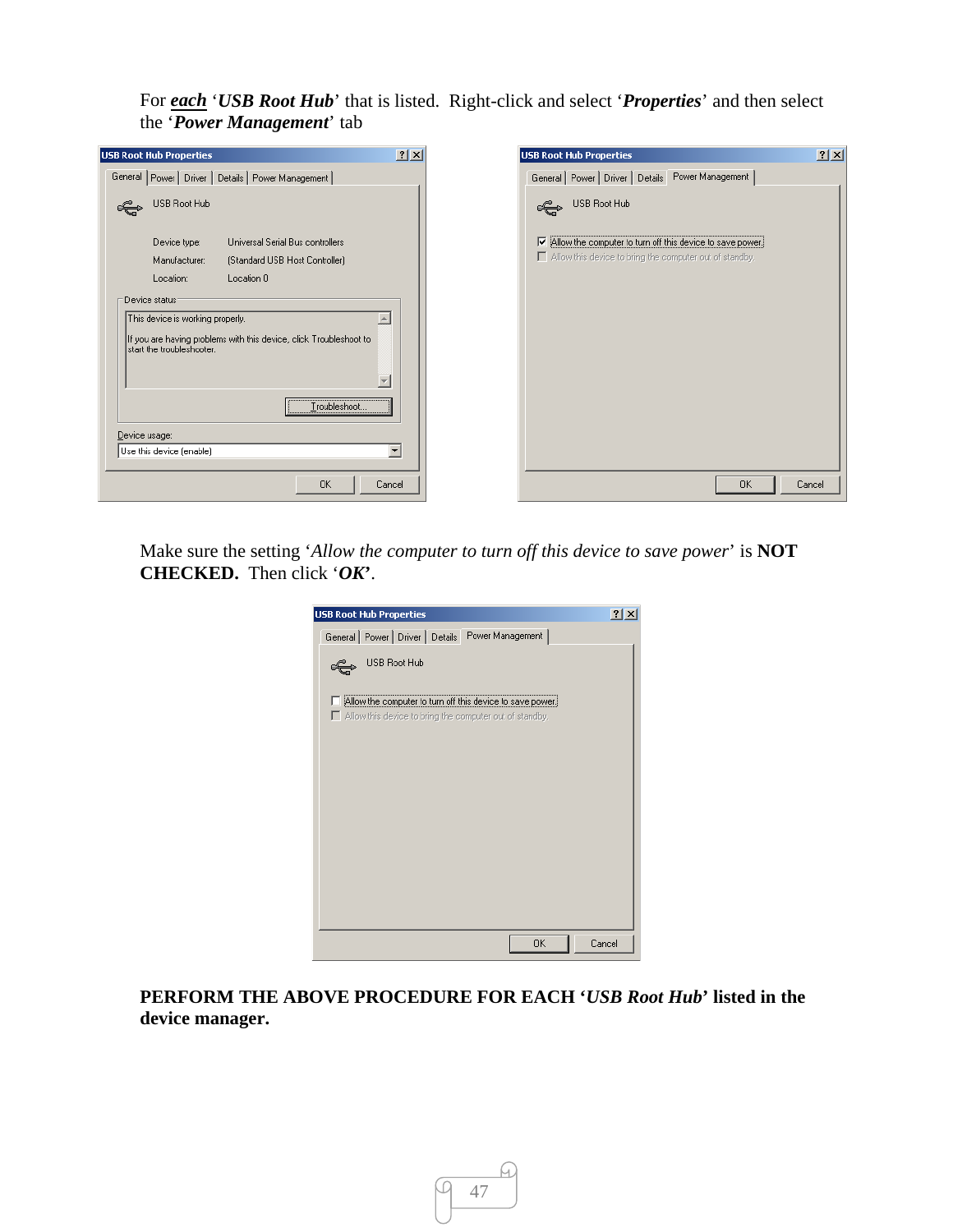Change power saving options to '*Never*' when firing a show (Particularly the *Hard disk*, *System standby* and *System hibernate* should be set to '*Neve*r'). Go to '*Control Panel*' then '*Power Options*' and the '*Power Schemes Tab*'.

| <b>Power Options Properties</b>                             |                      |                                                                                                                                    |         |              |            | $ ?  \times$ |
|-------------------------------------------------------------|----------------------|------------------------------------------------------------------------------------------------------------------------------------|---------|--------------|------------|--------------|
| Power Schemes   Alarms   Power Meter   Advanced   Hibernate |                      |                                                                                                                                    |         |              |            |              |
|                                                             | the selected scheme. | Select the power scheme with the most appropriate settings for<br>this computer. Note that changing the settings below will modify |         |              |            |              |
| Power schemes                                               |                      |                                                                                                                                    |         |              |            |              |
| Max Battery                                                 |                      |                                                                                                                                    |         |              |            |              |
|                                                             |                      |                                                                                                                                    | Save As |              | Delete     |              |
| When computer is:                                           |                      | Settings for Max Battery power scheme<br>Plugged in                                                                                |         |              | Running on |              |
| Turn off monitor:                                           |                      | After 30 mins                                                                                                                      |         | After 1 min  | hatteries  |              |
| Turn off hard disks:                                        |                      | Never                                                                                                                              |         | After 3 mins |            |              |
| System standby:                                             |                      | Never                                                                                                                              |         | After 2 mins |            |              |
| System hibernates:                                          |                      | Never                                                                                                                              |         | After 1 hour |            |              |
|                                                             |                      | OK                                                                                                                                 |         | Cancel       | Apply      |              |

Change the times for both the '**Plugged in**' and '**Running on batteries**' to '*Never*'.

| <b>Power Options Properties</b>                                                                                                                            |               | ?                 |
|------------------------------------------------------------------------------------------------------------------------------------------------------------|---------------|-------------------|
| Alarms   Power Meter   Advanced   Hibernate  <br>Power Schemes                                                                                             |               |                   |
| Select the power scheme with the most appropriate settings for<br>this computer. Note that changing the settings below will modify<br>the selected scheme. |               |                   |
| Power schemes                                                                                                                                              |               |                   |
| Max Battery                                                                                                                                                |               |                   |
|                                                                                                                                                            |               | Save As<br>Delete |
| Settings for Max Battery power scheme<br>Running on                                                                                                        |               |                   |
| When computer is:                                                                                                                                          | Plugged in    | batteries         |
| Turn off monitor:                                                                                                                                          | After 30 mins | After 30 mins     |
| Turn off hard disks:                                                                                                                                       | Never         | Never             |
| System standby:                                                                                                                                            | Never         | Never             |
| System hibernates:                                                                                                                                         | Never         | Never             |
|                                                                                                                                                            | OK            | Cancel<br>Apply   |

While this is not a requirement it is highly suggested. USB devices sometimes have problems if the computer goes in to or comes out of standby or hibernation while the USB device is being utilized.

A)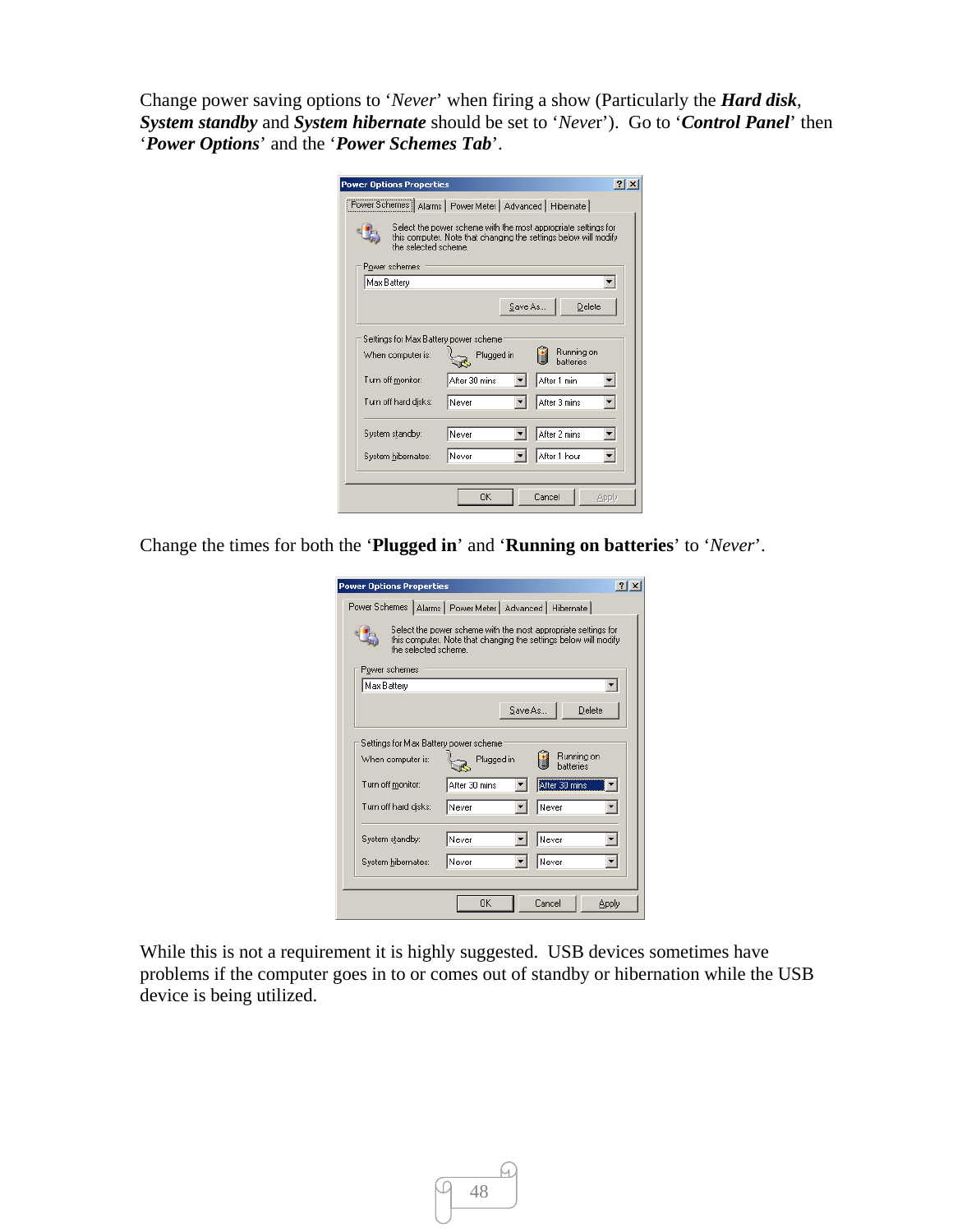# Frequently Asked Questions

## How many modules will the XLII™ control?

The XLII™ will control 40 firing modules as a stand-alone Control Panel. For wireless modules this number is unlimited.

## Why 2 outputs?

Recognizing that display operators could not afford to trust their displays to firing systems that depended on control panels with one output FireOne pioneered the multiple-output firing system control panel over 25 years ago. FireOne's multiple output control panels provide a high level of redundancy compared to the single source output systems. With a FireOne system if an output fails, the other outputs with independent power and data sources continues to fire your display, rather than shut down the entire display.

## If one output is shorted, how does this affect the other outputs?

No effect on other outputs!

## What is the battery life?

Battery run time, with a fully charged battery, is typically 6 to 8 hours depending on the number of firing modules connected to the XLII™ control panel. In the event that operation is required exceeding the run time, of the internal battery, the XLII™ may be powered via an external battery or from an AC power source.

External battery operation requires a user supplied 12 volt lead acid battery and the (optional) 12 DC Input Battery cable. WARNING! To connect the external battery properly follow this procedure:

1. Connect the 12 DC Input Battery cable to the auxiliary battery via the red and black clip terminal. It is important to observe polarity with the red clip connected to the positive battery terminal and the black clip connected to the negative terminal.

2. After the 12 DC Input Battery cable is fully connected to the battery plug the other end of the cable into the 12 DC Input Battery jack on the XLII control panel. Note that the plug and jack are keyed. This makes it possible to only insert the plug correctly. If you find it difficult to insert the plug into the jack stop and look at the plug and jack. Locate the large and small lugs on the jack and plug and insert correctly.

The lifetime of (Lead acid gel cells) batteries, in the Control Panel(s), is two to five years, depending upon how well the battery is maintained. FireOne recommends that control panel batteries be replaced, to avoid operational problems, at the 36 month time period.

## What is GPS?

The Global Positioning System (GPS) is a satellite constellation that freely and Continuously provides positioning, navigation, and timing (PNT) information. FireOne control panels (See XL4 Manual or Time Machine Manual) can use this information, via the GPS antenna, to provide highly accurate time that is utilized to control system operation. (See expanded discussion regarding GPS Timing in XL4 or TimeMachine Manual.)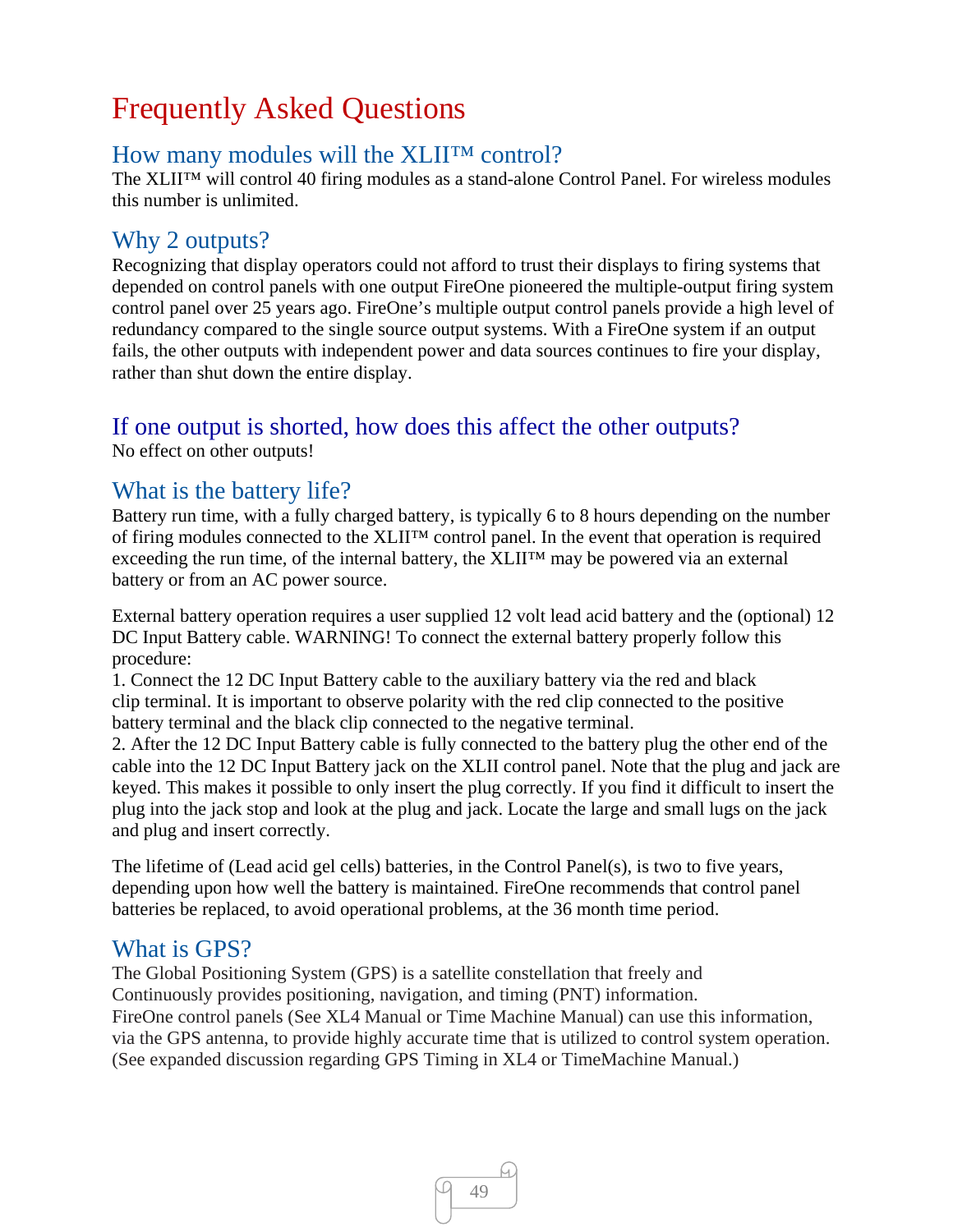## Why is the Wireless transceiver not built-in to the XLII™ Control Panel?

The FireOne wireless transceiver is an optional and separate piece of hardware for the XLII™ control panel. This feature provides the user with the ability to locate the transceiver some vertical distance from the control panel and the operator. The two huge benefits of this approach are that the user is not exposed to the RF energy of the transceiver and additionally, the range of the system is greatly expanded. This is possible because an increase in height is exactly the same as an increase in power. This provides a huge advantage over competitive systems and is another reason why FireOne's wireless system outperforms other systems.

## Why Does the Short LED between the Output Terminals Come On?

The "Short" light illuminates whenever the voltage on the output terminals drops from its initial 24 volts to below 10 volts. The loss of voltage is the definition of a short circuit. In a full short circuit (Where wires are shorted the red LED will come on and stay on because the output is shunted and the voltage drops very low or near zero). You can try this by placing a jumper across the output. (You can't hurt it). This effectively occurs 100% of the time when only a few modules are initially attached to the control panel on relatively short wiring. Typically with long wiring this does not occur.

Here is what is happening. The capacitive discharge circuit, in each module, acts like a short circuit when the module initially "sees" Fire Power turned on. The output voltage drops below 10 volts for a few seconds and the "short" LED illuminates. Within a few second the modules recognize that the system is trying to charge them and they accept the fire power voltage (24 volts) and the "Short" LED goes out. Typically, users who do small or indoor displays see this phenomenon regularly. Users who are doing large outdoor displays with long wires rarely see this occur.

## What is a Ground Loop?

Any control system that can accommodate multiple input sources is prone to errant grounding issues; commonly referred to as "ground loops".

In audio systems the "ground loop" manifests itself as a harsh low level noise or hum. With control systems such as FireOne's distributed control system the "ground loop" manifests itself as a sudden lack of communications.

When two or more devices are connected to ground through different paths, a ground loop occurs. Currents flow through these multiple paths and develop voltage drops which can cause noise, 50Hz/60Hz hum or even damage the equipment. To prevent ground loops, all interconnected devices need to go to one common ground location. When this is not possible and multiple grounding points cannot be avoided the offending device(s) must be isolated from the control system.

All users of control, sound, video and computer systems must contend with ground loops. The use of any standard 120-volt or 240-volt single-phase AC system brings potential grounding problems. Ground loops are an after-the-fact type of problem in which the end-user blames the equipment, the technicians or the manufacturer. Actually nobody is at fault. It is impossible to predict where a ground loop will occur. The cure for this problem is simple: eliminate the multiple ground locations. The system should only be referenced to ground, or earth, at one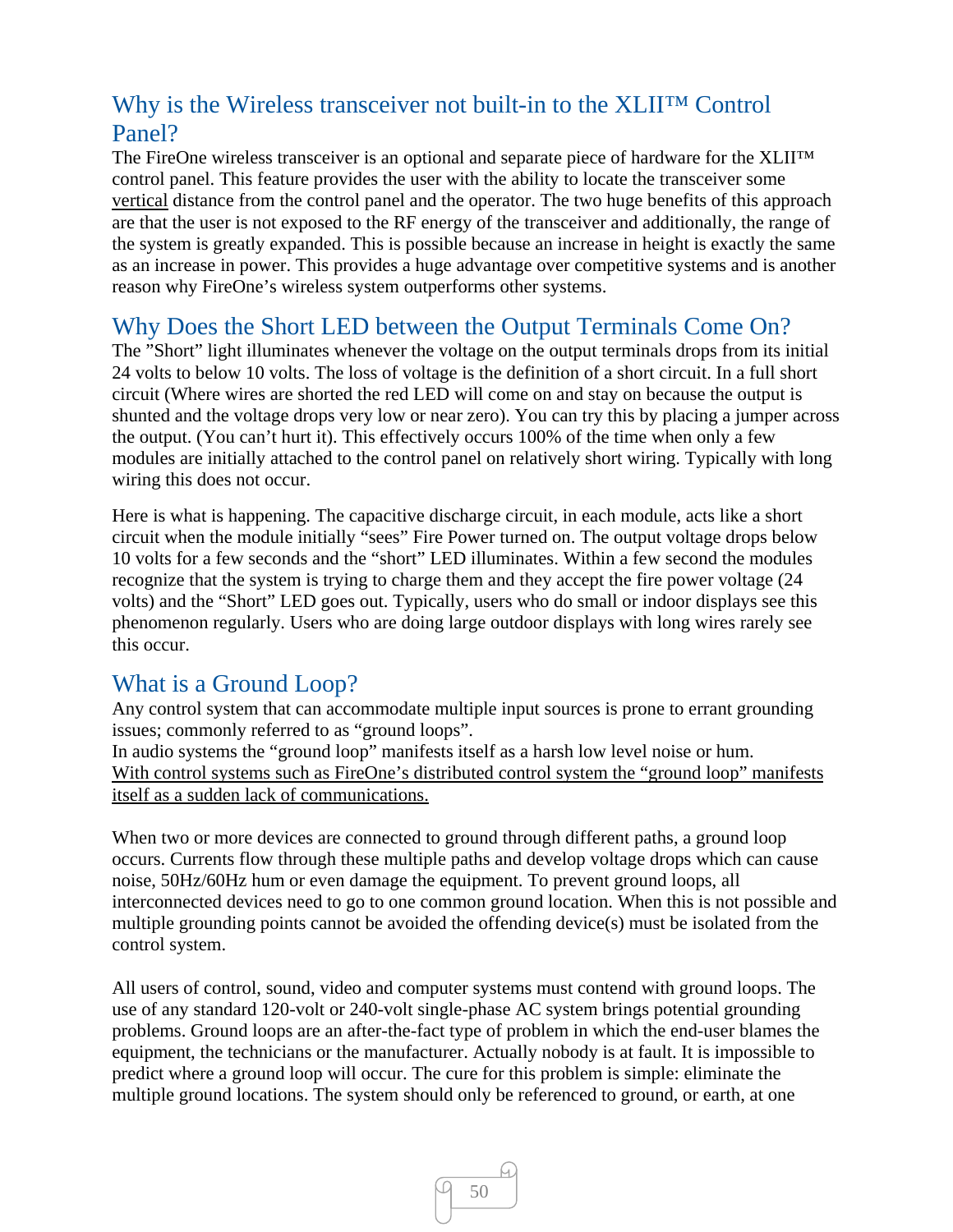point. While this is a simple fix finding the source of the multiple ground(s) is a bit of detective work.

The basic approach is to test the system with no external inputs such as AC power, Time Code cables, etc. All the equipment can be powered by the internal battery of the control panel. Test the system for proper operation. After proper operation is established apply the required connection as needed. As each item is connected it is important to establish that the system is operating properly. If one of the added connections disrupts communications a potential ground loop has occurred. In simple terms this indicates that the attached device has created a new ground source for the system. This "accidental" ground must be located and eliminated.

## Why not program shots at time 00:00:00.00

00:00:00.00 is not a real time for the system.

In our training we explain that the system has no way to use the time 00:00:00.00 because it is not a real time. Ask yourself the question: When does 00:00:00.00 occur? Is it now? Is it in a few minutes from now? It is an undefined time. Therefore the user should not program any devices to fire at 00:00:00.00.

It actually takes the firing modules some part of the first second to realize that the system is firing. You could say that the system is "aware" at .0000000001 seconds but we suggest that One second is a more appropriate time to use. We suggest that it is unwise to program any devices to fire until after 1 second. For best results use a time that is after 5 or 10 seconds so that the operator can determine that the system is running correctly and it has time to synchronize itself.

## How do I Synchronize Music to Fireworks **or** How to Provide Time Code to my Control Panels

The design of the FireOne System provides for complete flexibility in many areas of operation. This flexibility is applicable to the synchronization of choreographed fireworks to a music soundtrack. This discussion assumes that the user has completed the chorography process and has derived a fire file that will be utilized to fire the fireworks display. The fire file may have been designed using FireOne's ScriptMaker software or alternately, for very small displays, FireOne's UltraFire field software. This discussion will provide five distinct methods to synchronize a fireworks display utilizing the FireOne System.

The assumption is that the user has completed the following four steps. #1. Create your music wav file. This is done with some music editing software and has nothing to do with any FireOne software. The resulting music file must be 44.1kHz 16 bit stereo.

#2. Using ScriptMaker or FireOne Design Studio load the music file into ScriptMaker. Note that ScriptMaker must be set up with all the shell database information relating to the products you use. The resulting choreography file ("scr" file) contains the music to fireworks data for your display.

#3. Use CueMaker or FireOne Design Studio to load the "scr" file. CueMaker or F.O.D.S. will provide the ability to assemble the display in a logical manner and provide printed packing and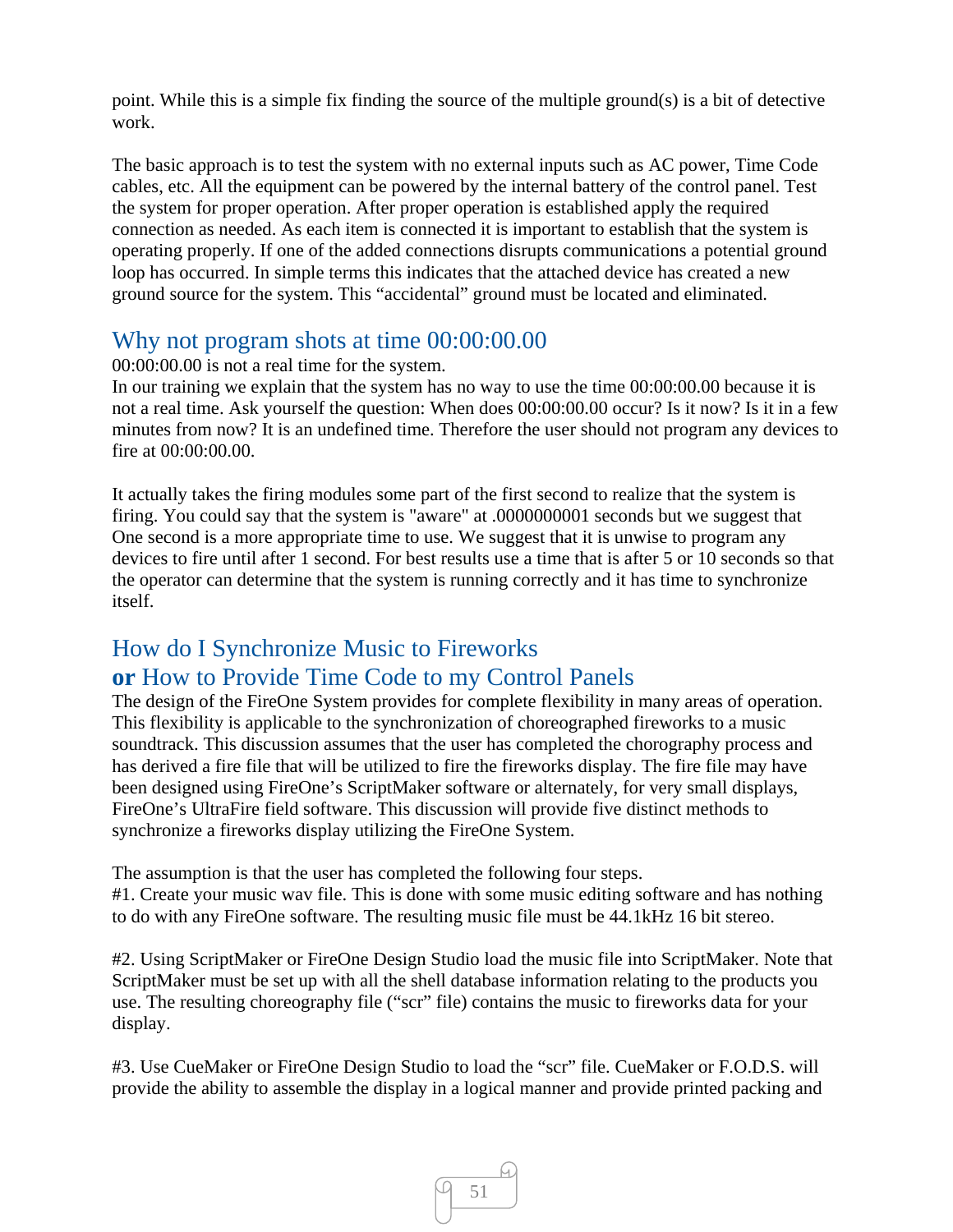loading lists to set up the display. CueMaker or F.O.D.S.will output a "fir" file that will be used to fire the display.

#4. To fire the display load the "fir" file into FireOne UltraFire field software or download the file into your control panel.

#### **Definitions:**

#### Fire file

A fire file is a data file that the FireOne System requires to initiate an automated fireworks display. The fire file data includes, at minimum, three important items.

- 1. The address for each firing or "Cue" (We call this a "Cue" while some users call this a "Line.) such as module #1 cue #19.
- 2. The exact time for the cue to be activated or fired.
- 3. Priority number. A Priority is a safety function that features an assignable number for selected pyrotechnic products. The user may select a Priority during the firing of a display which will disable all firings with the selected Priority number.

#### Choreography

The art of selecting appropriate pyrotechnic devices to correspond to a music soundtrack based on musical tempo, inflection, mood, style, variations, volume levels, etc.

#### Sound Track or Music Wav File

The compilation or collection of music songs or selections into a program meant to accompany or be synchronized to a fireworks display. Note that wav files are required for accurate synchronization. MP3 or other compressed files do not employ the timing accuracy of wav files.

#### Timecode

A sequence of numeric codes generated at regular (time) intervals by FireOne's Time Code Wizard software or FireOne's TimeMachine. This timecode may be automatically incorporated into a Sound Track or Music Wav File via Time Code Wizard (TCW) software. The output of TCW is a newly created wav file that contains both music and timecode. Although timecode is available in many formats these discussions generally assume the use of FireOne's standard FSK timecode. It should be noted that Methods 3 and 4 are uniquely not suitable for SMPTE timecode transmission while Methods 2 and 5 will handle SMPTE. (See page 26 for additional information regarding Time Code.)

### **Method #1**

This method could be called the "No Time Code Method" as there is no time code track required. This is the most basic method to perfectly synchronize a choreographed fire file to music and it only requires FireOne's UltraFire field software. The software has the capability to fire the display and play the music sound track simultaneously. (For a good overview read *UltraFire Users* Guide page 81-82.)

Using this method the user opens the UltraFire software and selects the fire file for the display. After verifying that fire file is correct the user proceeds to select the correct wav file for the display. (Note: The wav file required here is the original wav file that was used during the choreography process. The wav file in this case does not require a timecode track and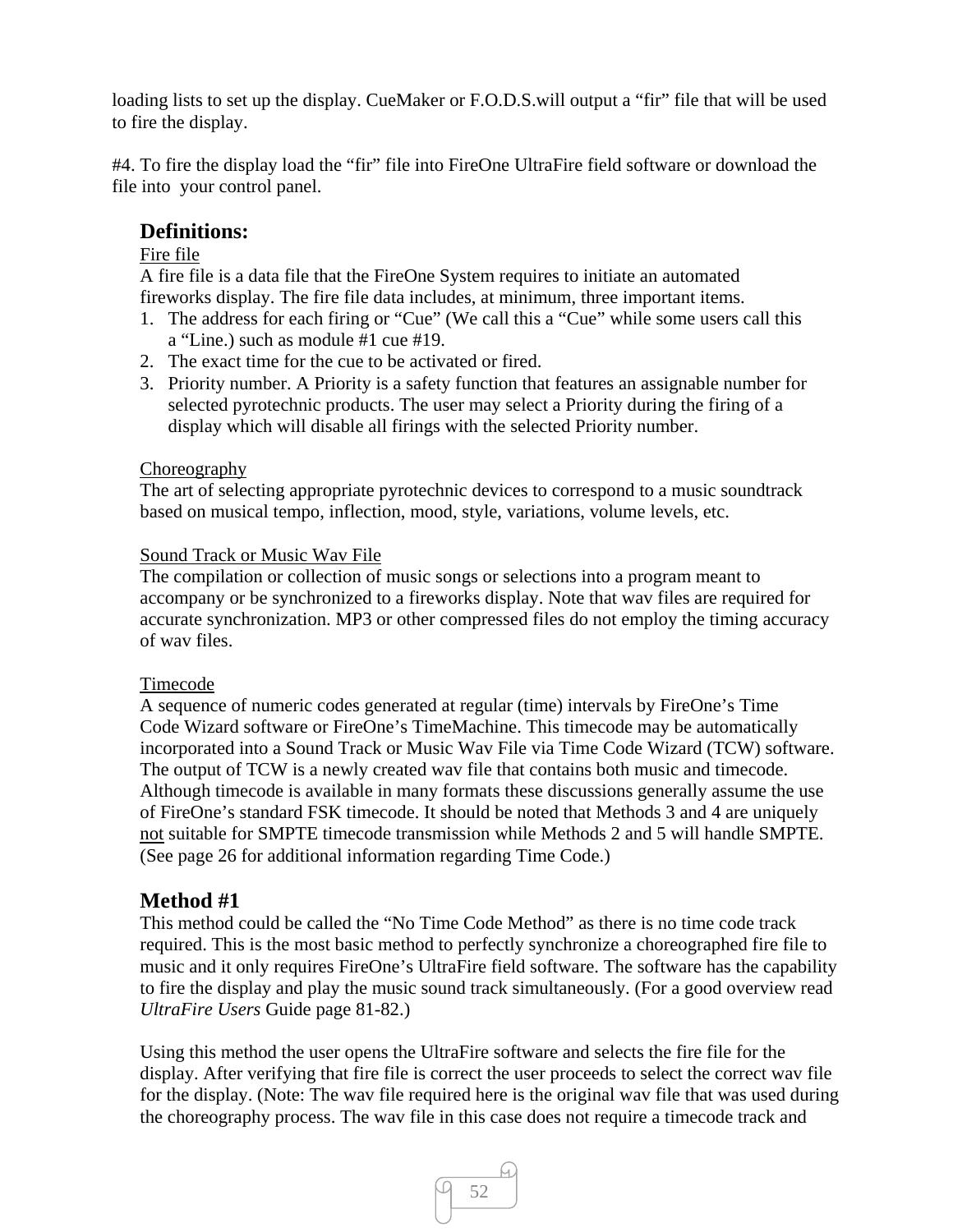should not be confused with a wav file that has been processed by Time Code Wizard.) After verifying that the wav file is correct the user simply selects the "Fire" button. The computer will output the firing commands to the FireOne Control Panel while simultaneously outputting the music from the computer's audio output connector. The computer's audio output is connected to the sound system for the audience to hear. While this method is extremely easy and requires minimal additional equipment it is generally used when the sound system and the firing system are near to each other. The good news is that FireOne's innate ability to communicate with its field modules over very long control lines, or wirelessly, makes this method practical as the control panel and laptop computer can be located next to the sound system which may be many hundreds of feet from the fireworks and firing modules.

### **Method #2**

This method could be called the "Direct Wiring Method". This is the first method that requires the user to create a time code track for synchronizing the display. To create a timecode track the user opens FireOne software Time Code Wizard (TCW) and selects the original wav file that was used during the choreography process. Following the Time Code Wizard prompts the user creates a new wav file that contains the music program and the time code track.

As with all methods that require a time code track for synchronization the newly created wav file, created by TCW, is required to be utilized for firing the display. It is important that users understand that there are now two radically different wav files: The original wav file that was used to choreograph the display and the new wav file that contains both music and timecode. The music/timecode wav file should only be used to fire the display when timecode is required. The original, music only, wav file is used only for choreography purposes and when Method #1 Or method #5 is employed; the "NO Timecode Method". Read this paragraph again as this distinction is important, Knowing the difference will save the user from many headaches!

After the time code wav file is created it is necessary to determine what playback method will be employed. If playback is via a wav file playing device the wav file only needs to be transferred to that playback device. If the wav file is to be played back via a CD player then the wav file must be transferred to a CD. These processes are not performed by a FireOne program but rather by programs or devices designed for this purpose.

When firing the display the music portion (track) of the wav file will be connected, via a cable to the sound system for playback to the audience. The time code track will be connected, via a cable to either of the time code input jacks on the control panel. When the control panel and computer software, if used, (The timecode methods of synchronization do not require the use of a computer or UltraFire software although the software provides features that are not available when using only the control panel.) is properly armed the timecode will automatically start the display at the appropriate time and keep the music and firings in perfect synchronization.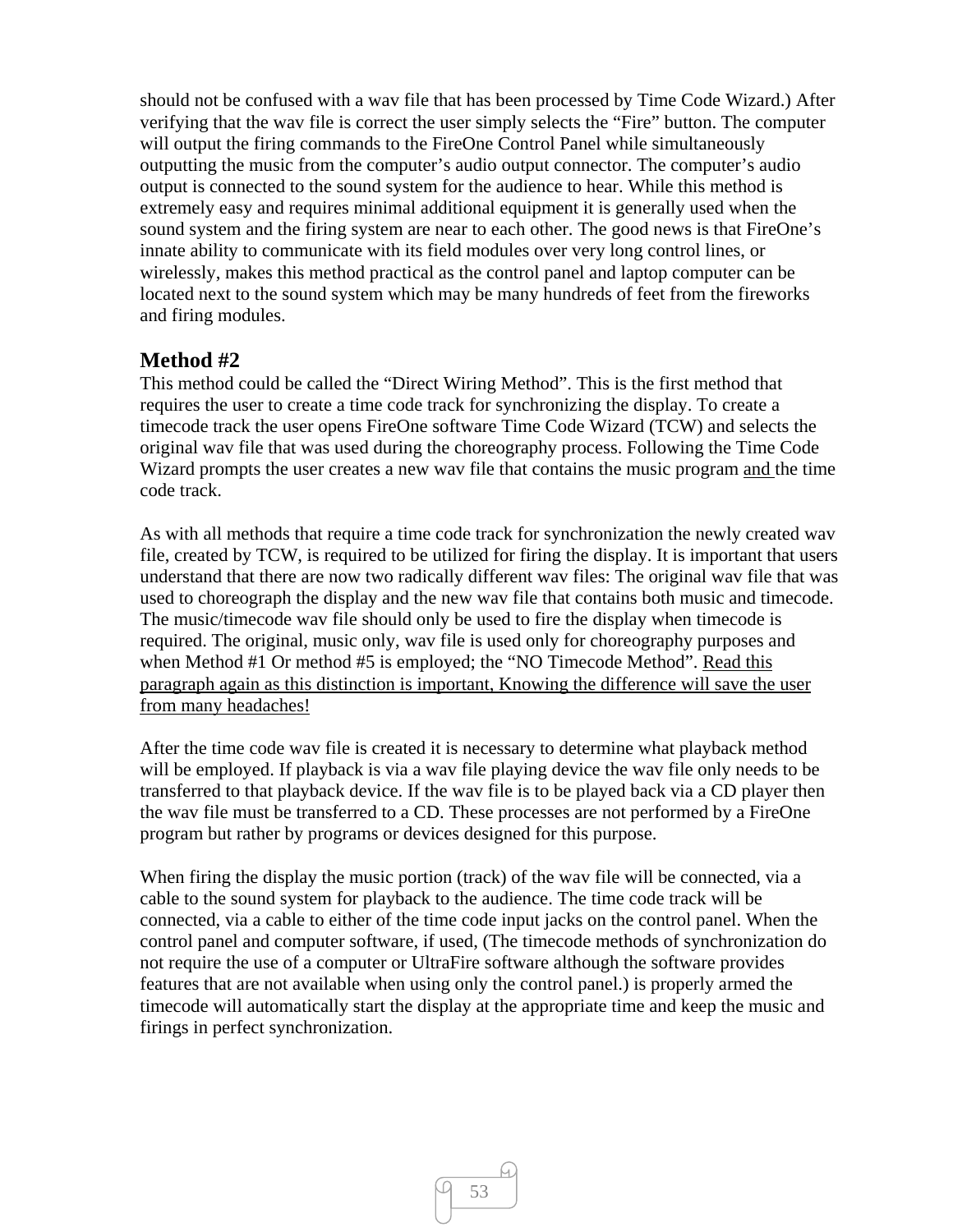## **Method #3**

This method could be called the "Radio Link Method". There are number of hardware options available for putting together a data link to wirelessly transmit time code to the firing system. With this method the radio link replaces the hard wired cables in Method #2 above.

One of the most common radio link methods is to use a "Marti" radio link (A Marti radio is a brand name of a professional broadcasters data link, used for radio station live broadcasts.) for the transmit end and then common scanners radio (A Uniden BC125AT Handheld Scanner is suitable receiver that is relatively low cost.) or two way radio for the receive end. The need for the Marti transmitter is that the transmit portion of the radio link must be on at all times. Most two-way radio systems are only designed to transmit momentarily. A suitable transmitter must be obtained that is designed for continuous duty.

You can find Marti at http://bdcast.com/products/details/remote-pickup-transmitters/srpt-40a

This unit is a 450 mhz frequency agile transmitter that can transmit fsk time code data over a selected frequency that would be received, at the control panel(s) by an inexpensive scanner receiver or two way radio. This setup, the Marti Transmitter (~\$2600.00) and the scanner receiver (~\$130.00) has a cost of approximately \$2700.00.

The implementation and firing of the display is identical to Method #2 above.

## **Method #4**

This method could be called the "Mobile Phone Method". The option is to use mobile phones for the link. Yes. . . mobile (cell) phones. All that is required is a low grade data link for FSK timecode. As noted earlier this method is not suitable for SMPTE timecode. To use this option construct a cell phone wiring connection that will provide Time code audio INTO the phone through the microphone jack. On the receiving end the audio must be extracted from the receiving cell phone that is connected to your control panel. This time code audio can be extracted through the cell phone's earphone jack.

There are so many different cell phones and options for these phones that we cannot provide specific information on models and configurations. To use this option we suggest contacting a supplier who will work with you to get the cabling and connections so that you can put audio into the phone at one end and get it back out at the other and 'viola' you will sync up your system.

The implementation and firing of the display is identical to Method #2 above.

## **Method #5**

This method would appropriately be called the TimeMachine method. This is a concept pioneered by FireOne. The TimeMachine is a small hardware device that will receive, send, generate or convert timecode. Connections are standard via wired, wireless or Ethernet. Wired and wireless operation assumes that the control location, in addition to every receive location, will employ a separate TimeMachine. Ethernet operation generally is reserved for fixed installations but could be used in temporary applications if Ethernet connectivity is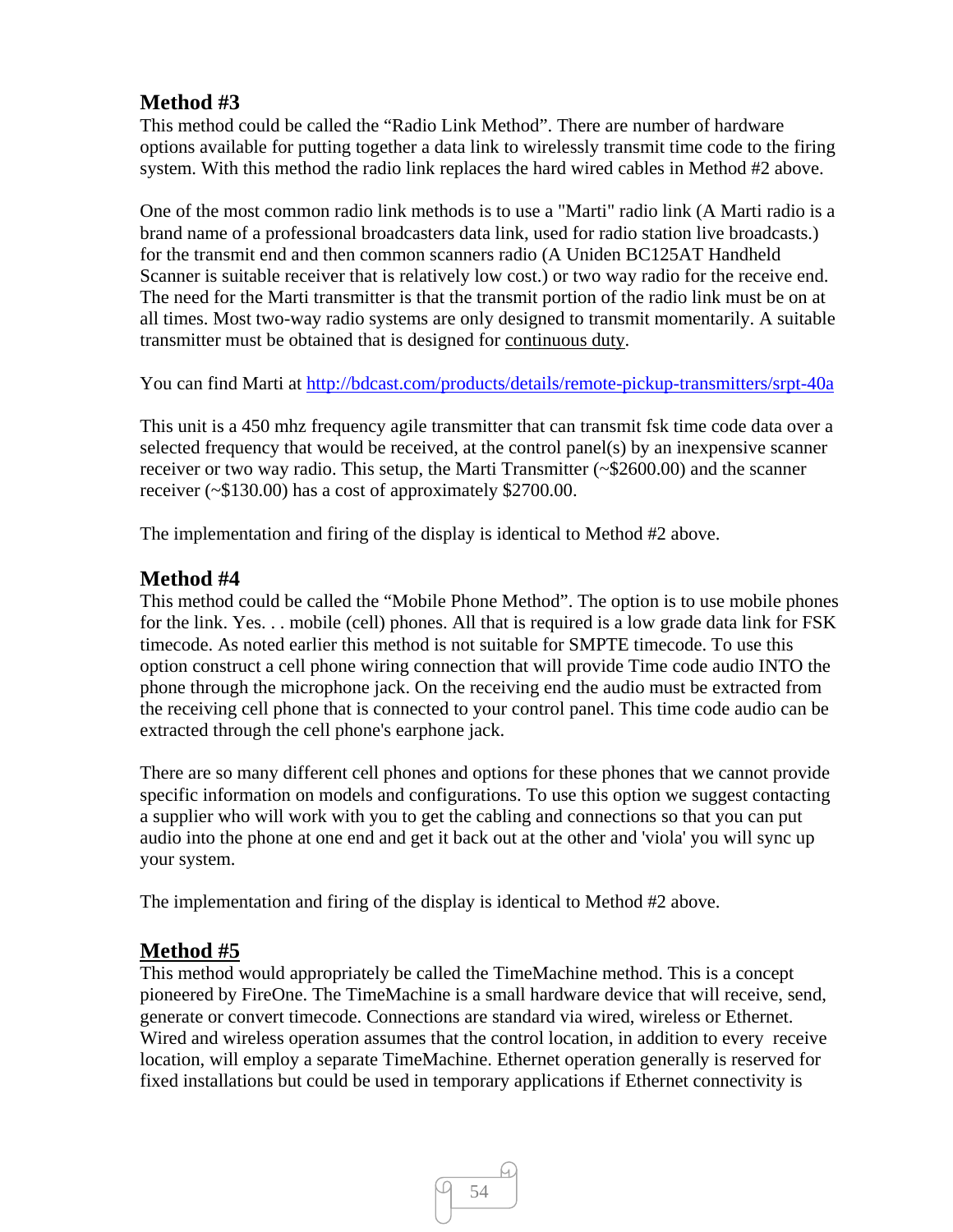available. See the TimeMachine Users Guide for a complete description of the TimeMachine's features and operation.

The TimeMachine would replace all timecode (wired or wireless) components AND eliminate the need to create a timecode track since the TimeMachine generates timecode in real time. Simply connect the TimeMachine timecode output to the control panel's timecode input(s). The implementation and firing of the display would be identical to Method  $#2$ above.

The TimeMachine is an extremely powerful device that can originate timecode AND your music track AND communicate with other TimeMachines AND provide a host of functions all in one compact package. See TimeMachine Users Guide for complete information.

## Troubleshooting Communications Problems

For a pyrotechnics firing system to operate correctly it must be able perform a number of tasks quickly and efficiently. The most basic required parameter of any system is its ability to communicate. When a system fails to properly communicate many, if not all functions, cease.

FireOne's Digital Firing System provide 2-way communications via a robust proprietary data link that is provided over cost effective two wire 18 gauge stranded cable. In North America this cable is commonly known as speaker wire, lamp cord or "zip" cord. In European countries it is termed 2 core, 1sq mm cable. This cable is easily available at most home supply centers, hardware stores or home lighting supply stores. This cable was chosen for the system due to its universal availability and low cost. Typically this cable cost is 5 to 10% of the wiring required for other firing systems.

The FireOne System communicates and powers associated equipment via the 2-Wire cable by utilizing a balanced-line data link. The balanced-line feature provides robust communication that is significantly immune from potential interfering signals, electrical impulses, noise and out-of-band signals. Additionally, internal electronic circuitry provides filtering of undesirable signals. The result is an extremely reliable system that communicates in 99.99% of all environments. For fixed installations or operation in physically congested areas where high power radios signals (High power radio signal are typical on high-rise building that employ radio antennas for communication.) or large diameter, high voltage, power cables may be encountered it is advisable to use shielded 2 conductor cable. This sill eliminate any potential communications interference.

These instruction are to help the user understand those unique situations where the communications system may be compromised and therefore not communicate properly.

Normal communications tests are performed one of three ways.

• The most basic communications test is to push the module selection buttons on the control panel. To test module #1 (This assumes that module #1 is wired to the control panel.) push the module #1 button. This sends a communications test to module #1. Module #1 will reply to the control panel and the LCD display will indicate "Response" if the communications test is successful. (If there are any e-matches attached to the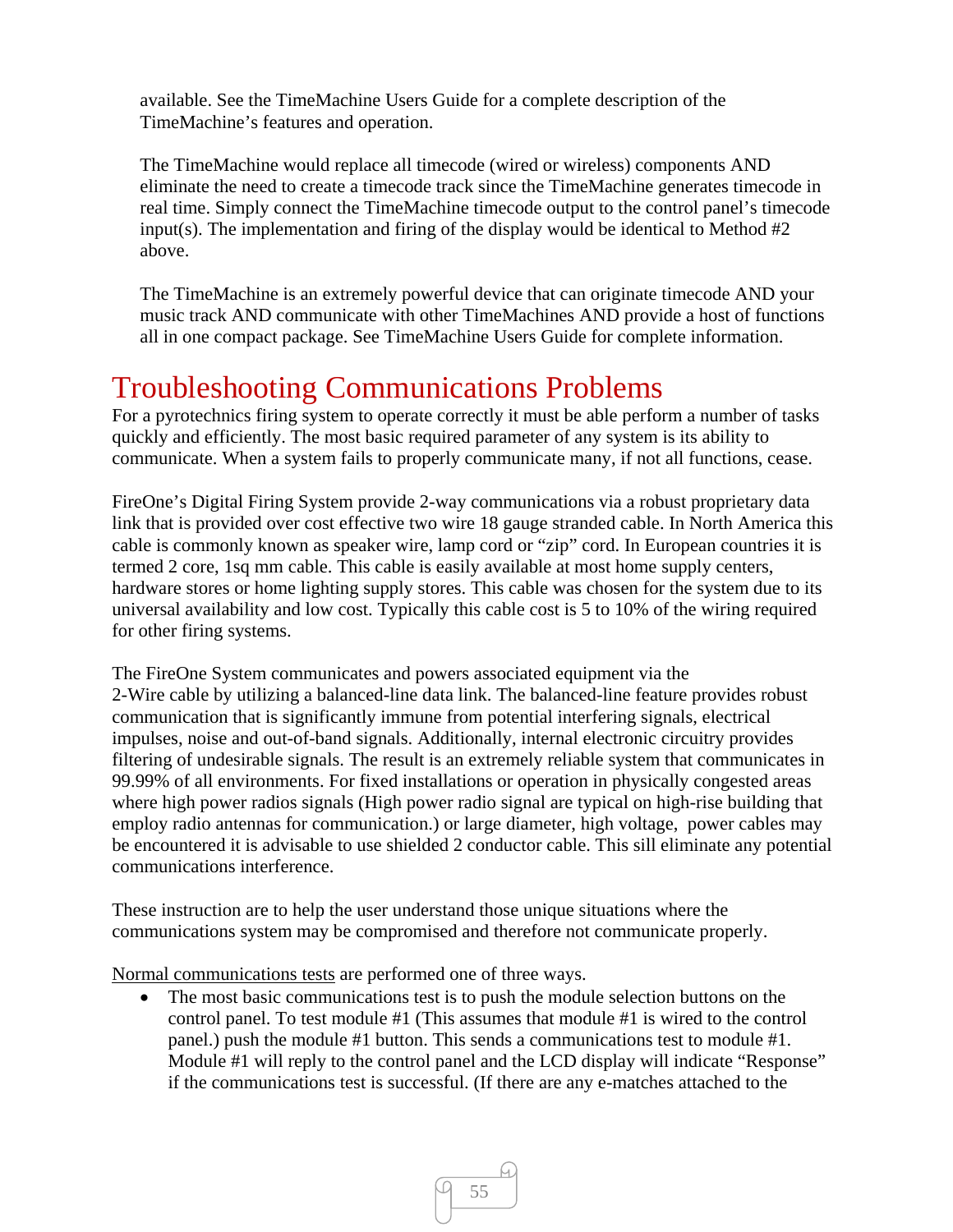module they will be indicated by green LEDs in the Cue Selection area.) A "No Resp" indicates that the module did not respond.

- This same test can be accomplished with FireOne Field software. Once the computer is attached to the control panel the "comms" can be run to ascertain the module replies.
- The third and most useful way to troubleshoot communications faults is to use the Communications tester in the software. The "Communications Tester" may be accessed in the "Tools" menu under the title "Communications Tester". The Comms Tester is a fully automatic tester that will continuously run comms tests until the user stops it from running. This is an effective method to find communications faults and to ascertain the overall reliability of the system. This tester is particularly valuable for wireless system testing when looking for potential interference issues.

#### Recognizing communications as opposed to equipment faults:

One must recognize the difference between communication problems and equipment faults. Communications errors are typically incoherent, seemingly random, "moving target" type of failures. An example would be that module #2 and 8 failed in the first test and 2 and 12 failed on the second test. Further testing might indicate that 2 and 8 were once again failing to communicate. This indicates that the problem is possibly a communications fault. (Typically, a hardware fault does not change over a short period of time.)

To troubleshoot this further the user would substitute known good modules for the ones that are failing. This means that modules #2, 8 and 12 would be replaced. Repeating the original tests with the new modules will indicate if the communications fault has been cured. This troubleshooting procedure is straight forward and provides results that indicate whether the fault if hardware oriented or communications oriented.

## Curing Communication Faults

The common communications faults that have occurred over the years can be categorized into four groups.

## **Ground Loops**

The most common communications problem a user will experience is caused by inadvertently connecting the control panel to multiple electrical grounds. This is termed a ground loop.

Any control system that can accommodate multiple input sources is prone to errant grounding issues; commonly referred to as "ground loops". With control systems such as FireOne's distributed control system a "ground loop" manifests itself as a sudden lack of communications.

Ground loops occur when one piece of equipment is connected to an electrical ground in more than one location. This is not as complicated as it sounds. The premise is simple. When you connect any piece of electrical equipment to a power source; when you plug it into the wall outlet, you are grounding the equipment. Therefore, when you plug the control panel into a power source you have also connected it to an electrical ground. This is the first ground connection.

Next you may connect your computer to the control panel. This action also electrically connects the control panel to the computer. If the computer is plugged into a power source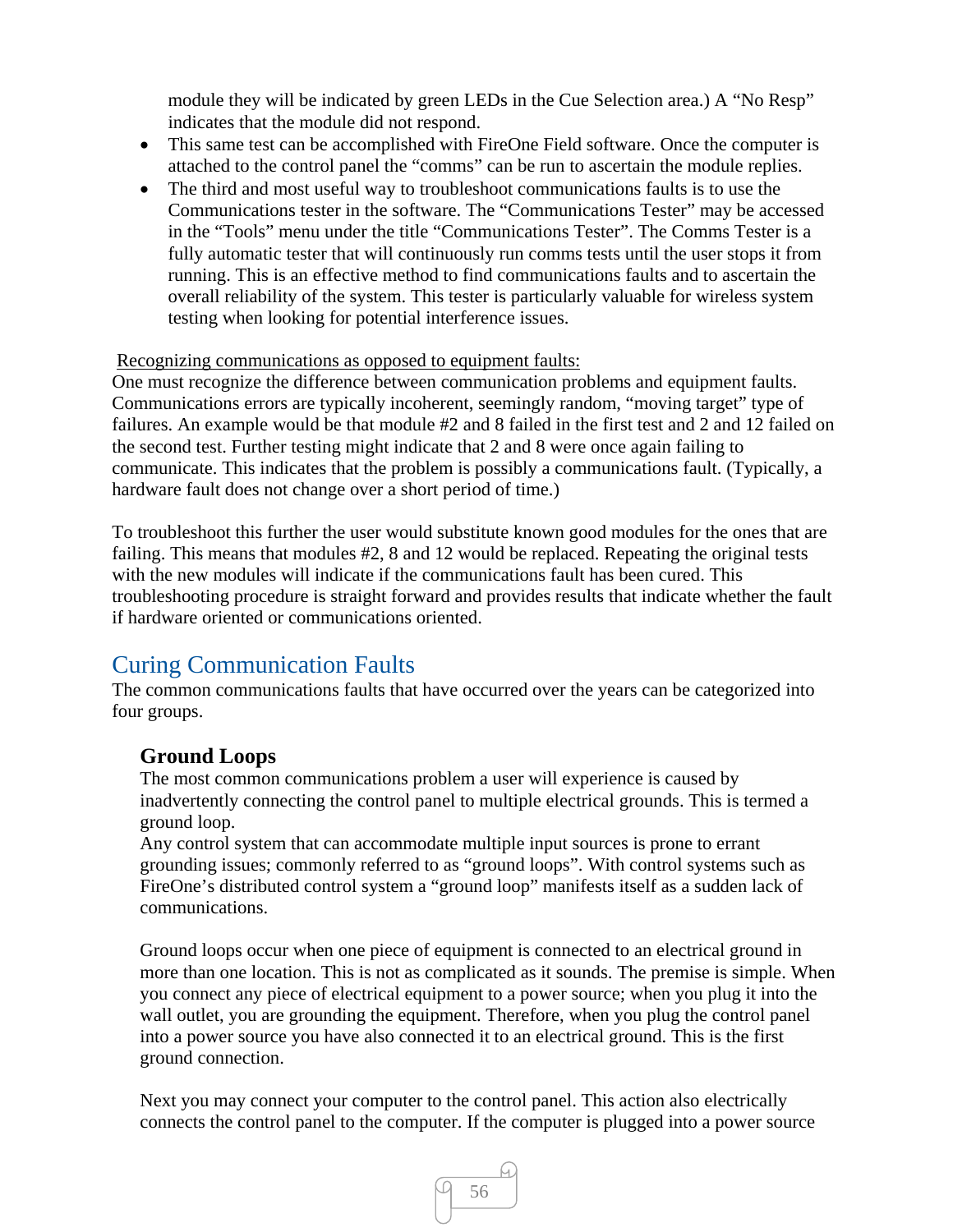the computer is grounded. Therefore the control panel is now grounded a two locations: the ac cord from the control panel is one ground source and the computer power cable is the second ground source. This constitutes a ground loop.

Next you may connect the time code cable into the control panel. The time code cable is connected to an audio source. This source may be a radio receiver, a CD player, a computer, an audio board, or large sound system. If any of these items are connected to an ac power source it is grounded. Therefore the control panel is now grounded a three locations: the ac cord from the control panel is one ground source and the computer power cable is the second ground source and the time code cable is the third ground. This constitutes a ground loop.

To avoid ground loops first test the system with no external inputs such as AC power, Time Code cables, etc. The equipment can be powered by the internal battery of the control panel. Test the system for proper operation. After proper operation is established apply the required connection as needed. As each item is connected it is important to establish that the system is operating properly. If one of the added connections disrupts communications a potential ground loop has occurred. In simple terms this indicates that the attached device has created a new ground source for the system. This "accidental" ground must be located and eliminated. An effective device for eliminating undesirable grounds is a device called a ground lifter. www.filmtools.com/grliadco41.html

A source for more information on ground loops can be found at http://www.epanorama.net/documents/groundloop/groundlift.html

## **Unbalanced Communications Lines**

If the comms lines are inadvertently unbalanced the communications will become noisy and thereby susceptible to errors. The cure is to find the location where the system comms lines (2-Wire terminals or a splice in the wire?) are grounded or touching "something". In rare cases it is possible for the grounding to occur because the modules are simply sitting on a large piece of metal that is connected the ground. This could be a large areas or stadium. If you suspect this is occurring the cure is to put an insulator between the module and the metal that it is sitting on.

## **High Power Signals**

If the modules are located in an area where high power radio signals are present such as near a large high power television or radio station the communications system can be overwhelmed by the sheer power of the transmitters and thereby not work.

This is a rare situation but it can be found in large cities on the roof tops of buildings. When you find yourself in this situation generally cell phone and two-way radios will not work. The cure working around high power transmitters is to move the system away from the transmitting signals.

## **Inducted Power**

The last case is high power cabling. This is commonly found at large stage shows or stadium events when high power sound systems or lighting systems are used. These high power

 $\sqrt{957}$